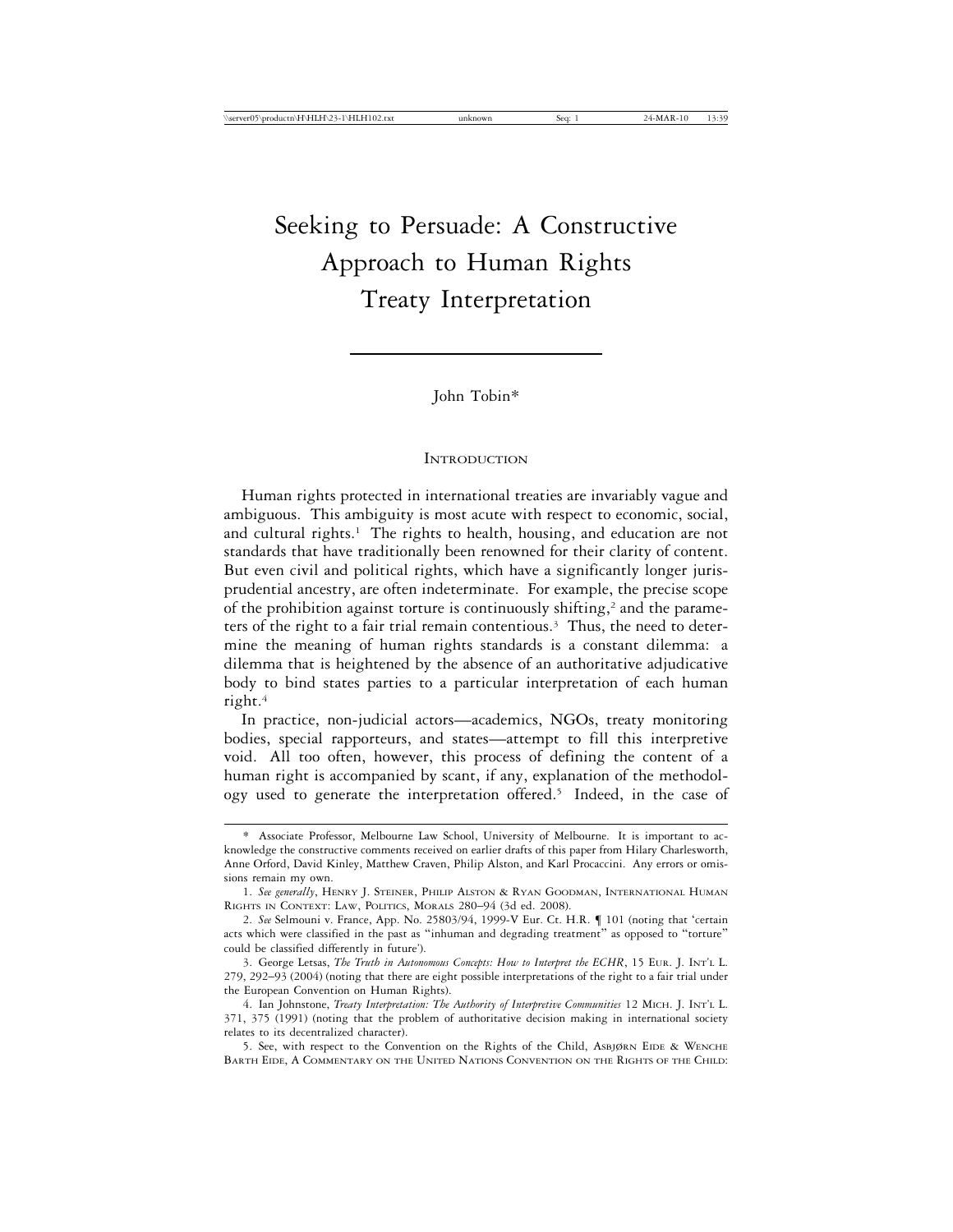human rights standards, advocates can be quick to offer interpretations that reflect personal preferences as to the nature of protection that the advocates think the right in question *should* accord.6 The work of the committee bodies established to monitor implementation of human rights treaties has, at times, also been accused of such an approach.<sup>7</sup> Such "result driven jurisprudence"8 may well persuade those who focus on what the law should be (*lex ferenda*) but its impact is limited for those who focus on what they perceive the law to be (*lex lata*). Moreover, this *lex ferenda* approach encourages criticisms like David Kennedy's that "the human rights movement degrades the legal profession by encouraging a combination of overly formal reliance on textual articulations that are anything but clear or binding and sloppy humanitarian argument."<sup>9</sup> Simply clothing an assertion about the content of an internationally recognized human right with the apparel of humanity may satisfy a moral or political urge, but it does not necessarily accord with the nature of the *legal* obligations actually assumed by a state under a human rights treaty.

Those who seek to engage with this "legal" question typically use, to varying degrees,<sup>10</sup> the general rule of treaty interpretation under Article 31(1) of the Vienna Convention on the Law of Treaties ("VCLT"): "A treaty shall be interpreted in good faith in accordance with the ordinary meaning to be given to its terms . . . in their context and in light of its object and purpose."11 The VCLT also allows recourse to subsequent practice among states, other relevant rules, and the *travaux préparatoires* of a treaty as additional tools by which to resolve the interpretive dilemma.<sup>12</sup>

8. Waldron, *supra* note 6, at 17. **R**

ARTICLE 24 THE RIGHT TO HEALTH 1–2 (2006) (dedicating three paragraphs to the issue of methodology); SHARON DETRICK A COMMENTARY ON THE UNITED NATIONS CONVENTION ON THE RIGHTS OF THE CHILD 5–7 (1999) (taking three pages to outline her methodology); U.N. CHILDREN'S FUND [UNICEF], IMPLEMENTATION HANDBOOK FOR THE CONVENTION ON THE RIGHTS OF THE CHILD xv–xvi (2d ed. 2004) (allocating two pages to the methodology adopted); GERALDINE VAN BUEREN, THE INTERNATIONAL LAW ON THE RIGHTS OF THE CHILD 297–312 (1995) (failing to expressly address the issue of methodology).

<sup>6.</sup> *See* Jeremy Waldron, *Judges as Moral Reasoners*, 7 INT'L J. CONST. L. 2, 6 (2009).

<sup>7.</sup> *See* Conway Blake, *Normative Instruments in International Human Rights Law: Locating the General Comment* 12 (Center for Hum. Rts. & Global Just. Working Paper No. 17, 2008), *available at* http:// www.chrgj.org/publications/docs/wp/blake.pdf; Stephen Tully, *A Human Right to Access Water? A Critique of General Comment No 15.*, 23 NETHERLANDS Q. HUM. RTS. 35 (2005). *But cf.* Malcolm Langford, *Ambition that Overleaps Itself? A Response to Stephen Tully's Critique of the General Comment on the Right to Water*, 24 NETHERLANDS Q. HUM. RTS. 433 (2005).

<sup>9.</sup> David Kennedy, *The International Human Rights Movement: Part of the Problem?*, 15 HARV. HUM. RTS. J. 101, 120 (2002).

<sup>10.</sup> *See*, *e.g*., JAMES HATHAWAY, THE RIGHTS OF REFUGEES UNDER INTERNATIONAL LAW 48–73 (2005); MATTHEW CRAVEN, THE INTERNATIONAL COVENANT ON ECONOMIC SOCIAL AND CULTURAL RIGHTS: A PERSPECTIVE ON ITS DEVELOPMENT 3 (1995); Alexander Orakhelashvili, *Restrictive Interpretation of Human Rights Treaties in the Recent Jurisprudence of the European Court of Human Rights*, 14 EUR. J. INT'L. L. 529, 535–38 (2003).

<sup>11.</sup> Vienna Convention on the Law of Treaties art. 31(1), *opened for signature* May 23, 1969, 1155 U.N.T.S. 331 (*entered into force* Jan. 27, 1980) [hereinafter VCLT].

<sup>12.</sup> Paragraphs (2) and (3) of Article 31 provide that: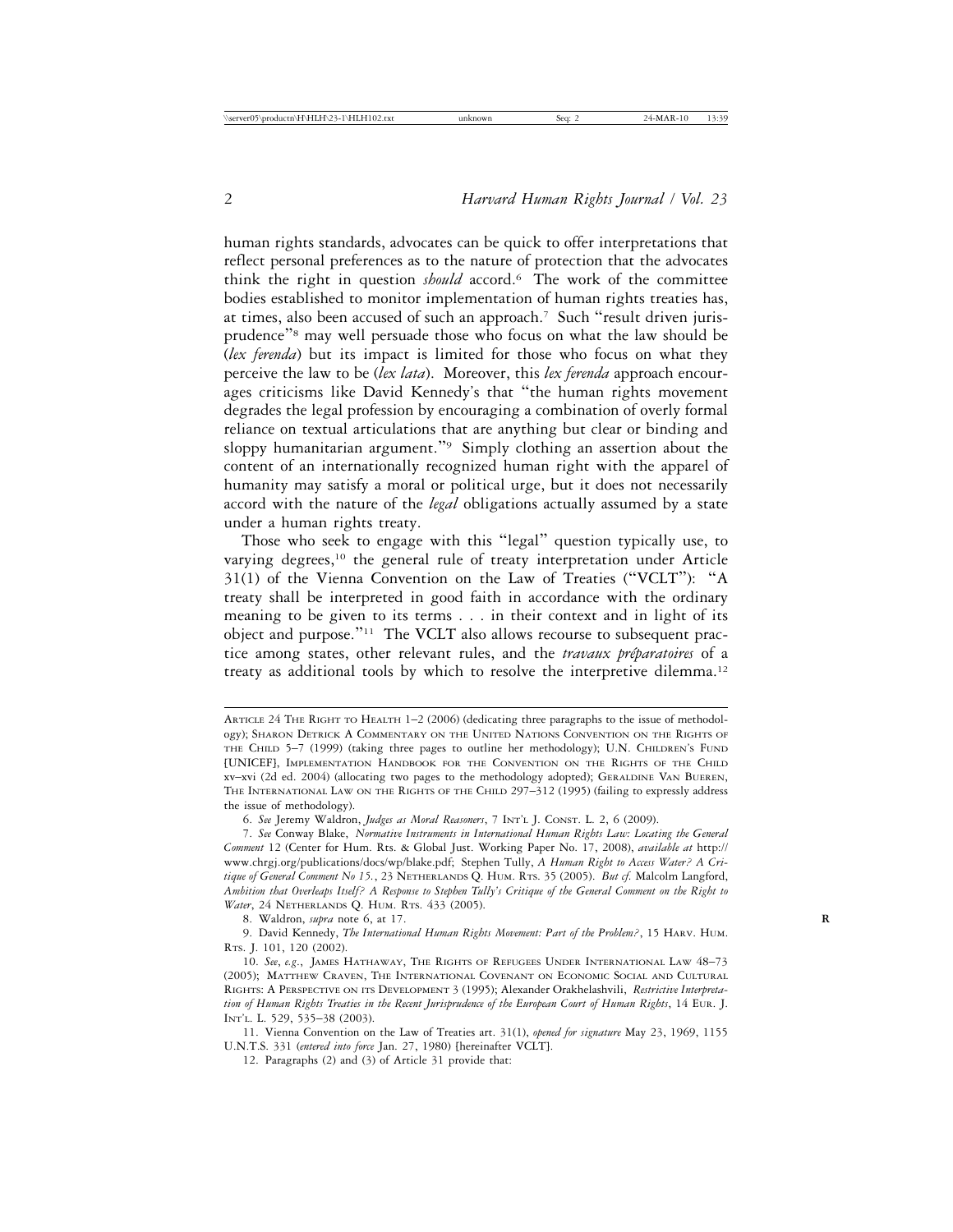However, there is almost universal consensus, acknowledged even at the time of the VCLT's adoption, that the inherent elasticity of the general rule makes it incapable of producing *the* determinate meaning of a treaty.13 The VCLT general rule may act as a constraint on the interpretive process, but any faith in its capacity to discover *the* meaning of a text surely must be strained, given the inherent indeterminacy of language. Joseph Weiler explains that the failure to address this reality has meant that "Article 31 has turned into a straightjacket" for conceptual thinking about treaty interpretation.14 The VCLT's general rule may frame the interpretive process, but it is ultimately unable to resolve the question of how to choose *a* meaning for the text of a treaty from among the inevitable range of potential meanings.

A question therefore emerges as to what features are required of an interpretive methodology such that it is able to acknowledge the limitations associated with an application of the VCLT general rule and to identify those additional factors that will inform the selection of *a* meaning from within a suite of meanings. This paper attempts to provide an answer to this question with respect to human rights treaties. It seeks to move beyond the "straightjacket of Article 31" of the VCLT and to avoid excessive reliance on imprecise rules of interpretation and the use of sloppy humanitarian argument by offering a more reflective, strategic, and transparent methodology for the interpretation of international human rights treaties.

Part I will argue that legal interpretation is not simply the process of attributing *a* meaning to the text of a treaty but is ultimately an act of

- 2. The context for the purpose of the interpretation of a treaty shall comprise, in addition to the text, including its preamble and annexes:
	- a. Any agreement relating to the treaty which was made between all the parties in connection with the conclusion of the treaty;
	- b. Any instrument which was made by one or more parties in connection with the conclusion of the treaty and accepted by the other parties as an instrument related to the treaty.
- 3. There shall be taken into account, together with the context:
	- a. Any subsequent agreement between the parties regarding the interpretation of the treaty or the application of its provisions;
	- b. Any subsequent practice in the application of the treaty which establishes the agreement of the parties regarding its interpretation;

c. Any relevant rules of international law applicable in the relations between the parties. *Id.* art. 31(2)–(3). Article 32 of the VCLT further provides that:

Recourse may be had to supplementary means of interpretation, including the preparatory work of the treaty and the circumstances of its conclusion, in order to confirm the meaning resulting from the application of article 31, or to determine the meaning when the interpretation according to article 31:

- (a) leaves the meaning ambiguous or obscure; or
- (b) leads to a result which is manifestly absurd or unreasonable.

14. *Id.* at 5.

*Id.* art. 32.

<sup>13.</sup> *See* Joseph Weiler, *Prolegomena to a Meso-theory of Treaty Interpretation at the Turn of the Century* 5–6 (Feb. 14, 2008) (draft unpublished presentation, International Legal Theory Colloquium: Interpretation in International Law, Institute for International Law and Justice, New York University School of Law) *available at* http://www.iilj.org/courses/documents/2008Colloquium.Session5.Weiler.pdf.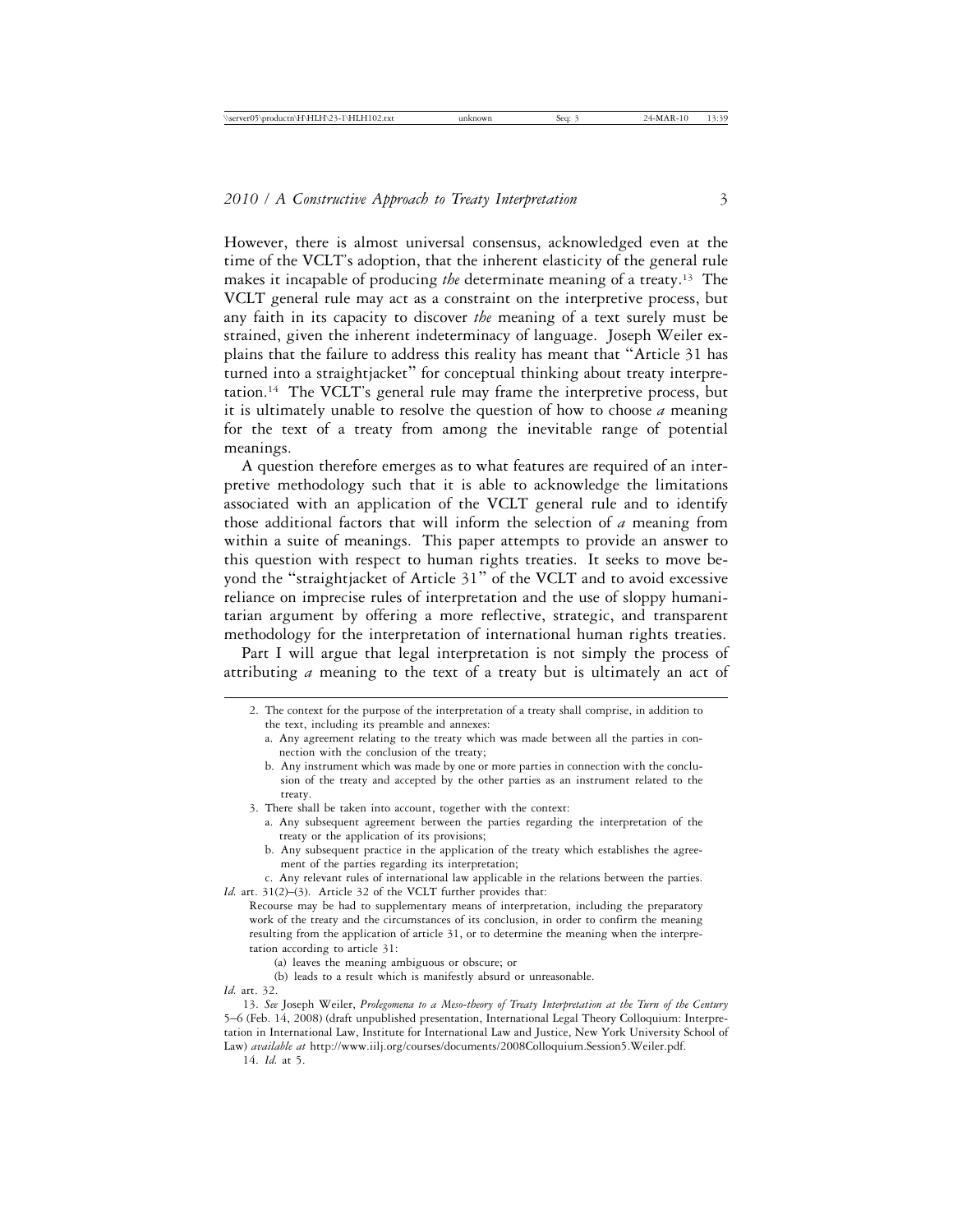persuasion: an attempt to persuade the relevant interpretive community that a particular interpretation is the most appropriate meaning to adopt. Part II will explore the nature of the interpretive community relevant to the interpretation of international human rights treaties. It will show that this community has moved beyond states and their agents toward a more communitarian model in which the interests and expertise of a much wider range of parties and actors must be taken into account in the interpretive exercise. This process of addressing multiple actors is described as constructive engagement. Part III will outline the features considered apposite for the performance of this task. More specifically, it will argue that the persuasive appeal of an interpretation offered for a human rights standard will be enhanced if it is able to satisfy four criteria: It must be principled, clear and practical, coherent in its reasoning and consistent with the system of international law, and sensitive to the nature of the socio-political context within individual states and throughout the international legal order. For the purpose of illustrating these four features, this article will make primary recourse to elements of the right to health because, as one commentator has explained, "one would be hard pressed to find a more controversial or nebulous human right."<sup>15</sup> It therefore offers the opportunity to demonstrate how the interpretive methodology advanced in this paper can be used to guide the selection of *a* meaning from among the vast range of potential meanings that could be attributed to the right to health. Such a focus on the right to health, however, does not exclude the application of the inter-

- (a) The provision for the reduction of the stillbirth rate and of infant mortality and for the healthy development of the child;
- (b) The improvement of all aspects of environmental and industrial hygiene;
- (c) The prevention, treatment and control of epidemic, endemic, occupational and other diseases;
- (d) The creation of conditions which would assure to all medical service and medical attention in the event of sickness.

<sup>15.</sup> Jennifer Prah Ruger, *Toward a Theory of a Right to Health: Capability and Incompletely Theorized Agreements*, 18 YALE J.L. & HUMAN. 273, 273 (2006). Although there are various formulations of the right to health, the approach adopted under Article 12 of the International Covenant on Economic Social and Cultural Rights will be the primary focus of attention in this paper. It provides that:

<sup>(1)</sup> The States to the present Covenant recognise the right of everyone to the enjoyment of the highest attainable standard of physical and mental health.

<sup>(2)</sup> The steps to be taken by the States Parties to the present Covenant to achieve the full realisation of this right shall include those necessary for:

International Covenant on Economic, Social, and Cultural Rights art. 12, *opened for* signature Dec. 16, 1966, G.A. Res. 2200A (XXI), U.N. GAOR, 21st Sess., Supp. No. 16, at 49, U.N. Doc. A/6316 (1966), 999 U.N.T.S. 3 (*entered into force* Jan. 3, 1976) [hereinafter ICESCR]. Such an ambitious and wide ranging provision gives rise to a multitude of interpretive dilemmas including: what is the meaning of the highest attainable standard of health, what is the meaning of health, does it extend to the social determinants of health, what obligations flow from the requirement that states recognize the right to health, are the measures required to fulfill these obligations universal or do they differ between states, what is the minimum core of the right to health, to what extent should states be responsible for ensuring the health of an individual in the home, workplace and general community, to what extent must states prevent threats to an individual's health from non-state actors, is privatization of health care services compatible with the right to health, is the right to health justiciable, and to what extent must intellectual property rules be designed to maximize access to medicine and medical services?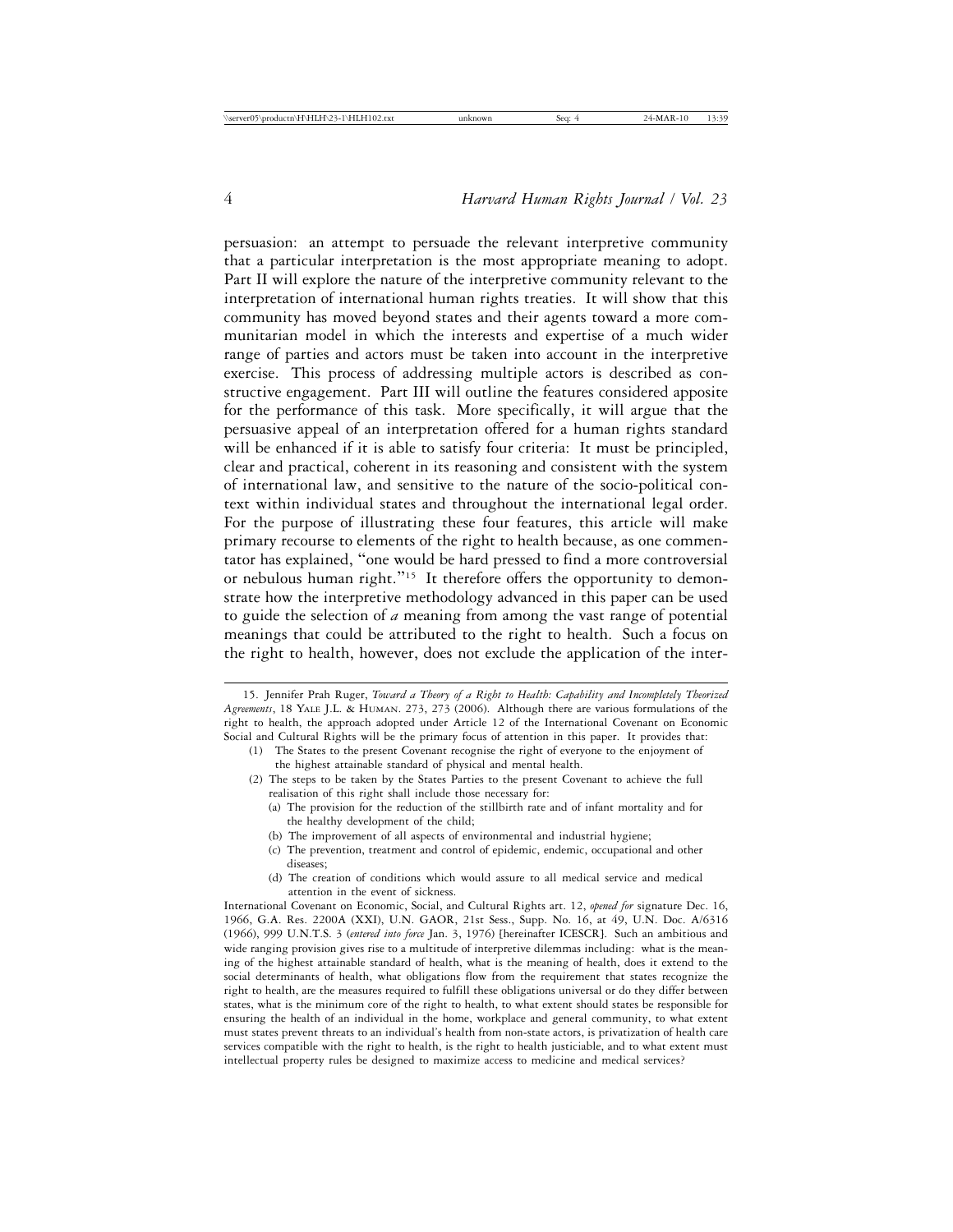pretive methodology proposed in this paper to any other standard under an international human rights treaty.

## I. THE ACT OF INTERPRETATION: FROM INTENTIONALISMTO PERSUASION

Legal interpretation is generally understood as an act, or, some may say, art, of attributing and then communicating meaning of a word or collection of words within a legal text.16 The form of international treaties has long made this act a task of considerable difficulty. As Dr. Lushington observed in 1844 in *Maltass v. Maltass*:

Now in the construction of treaties . . . we cannot expect to find the same nicety of strict definition as in modern documents, such as deeds, or Acts of Parliament; it has never been the habit of those engaged in diplomacy to use legal accuracy but rather to adopt more liberal terms.17

Lord McNair in his 1961 treatise on *The Law of Treaties* wrote that "[t]here is no part of the law of treaties which the text writer approaches with more trepidation than the question of interpretation."<sup>18</sup>

Despite his misgivings, McNair still asserted that the task of interpretation could be reduced to a single sentence: "it can be described as the duty of giving effect to the expressed intention of the parties, that is, their intention *as expressed in the words used by them in the light of the surrounding circumstances*."19 Such a comment reflects a time when the meaning of a term was considered to be transparent and readily discernible from the text of a legal instrument. In subsequent years, commentators have challenged and, for the most part, dispelled this perception. It is now widely accepted that the "[m]eaning is not present . . . in the expression itself."<sup>20</sup> Instead, the interpretive exercise is very much an active process of constructing *a* meaning rather than finding the meaning which lies latent with the text.<sup>21</sup>

18. MCNAIR, *supra* note 17, at 364. **R**

19. *Id.* at 365.

<sup>16.</sup> *See* Mark Toufayan, *Human Rights Treaty Interpretation: A Postmodern Account of its Claim to* "*Speciality*" 23–24 (Center for Hum. Rts. & Global Just., Working Paper No. 2, 2005); MYRES S. MCDOU-GAL, HAROLD D. LASSWELL & JAMES C. MILLER, THE INTERPRETATION OF INTERNATIONAL AGREEMENTS AND WORLD PUBLIC ORDER: PRINCIPLES OF CONTENT AND PROCEDURE xvi (1994) (emphasizing the significance of communication in the interpretive process); Maartin Bos, *Theory and Practice of Treaty Interpretation*, 27 NETH. INT'L L. REV. 3, 6–15 (1980) (examining the debate as to the definition of interpretation within international law).

<sup>17.</sup> Maltass v. Maltass, 3 Curt. 231, 1 Rob. Eccl. 75 (1844), *as cited in* A.D. MCNAIR, THE LAW OF TREATIES 392 (1961).

<sup>20.</sup> MARTII KOSKENNIEMI, FROM APOLOGY TO UTOPIA: THE STRUCTURE OF INTERNATIONAL LE-GAL ARGUMENT 8 (2006). *See also* ROSLYN HIGGINS, PROBLEMS AND PROCESSES: INTERNATIONAL LAW AND HOW WE USE IT (1994).

<sup>21.</sup> HIGGINS, *supra* note 20, at 3 (quoting Sir Hersch Lauterpact's view that judges do not "find **R** rules" but "make choices").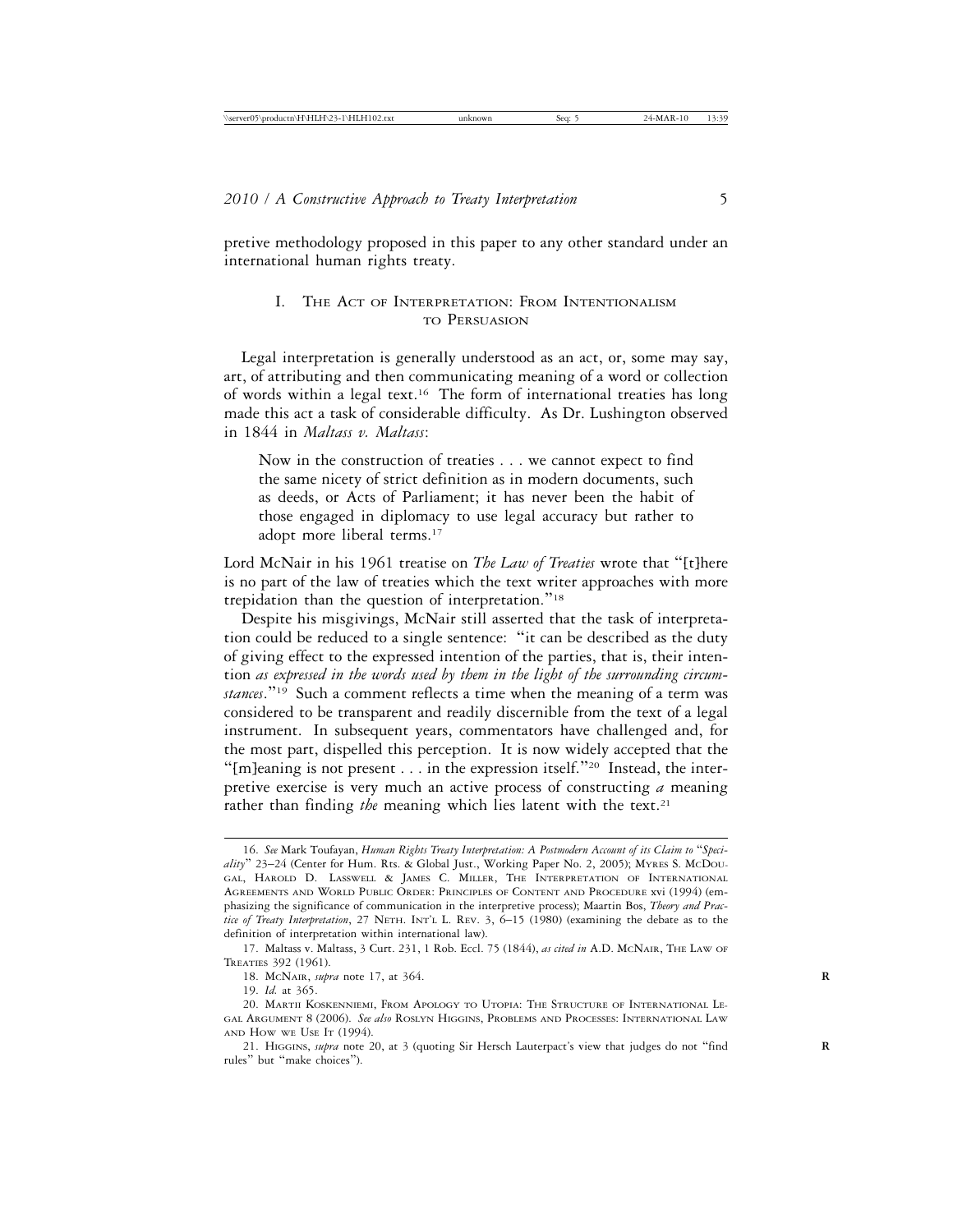This change in approach, however, presents real concerns for any legal order—including international law—that prizes attributes such as objectivity, certainty, and stability. For some, the prospect of a "menu" of potential meanings from which one meaning is selected by the interpreter is more than unsettling: it carries with it the risk that the interpretive function will be transferred into one of lawmaking.<sup>22</sup> The legal interpretive community—a concept that will be fully explored in Part II—therefore accepts that rules and principles of interpretation must be created to constrain the range of potential meanings so as to protect against an unwarranted conflation of the interpretation function.<sup>23</sup> Owen Fiss describes this as a process of "bounded objectivity."<sup>24</sup>

It is important to acknowledge that, as with domestic law, the interpretation of international treaties has never been free from the strictures of principles or rules. McNair's insistence on maintaining the fidelity of the parties' intentions is one attempt to constrain the interpretive process.<sup>25</sup> Beyond this subjective or intentionalist approach to treaty interpretation, numerous other approaches have been advocated, each with a different point of emphasis:26 a literal or formalist approach focuses on the text itself, an historical approach extends its consideration to the drafting history, a systematic approach locates the interpretation of a phrase within its broader system of meaning, a teleological approach is concerned with securing an interpretation consistent with the object and purpose of the instruments, and a sociological approach is prepared to adopt an interpretation that accords with social and political objectives even if this creates a discordance with the text.<sup>27</sup>

In practice, the lines of demarcation between different approaches are often difficult, if not impossible, to draw,<sup>28</sup> and the interpretive exercise invariably resembles an "eclectic mix" of approaches that consider the text, purpose, public policy, and history of an instrument, rather than the application of a precise mathematical formula.<sup>29</sup> The development of such ap-

<sup>22.</sup> *See, e.g*., South West Africa (Liber./Eth. v. S. Afr.) 1962 I.C.J. 465, 466 (Joint Dissenting Opinion of Fitzmaurice & Spender, JJ., to Judgment of 21 Dec. on Preliminary Objections) ("We are not unmindful of, nor are we insensible to, the various considerations of a non-juridical character, social, humanitarian and other . . . but these are matters for the political rather than for the legal arena.").

<sup>23.</sup> *See, e.g.*, KOSKENNEIMI, *supra* note 20, at 7 ("[A]ll legal argument both in theory and doctrine **R** [i]s a movement between a limited set of available argumentative positions.").

<sup>24.</sup> Owen Fiss, *Objectivity and Interpretation*, 34 STAN. L. REV. 738, 745 (1982).

<sup>25.</sup> *See* MCNAIR, *supra* note 17, at 345–431 (outlining many other well-established principles). **R**

<sup>26.</sup> For a discussion of these approaches, see Francis Jacobs, *Varieties of Approach to Treaty Interpretation: With Special Reference to the Draft Convention on the Law of Treaties Before the Vienna Diplomatic Conference*, 18 INT'L & COMP. L.Q. 318 (1969); Bos, *supra* note 16, at 364–70. **R**

<sup>27.</sup> *See* Bos, *supra* note 16, at 364–70. **R**

<sup>28.</sup> *See* Jacobs, *supra* note 26, at 319 (recognizing that in practice approaches inevitably overlap and **R** are often combined).

<sup>29.</sup> *See* Michael P. Van Alstine, *Dynamic Treaty Interpretation*, 146 U. PA. L. REV. 687, 713 (1998) (citing Daniel A. Farber, *The Hermeneutic Tourist: Statutory Interpretation in Comparative Perspective*, 81 CORNELL L. REV. 513, 522 (1996)).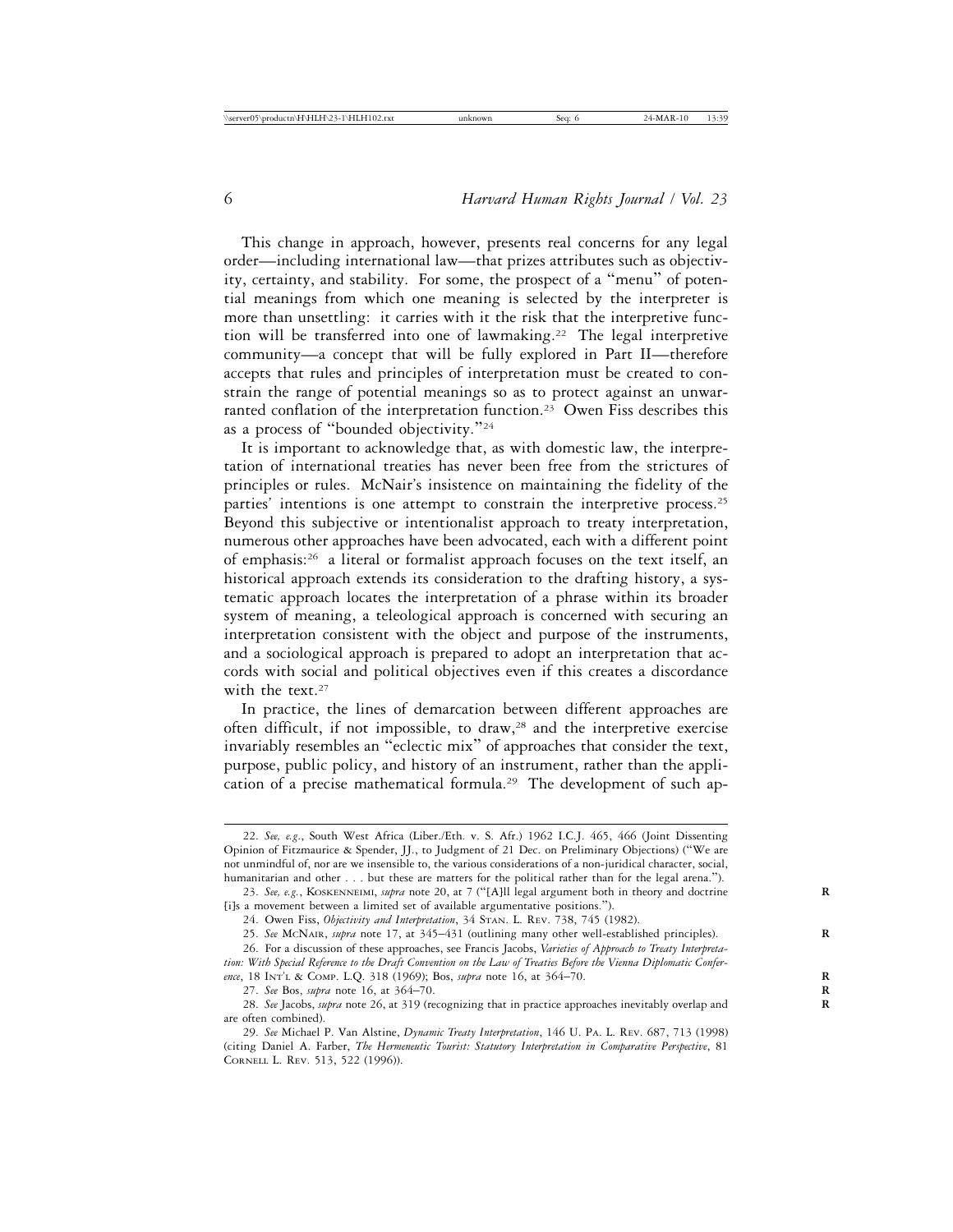proaches has two important features. First, there is an expectation, at least within the legal interpretive community, that the interpretive exercise must be constrained in some way and that rules of interpretation should establish the nature of these constraints.<sup>30</sup> Second, in practice there is rarely, if ever, universal agreement as to where these boundaries should be placed. Instead of offering the stability necessary to ground Fiss's "bounded objectivity" theory,<sup>31</sup> the rules themselves remain constantly in need of interpretation.32

Controversy is therefore a constant feature of the interpretive enterprise.<sup>33</sup> This does not mean that the meaning of a human right under an international treaty is radically indeterminate in the sense of never being capable of holding *a* meaning. Instead, the accepted meaning of any term at a particular point in time will be that which attracts and achieves dominance over all other alternative understandings within the relevant interpretive community.<sup>34</sup> When seen from this perspective, the act of interpretation is more than simply the attribution or communication of *a* meaning. It is ultimately an act of persuasion<sup>35</sup>—an attempt to convince the relevant interpretive community that a particular meaning from within a suite of potential meanings is the most appropriate interpretation to adopt.<sup>36</sup> This, in turn, gives rise to two questions of central relevance to this inquiry: who is the relevant interpretive community for the purposes of an international human rights treaty, and what factors should be considered or used to inform the selection of a particular meaning of a human right from within a range of possible meanings so as to enhance its persuasiveness?

Part II addresses the first of these questions. It examines the notion of an interpretive community and then offers a discussion of the identity of this

<sup>30.</sup> *See* Detlev. F. Vagts, *Treaty Interpretation and the New American Ways of Law Reading*, 4 EUR. J. INT'L L. 472, 480 (1993). *See also* Derek C. Smith, *Beyond Indeterminacy and Self-Contradiction in Law: Transnational Abductions in Treaty Interpretation in* U.S. v Alvarez-Machain, 6 EUR. J. INT'L L. 1, 8–9 (1995).

<sup>31.</sup> Fiss, *supra* note 24, at 745. **R**

<sup>32.</sup> *See* Johnstone, *supra* note 4, at 377. **R**

<sup>33.</sup> *See* Martii Koskenneimi, *Letter to the Editors of the Symposium*, *in* THE METHODS OF INTERNA-TIONAL LAW 109, 114 (Stephen Ratner & Anne Marie Slaughter eds., 2004) (determining, upon reflecting that "competent lawyers routinely drew contradictory conclusions from the same norms," that "the law's indeterminacy was a property internal to the law itself").

<sup>34.</sup> *See* Johnstone, *supra* note 4, at 378. **R**

<sup>35.</sup> Other commentators have discussed the importance of legal argument to be "justified" or "valid." See, e.g., KOSKENNIEMI, *supra* note 20, at 24-28; Van Alstine, *supra* note 29, at 714; Higgins, *supra* note 20, at 7. Justification or validity, however, refers to the identification of the basis upon **R** which an argument is formed. It does not, however, mean that such an argument will be persuasive in the sense of its acceptance or adoption within the relevant interpretive community.

<sup>36.</sup> *See* Ryan Goodman, *Sociological Insights into International Human Rights Law* 5–7 (Apr. 3, 2008) (unpublished presentation, International Legal Theory Colloquium: Interpretation in International Law, Institute for International Law and Justice, New York University School of Law), *available at* http://iilj. org/courses/documents/2008Colloquium.Session10.Goodman.pdf (discussing the definition and relevance of persuasion as a mechanism for social influence within international human rights law, and noting that "persuasion occurs when actors actively assess the content of a particular message . . . and change their minds").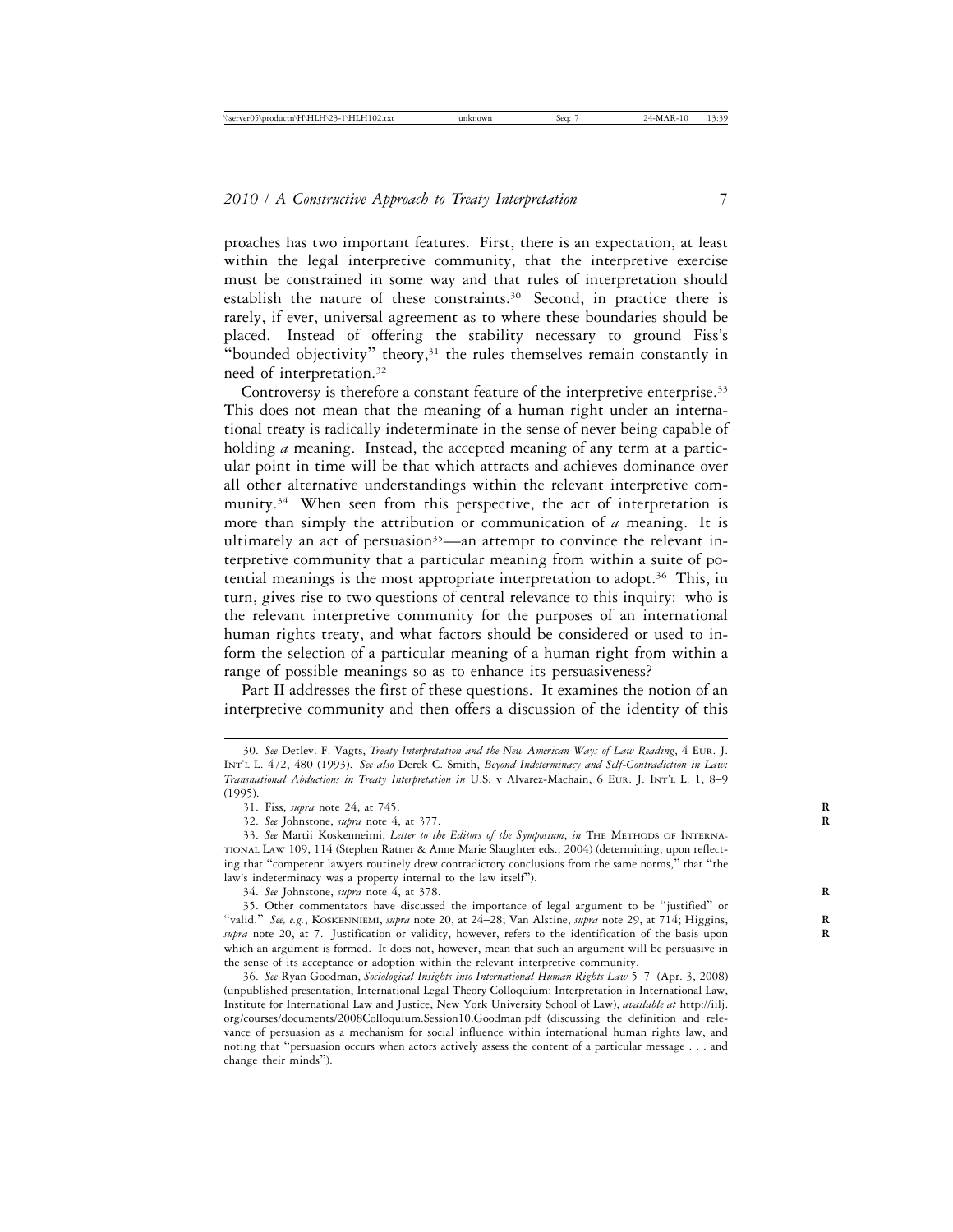community with respect to the right to health and the challenges involved in accommodating the dissonant voices within any interpretive community. After addressing these issues, the paper proceeds in Part III to the second question by providing a detailed discussion of those factors which should inform the selection of a meaning.

## II. DEFINING THE INTERPRETIVE COMMUNITY: MOVING BEYOND STATES TOWARD A COMMUNITARIAN MODEL

The idea of interpretive communities is drawn from the work of the literary theorist Stanley Fish.37 Fish claims that interpretive authority lies neither in the text nor the reader but in the community of individuals who share internal "categories of understandings[ ] and stipulations of relevance and irrelevance" that constrain and inform the interpretive process thereby generating meaning.38 Fish himself concedes that such a model would not necessarily produce universal agreement with respect to the meaning of a text. Indeed, he accepts that if the act of interpretation were performed by another community of individuals with a different set of expectations and assumptions, a different interpretation would emerge.<sup>39</sup> Commentators have expressed mixed views concerning Fish's work.<sup>40</sup> The aim in this paper is not to defend Fish or his detractors but rather to borrow his notion of "interpretive communities" to facilitate the interpretive exercise. While Fish was concerned with how meaning was produced within a particular interpretive community, the aim here is to consider how to influence the relevant interpretive community to accept a particular meaning.

For the purposes of this analysis, the idea of an interpretive community is used to identify those persons or entities and their agents that have an interest, either direct or implied, in the meaning of the rights under international instruments. This interest arises for a variety of reasons, including the potential for the relevant standard to impose legal obligations or create benefits or for its implementation to carry practical consequences for certain persons or entities. First and foremost, this community will be populated by states, which remain the central subject within the international legal system. Only they can enter treaties and be bound by their terms. As a consequence, states and their agents have a direct interest in the interpretation of such instruments and must thus be seen to form a core part of the relevant international interpretive community. However, scholars have in-

<sup>37.</sup> *See* STANLEY FISH, IS THERE A TEXT IN THIS CLASS? THE AUTHORITY OF INTERPRETIVE COMMU-NITIES (1980).

<sup>38.</sup> STANLEY FISH, DOING WHAT COMES NATURALLY: CHANGE, RHETORIC, AND THE PRACTICE OF THEORY IN LITERARY AND LEGAL STUDIES 141–42 (1989).

<sup>39.</sup> *Id*. at 141–142.

<sup>40.</sup> *Compare* RONALD DWORKIN, LAW'S EMPIRE 425–26 n.23 (1998) (describing Fish's concept of internal conventions as somewhat "mysterious" and "lame"), *with* Johnstone, *supra* note 4 (embracing **R** Fish's theory to interpret international treaties).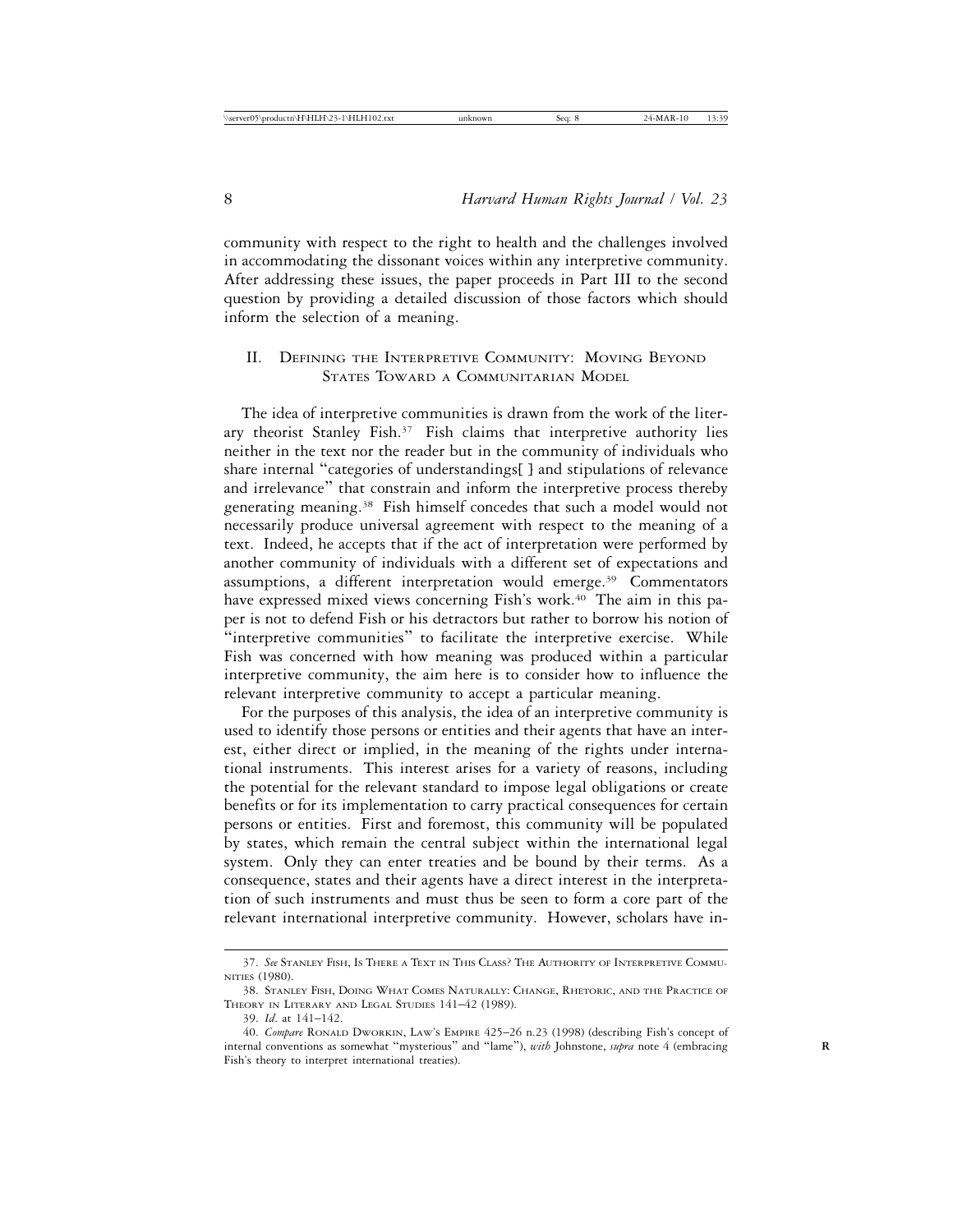creasingly recognized the emergence of a communitarian paradigm within international law that "vindicates values and pursues interests which cannot be said to be strictly an aggregation of distinct national interests."<sup>41</sup> This shift from "bilateralism to community interest"<sup>42</sup> has a significant impact on the composition of the interpretive community when seeking to interpret international human rights treaties. Far from being the exclusive concern of states and their officials, the provisions in human rights instruments will invariably be of interest and concern to a broad range of non-state actors who have an interest in the implications associated with the implementation of the relevant rights.<sup>43</sup> As a consequence, a narrow interpretive community that is confined to the interests of states will be inadequate to address this broader understanding of international law and those actors who are relevant to securing the implementation of human rights treaties.

Let us consider, for example, the interpretive community relevant to the right to health. It is perhaps difficult to identify those actors who would *not* be relevant for inclusion within this community. Of course, health professionals will have an interest in the meaning of the right to health, as will international organizations and non-governmental organizations ("NGOs") that invoke the language of the right to health to address health needs. Given that the right to health also requires the navigation of issues such as resource allocation, cultural diversity, and international cooperation, the interpretation of this right will often carry significant consequences for a much broader range of actors. These actors include members of the general community who may be affected by the reallocation of resources to realize the right to health, religious groups whose traditional practices may conflict with aspects of an individual's right to health, and multinational corporations whose interests and investments may be compromised if rules regulating intellectual property were adjusted to improve access to medicines.44

The Committee on Economic, Social, and Cultural Rights ("ESC Committee") recognized this multitude of actors, declaring the following in its General Comment on the Right to Health:

<sup>41.</sup> Weiler, *supra* note 13, at 16. For a more detailed discussion of this paradigm see generally **R** Bruno Simma, *From Bilateralism to Community Interest in International Law*, 250 RECUEIL DES COURS 217 (1994).

<sup>42.</sup> Simma, *supra* note 41. **R**

<sup>43.</sup> *See* Human Rights Council [HRC], *Report of the Special Rapporteur on the Right to the Highest Attainable Standard of Physical and Mental Health*, ¶¶ 12–17, U.N. Doc. A/HRC/4/28 (Jan. 17, 2007) (*prepared by* Paul Hunt) (detailing the role and relevance of civil society in implementing the right to health). It is important to recognize that a state is not a homogenous body in the sense of sharing a unified interest or common commitment to the meaning of a human right. It may represent a common position to the international community but this position will invariably represent the outcome of complex and contentious negotiations between the various agents and bodies that comprise the state.

<sup>44.</sup> *See* LAWRENCE GOSTIN, PUBLIC HEALTH LAW: POWER, DUTY, RESTRAINT 230 (2008) (noting that "[a] broad range of stakeholders exert considerable power over events that influence health" and that "these stakeholders may act alone, in partnership, or in conflict").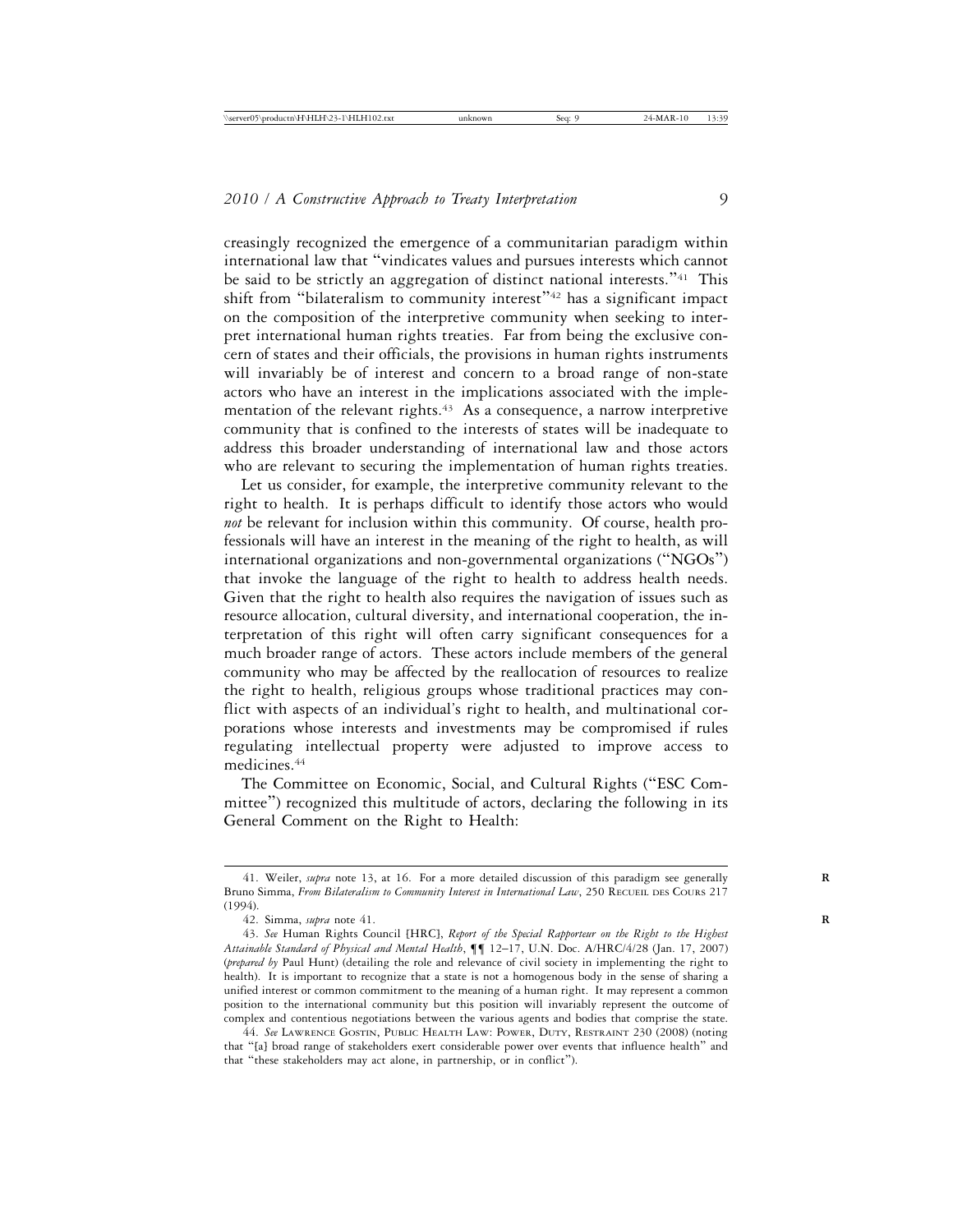While only States are parties to the Covenant and thus ultimately accountable for compliance with it, all members of society—individuals, including health professionals, families, local communities, intergovernmental and non-governmental organizations, civil society organizations, as well as the private business sector—have responsibilities regarding the realization of the right to health.<sup>45</sup>

The Committee on the Rights of the Child ("CRC Committee") concurred with this approach in its General Comment on the General Measures of Implementation for the Convention on the Rights of the Child ("CRC").<sup>46</sup>

Such comments lend support to a vision of an interpretive community comprised of actors with diverse, overlapping, and potentially conflicting interests. This, in turn, presents a challenge to the interpretation of a standard such as the right to health. It requires recognition that "the 'clients' of international interpreters are no longer only the Governments of the States which signed the treaties"<sup>47</sup> and that the "worldwide social consciousness at work today 'communalizes' and 'publicizes' international relations far beyond the traditional rules of governmental interaction."48 It has therefore been suggested that, under such a model, the broader interests of non-state actors must be taken into account when interpreting a treaty provision such as the right to health.<sup>49</sup>

It is possible to envisage how such a requirement could be accommodated in proceedings before a court or tribunal where the views of the relevant parties and their potentially dissonant voices could be directly represented. However, it presents a practical dilemma for the interpretation of those international human rights treaties that lack a coercive adjudicative body able to hear competing views and to insist on the adoption of a particular meaning. Yet, even without such bodies, it remains appropriate to be cognizant of the diverse and potentially conflicting interests within the relevant interpretive community when attributing a meaning to human rights standards. Indeed, it will be suggested below that the requirement to offer an interpretation that is coherent in its reasoning places a demand

<sup>45.</sup> U.N. Econ. & Soc. Council [ECOSOC], Committee on Econ., Soc. and Cultural Rights [CESCR], *General Comment No. 14: The Right to the Highest Attainable Standard of Physical and Mental Health*, ¶ 42, U.N. Doc. E/C.12/2000/4 (Aug. 11, 2000) [hereinafter CESCR, *General Comment No. 14*].

<sup>46.</sup> U.N. Committee on the Rights of the Child [CRC], *General Comment No. 5: General Measures of Implementation for the Convention on the Rights of the Child*, ¶¶ 1, 56, U.N. Doc. CRC/GC/2003/5 (Nov. 27, 2003) [hereinafter CRC, *General Comment No. 5*) ("While it is the State which takes on obligations under the Convention, its task of implementation—of making reality of the human rights of children needs to engage all sectors of society and, of course, children themselves."). *See* Convention on the Rights of the Child, *opened for signature* Nov. 20, 1989, 1577 U.N.T.S. 3 (*entered into force* Sept. 2, 1990) [hereinafter CRC].

<sup>47.</sup> Weiler, *supra* note 13, at 22. **R**

<sup>48.</sup> Simma, *supra* note 41, at 234. **R**

<sup>49.</sup> *See* Weiler, *supra* note 13, at 22. **R**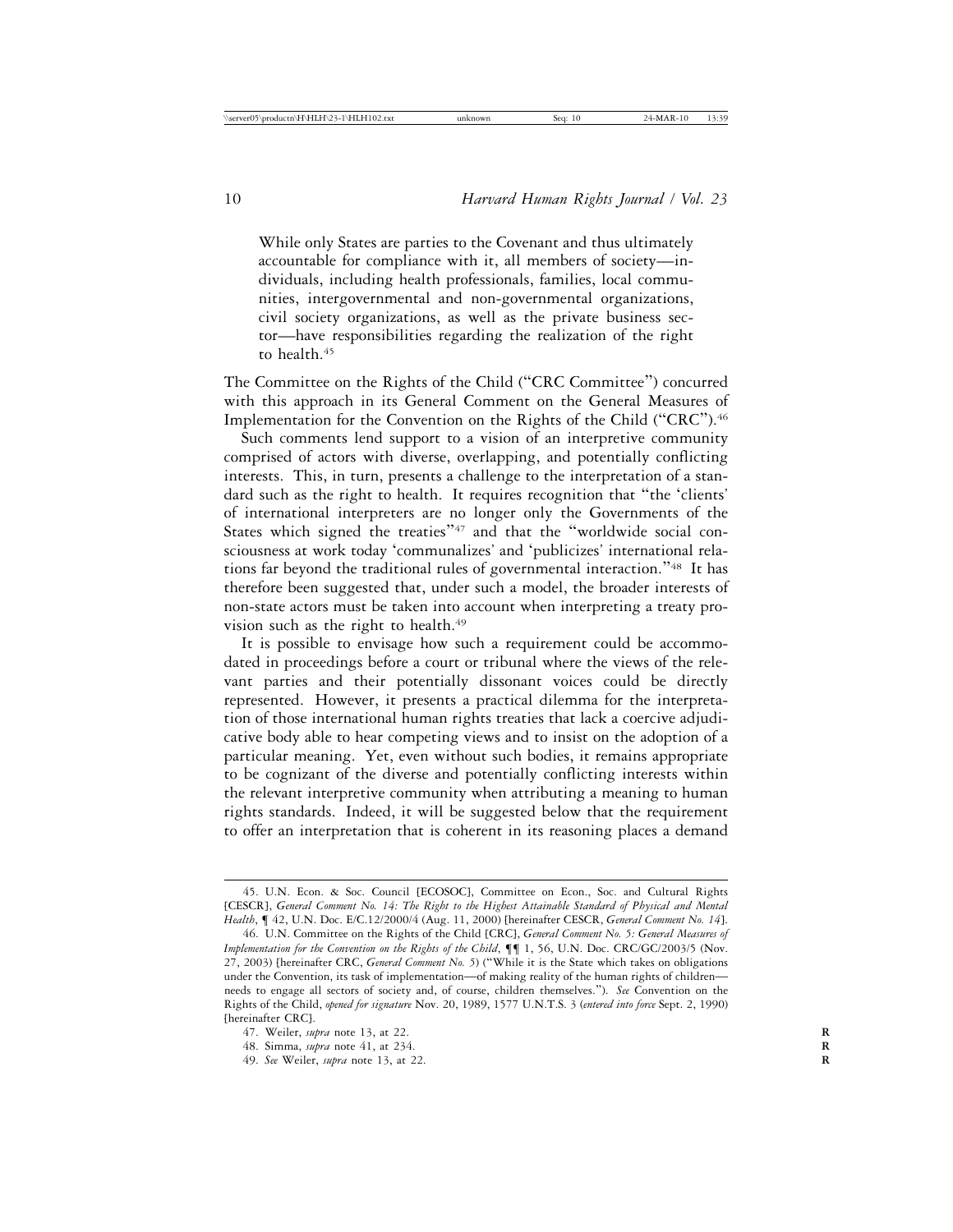upon interpreters to identify, engage with, and consider such views when offering a meaning for a particular right.

This does not mean that these views must always be accommodated or reconciled before offering an interpretation. However, a careful consideration of such views, to the extent that they can be identified, contributes to a deeper and more rigorous analysis, thus strengthening the coherence in the reasoning used to support an interpretive exercise. Such a model demands robust dialogue and engagement in the interpretive exercise as opposed to disengagement and dismissal of competing interpretations without explanation.50 It creates an evolutionary interpretive process in the sense that a shared understanding or commitment to a particular meaning will emerge over time.51 This does not preclude the possibility of offering a robust defense of a particular meaning with respect to various aspects of a human right. However, it does create a need to identify the most effective way to ensure that such offerings are able to persuade the interpretive community so as to generate a shared, rather than idiosyncratic, understanding of a right's meaning.

Before examining this question of how to generate a persuasive interpretation, it is important to acknowledge the consequences that flow from such a broad vision of the relevant interpretive community. There is a real prospect that there will be some aspects of a human right where a shared meaning will prove elusive or even unachievable. If all the dissonant voices within the relevant interpretive community cannot always be heard and persuaded, who should be the primary target when seeking to generate a persuasive account as to the content of a human right?

With respect to this issue, states still remain the central actor to be persuaded by the interpretive exercise, as they hold the primary legal responsibility for the implementation of obligations under international treaties.<sup>52</sup> From a practical perspective, however, the greater the level of support within the broader interpretive community for a particular interpretation, the greater the prospect that a state will be persuaded to adopt that particular interpretation.<sup>53</sup> Thus, for example, state actions to secure the right to

<sup>50.</sup> *See id.*

<sup>51.</sup> *See* Johnstone, *supra* note 4, at 407 (explaining this process as a form of intersubjective interpre- **R** tation in which parties expect disagreements over the meaning of terms but assume that such disagreements will not indicate a desire to withdraw from or terminate a treaty).

<sup>52.</sup> *See* Simma, *supra* note 42 at 247 (suggesting that, despite the development of a community **R** interest in international law, the statal paradigm remains dominant).

<sup>53.</sup> This position is consistent with the process of "acculturation" whereby actors, including states, adopt the beliefs and behavioral patterns and practices of the culture in which they operate. *See* Goodman, *supra* note 36. *See also* Beth Simmons, Explaining Variation in State Commitment to and Compli- **R** ance with International Human Rights Treaties 26–30 (Jan. 31, 2008) (unpublished presentation, International Legal Theory Colloquium: Interpretation in International Law, Institute for International Law and Justice, New York University School of Law) *available at* http://www.iilj.org/courses/documents/2008Colloquium.Session3.Simmons.pdf (discussing impact of human rights treaties on social mobilization and implying that the greater a society's shared understanding as to the content of a right, the more effective a social mobilization effort is likely to be).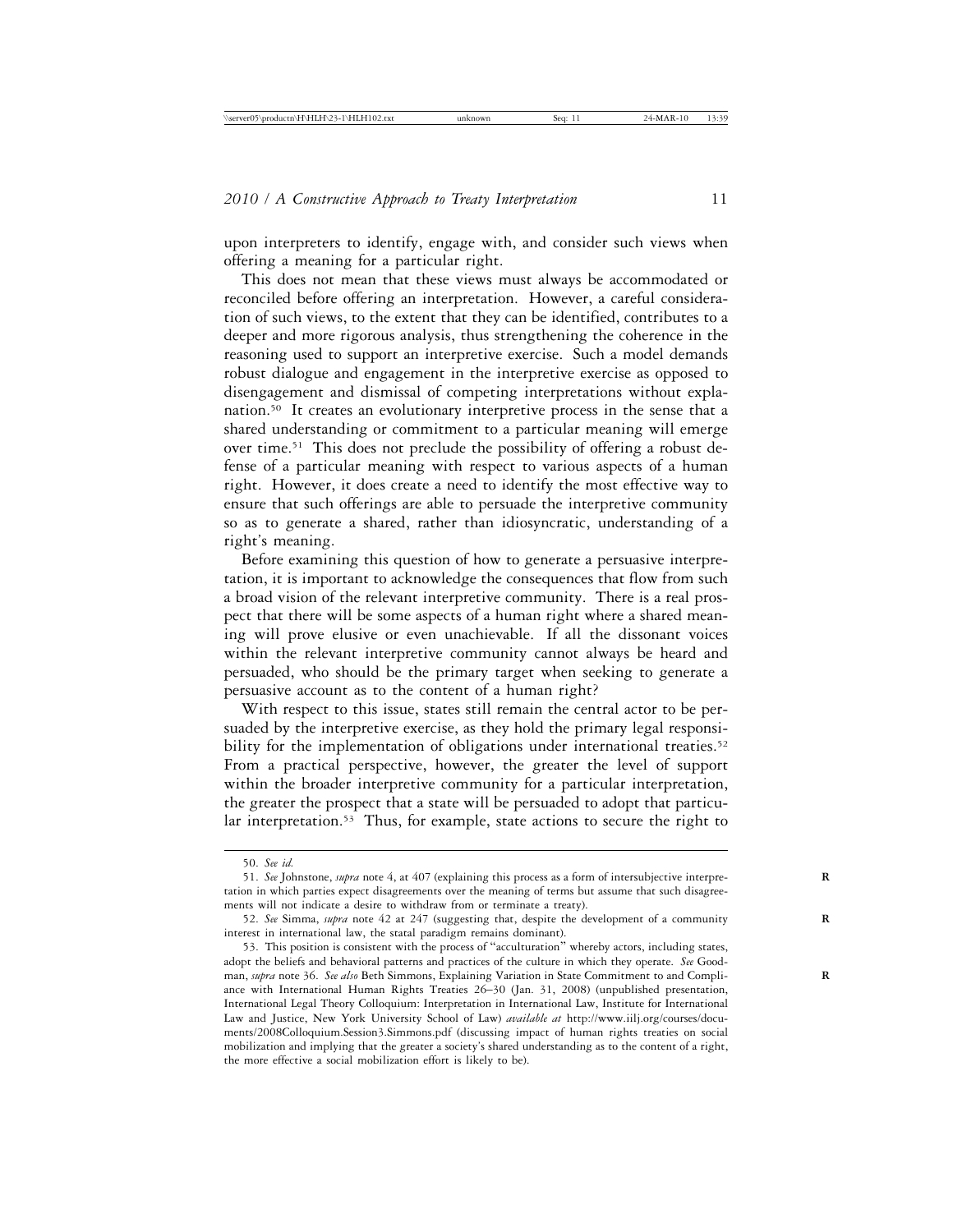health are influenced by, among other things, the views of health professionals, patient preferences and demands, the private health sector, and the competing demands within a government for the allocation of resources. An interpretation of the right to health that does not remain aware of these potential interests and the influence of such actors on state behavior is unlikely to succeed.<sup>54</sup> For example, there is little to be gained from arguing that the obligation under Article 12(2)(d) of the International Covenant on Economic, Social, and Cultural Rights ("ICESCR"),<sup>55</sup> which requires states to assure medical attention in the event of sickness, requires the provision of kidney dialysis *on demand*. While patients with a kidney condition would undoubtedly prefer such an interpretation, public health policy makers and medical professionals with limited resources may determine on reasonable grounds that priority should be given to other legitimate public health objectives.56 Focusing attention on the balance of such interests may help produce workable interpretations.

Even in those circumstances where a state and a large section of the broader interpretive community accept and agree to implement a particular interpretation with respect to an aspect of a human right, such measures are unlikely to be effective in practice unless *all* the non-state actors whose assistance is required for the implementation of the right are persuaded by the interpretation that has been adopted. For example, a large part of the relevant interpretive community, including states, NGOs, academics, and United Nations ("U.N.") bodies, now considers it necessary and appropriate to criminalize female genital cutting as a means of fulfilling a state's obligation under Article 24(3) of the CRC to protect children against traditional practices prejudicial to their health.<sup>57</sup> However, powerful individuals remain within communities who sanction the practice, are not persuaded as to its harmful impact, and continue to undertake clandestine measures to

<sup>54.</sup> It is important to note that even in circumstances where there is a strong sense of a shared understanding as to the meaning of a right, this will not necessarily persuade a state to adopt such an interpretation. Thus, for example, condemnation of the detention of refugees in Australia was widely recognized as being in violation of Australia's obligations under the International Covenant on Civil and Political Rights. The Australian Government at the time, however, refused to accept this interpretation.

<sup>55.</sup> ICESCR, *supra* note 15, art. 12(2)(d). **R**

<sup>56.</sup> This issue arose under the South African Constitution in *Soobramoney v. Minister for Health*, 1997 (12) BCLR 1696 (CC). The appellant argued that the right to emergency medical treatment, which is not subject to progressive implementation under the South African Constitution, extended to kidney dialysis on demand. However, the South African Constitutional Court rejected this argument and held that a right to kidney dialysis fell within the scope of the general right of access to health services which was subject to progressive realisation. Although the Court was sympathetic to the appellant's condition, it held that it would "be slow to interfere with rational decisions taken in good faith by the political organs and medical authorities whose responsibility it is to deal with such matters." *Id.* ¶ 29.

<sup>57.</sup> *See* John Tobin, *The International Obligation to Abolish Traditional Practices Harmful to Children's Health: What Does It Mean and Require of States?*, 9 HUM. RTS. L. REV. 373, 389–90 (2009) (discussing those actors and instruments that favor criminalisation of female genital cutting).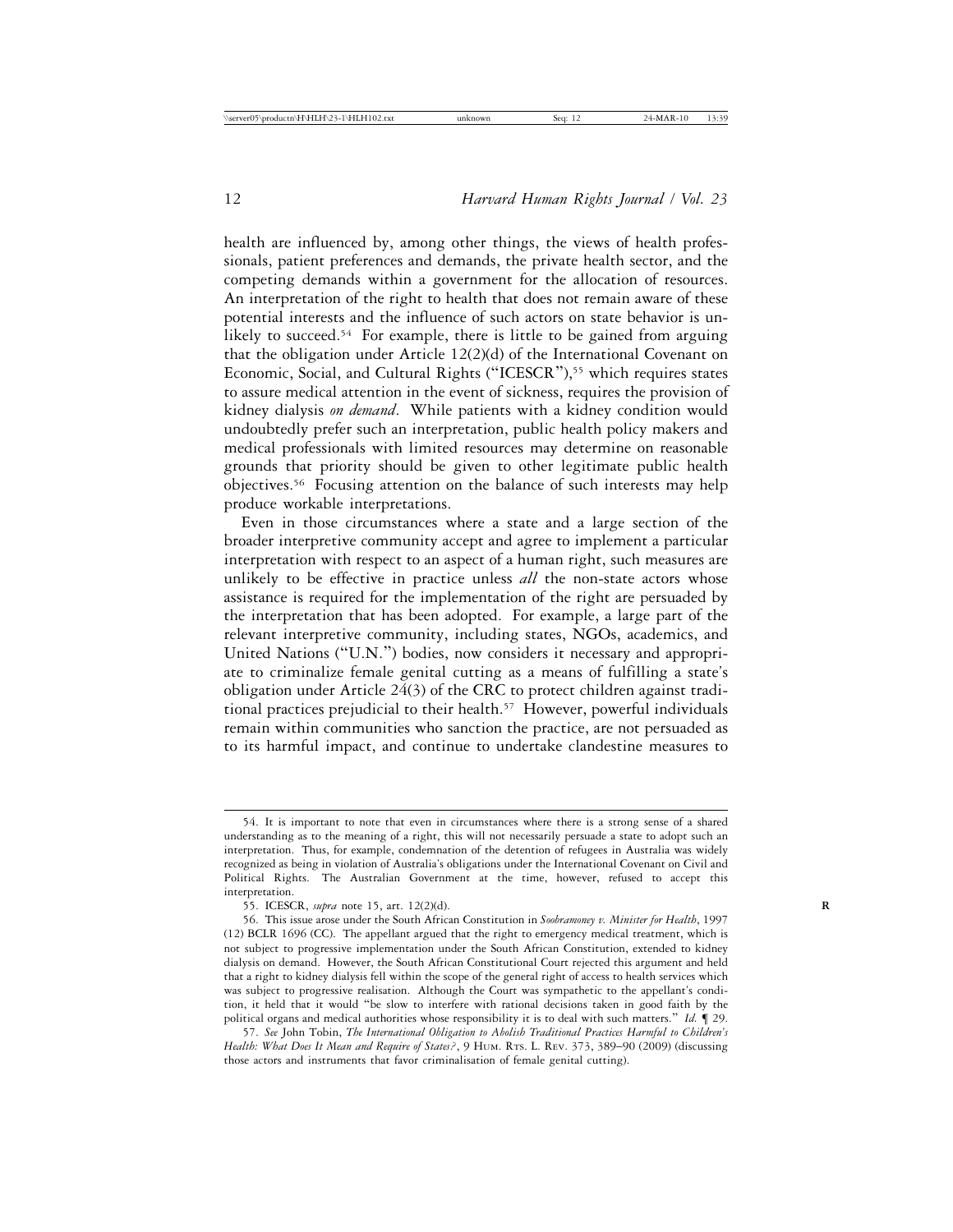ensure its existence.58 So, while there may be an agreed meaning within certain elements of the interpretive community as to the nature of a state's obligation under Article 24(3) of the CRC, the failure to persuade the entire community as to the harmful nature of this practice undermines the capacity to protect children from female genital cutting. This scenario highlights the importance of ensuring that the interpretive exercise is conscious of the need to persuade not only states of the interpretation being offered but also other actors who have the capacity to secure or impede the realization of a human right. The question remains, however, as to the most appropriate method by which to ensure such an outcome.

### III. SEEKING TO PERSUADE BY CONSTRUCTIVE ENGAGEMENT

#### *A. Providing a Transparent Account of the Interpretive Process*

This paper has argued that interpretation is a process that seeks to persuade the relevant interpretive community to adopt a particular meaning of a standard protected under an international human rights treaty. It has also suggested that this notion of interpretation as persuasion is particularly apt with respect to international human rights instruments because they possess few other mechanisms by which to secure compliance.59 As a consequence, if there is a perceived controversy or uncertainty with respect to the meaning of a particular right, as is nearly always the case, then there is a need to persuade states and the broader interpretive community to adopt a particular meaning of this right. The alternative is to allow states to adopt a form of auto-interpretation in which the meaning of a human right will effectively remain dependent upon, and largely captive to, state interests. Such an outcome is inconsistent with the emergence of the communitarian model of international law discussed above and the principle that "the view of a State cannot be the last word on the international lawfulness of its activities."60 As Weiler has observed, states may be "the 'masters of the treaty'

<sup>58.</sup> WORLD HEALTH ORGANIZATION [WHO], FEMALE GENITAL MUTILATION, PROGRAMMES TO DATE: WHAT WORKS AND WHAT DOESN'T 1, 4–6 (1999), *available at* http://whqlibdoc.who.int/hq/ 1999/WHO\_CHS\_WMH\_99.5.pdf; U.N. CHILDREN'S FUND [UNICEF] INNOCENTI RESEARCH CEN-TRE, CHANGING A HARMFUL SOCIAL CONVENTION: FEMALE GENITAL MUTILATION/CUTTING (2008) 11, *available at* http://www.unicef-irc.org/publications/pdf/fgm\_eng.pdf.

<sup>59.</sup> A complex system has been created at the international level to achieve this end. *See* Andreas Zimmermann, *Dispute Resolution, Compliance Control and Enforcement in Human Rights Law*, *in* MAKING TREATIES WORK: HUMAN RIGHTS, ENVIRONMENT AND ARMS CONTROL 15 (Geir Ulfstein ed., 2007).

<sup>60.</sup> International Law Comm'n [ILC], *Report of the Study Group of the International Law Commission: Fragmentation of International Law: Difficulties Arising from the Diversification and Expansion of International Law*, *¶* 487, U.N. Doc. A/CN.4/L.682 (Apr.13, 2006) [hereinafter *ILC Fragmentation Report*] (*finalized by* Martii Koskenniemi). *See also* Simma, *supra* note 42, at 229, 233, 296–301. This view reflects by **R** implication the limitations associated with article 31(3)(b) of the VCLT, which allows for recourse to any subsequent practice in the application of a treaty which establishes the agreement of the parties regarding its interpretation. This rule may be relevant to the interpretation of bilateral treaties but it is extremely problematic in relation to human rights treaties where its application would create a "very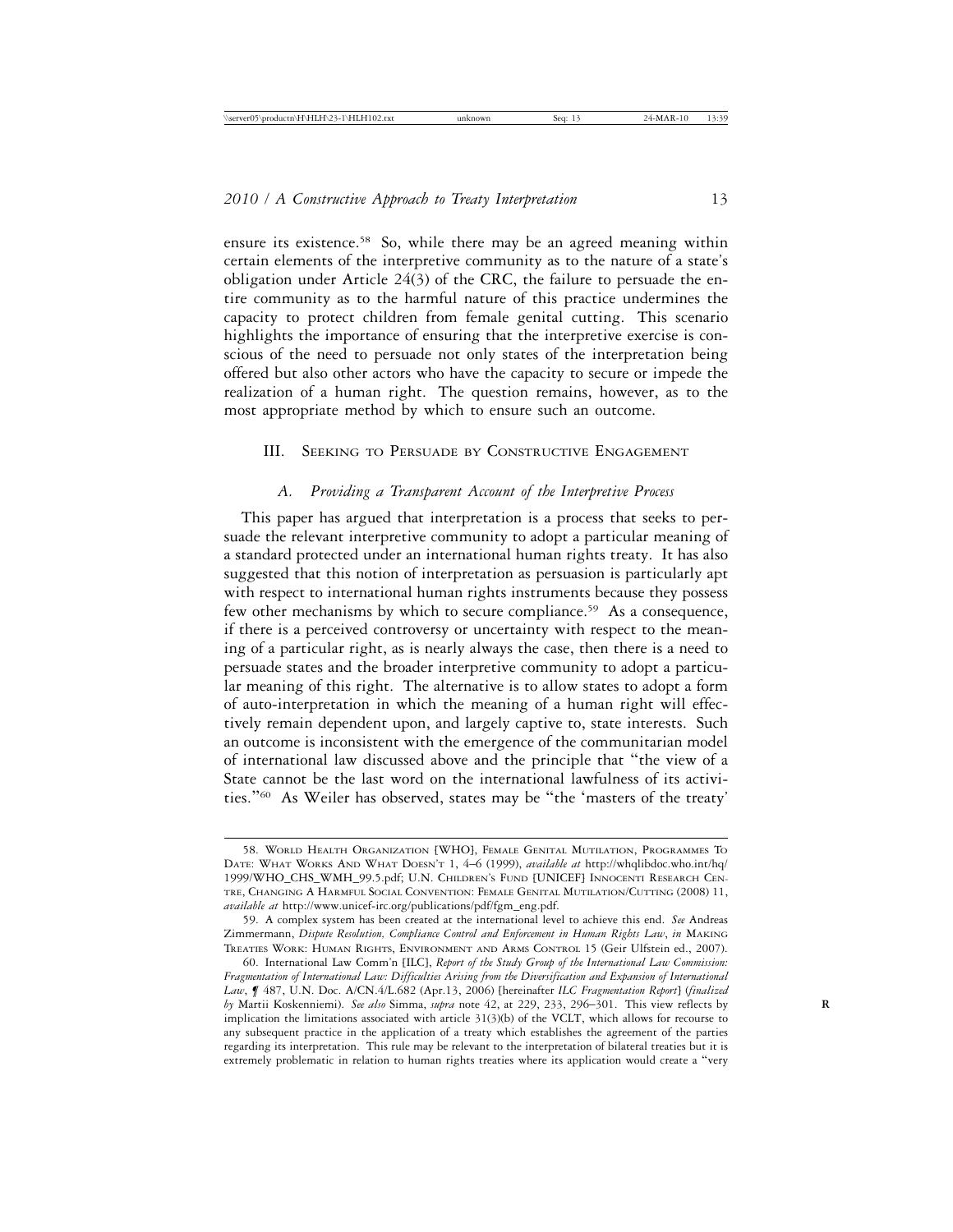but they are not masters without normative limits."<sup>61</sup> To prevent state control, the international community must reject the position advanced by many states, including the United States in its 2006 dialogue with the Human Rights Committee, that "only the parties to a treaty were empowered to give a binding interpretation of its provisions."<sup>62</sup>

To conceive of interpretation as the choice of *a* meaning which is designed to persuade an interpretive community requires an interpretive methodology that will enhance the persuasiveness of the interpretation to be offered. This Part will suggest that the features of such a model require the proposed meaning to be (1) principled, (2) clear and practical, (3) coherent in its reasoning and consistent with the system of international law, and (4) sensitive to the nature of the socio-political context within individual states and throughout the international legal order.

The identification of these features is an attempt to recognize what Koskenneimi would term the "rules" that govern the production of the arguments used to justify the interpretation of a human right.<sup>63</sup> Their cumulative impact is directed toward an interpretive technique that relies on the interpreter's engagement with the relevant interpretive community in an ongoing dialogue. This focus on engaging the interpretive community, and thus the social and political context, contrasts with the traditional view, in which "reflection on the 'political foundations' of international law . . . ha[s] had only marginal—if any—consequence on the doctrinal elaborations of different areas of international law."64 This is not to say that consideration of the VCLT's rules of interpretation is not a necessary feature of an interpretive methodology; it is. But it is not sufficient. This is because the assumption that the application of the accepted doctrine concerning treaty interpretation produces a cohesive interpretation denies the controversial nature of both the doctrines themselves and the outcomes produced by their application.<sup>65</sup> While the traditional doctrine may constrain the range of potential meanings, it will not deliver *the* meaning of a human right.

It is therefore important to heed Koskenniemi's warning that to retreat to formal doctrine and ignore social theory and political practice is to become "trapped in the prison-house of irrelevance."<sup>66</sup> Indeed, the danger of

real risk that state auto-determination" as to the scope of their obligations would "trump" the existence of any obligations under such a treaty. HATHAWAY, *supra* note 10, at 71. **R**

<sup>61.</sup> Weiler, *supra* note 13, at 21. The nature of these normative limits, which are primarily located **R** in the provisions of the VCLT, are discussed *infra* Part III(B)(1). They are also found in the provisions of human rights treaties that create systems for monitoring compliance.

<sup>62.</sup> Human Rights Committee [HRC], *Summary Record of the 2380th Meeting: Consideration of Reports Under Article 40 of the Covenant: Second and third periodic reports of the United States of America*, ¶ 8, U.N. Doc. CCPR/C/SR.2380 (July 27, 2006).

<sup>63.</sup> KOSKENNEIMI, *supra* note 20, at 8. **R**

<sup>64.</sup> *Id.* at 1.

<sup>65.</sup> *See id.* at 3.

<sup>66.</sup> *Id.* at 4.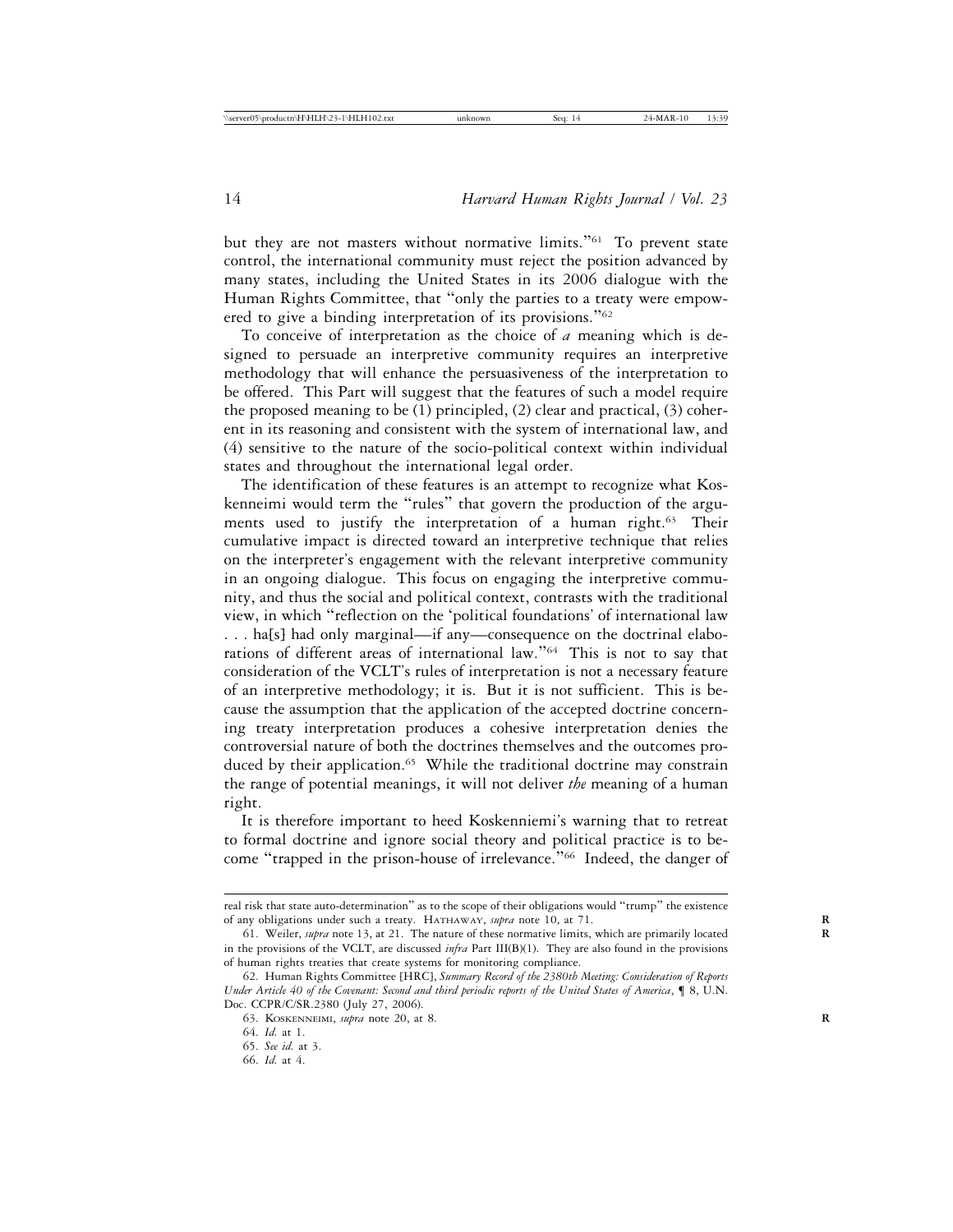excessive formalism is harmful on a number of fronts. Not only do excessively formal approaches fail to take account of the political context in which states assume their obligations under international human rights law, but they also risk being disregarded by the broader interpretive community. Thus, for example, the Millennium Taskforce on Child and Maternal Health may have accepted the necessity of human rights to achieving the Millennium Development Goals,<sup>67</sup> but it also warned that "human rights initiatives fixated on and bound by chapter and verse of human rights treaties often miss the mark."<sup>68</sup>

Despite this deflation in the capacity of doctrine to produce a fixed and determinate meaning of a text, there is still a need to be cognizant of the observation that those who interpret human rights treaties tend to infuse their understanding with "beliefs, biases, blind spots and prejudices about what it means to be a 'human being.'"<sup>69</sup> Such subjectivity is an inescapable aspect of the interpretive process and the task is not to mask this reality but to adopt a methodology that seeks to mitigate the potential for the subjective preferences of an interpreter. As an interpretive methodology, the requirements that an interpretation be principled, practical, coherent and context-sensitive help to provide transparency to the process of how one particular meaning may be selected from within a suite of potential meanings.

#### *B. The Features Required for Constructive Engagement*

## 1. *Principled Interpretation a. Overview*

Lord McNair insisted in 1961 that "[t]reaties must be applied and interpreted against the background of the general principles of international law."70 Despite the misgivings about doctrine aired in the previous section, no attempt is made here to deviate from McNair's directive. Indeed, if an interpretive outcome is to have any persuasive force within an interpretive community, it must be constructed in light of the principles that have been agreed upon by that community to guide the interpretive exercise.71 In this case, states, which are the central actors in the interpretive community, have accepted the principles of the VCLT.

<sup>67.</sup> *See* U.N. MILLENNIUM PROJECT, TASK FORCE ON CHILD HEALTH AND MATERNAL HEALTH, WHO'S GOT THE POWER? TRANSFORMING HEALTH SYSTEMS FOR WOMEN AND CHILDREN 31 (Lynn P. Freedman et al. lead authors, 2005), *available at* http://www.unmillenniumproject.org/documents/maternalchild-complete.pdf.

<sup>68.</sup> *Id*. at 33–34.

<sup>69.</sup> Toufayan, *supra* note 16, at 10–11. **R**

<sup>70.</sup> MCNAIR, *supra* note 17, at 466. **R**

<sup>71.</sup> *See* Bos, *supra* note 16, at 37 (suggesting that rules of interpretation represent important tools **R** which "are not only steering aids for the normative concept but also instrumental in making the interpreter conscious of his own normative concept").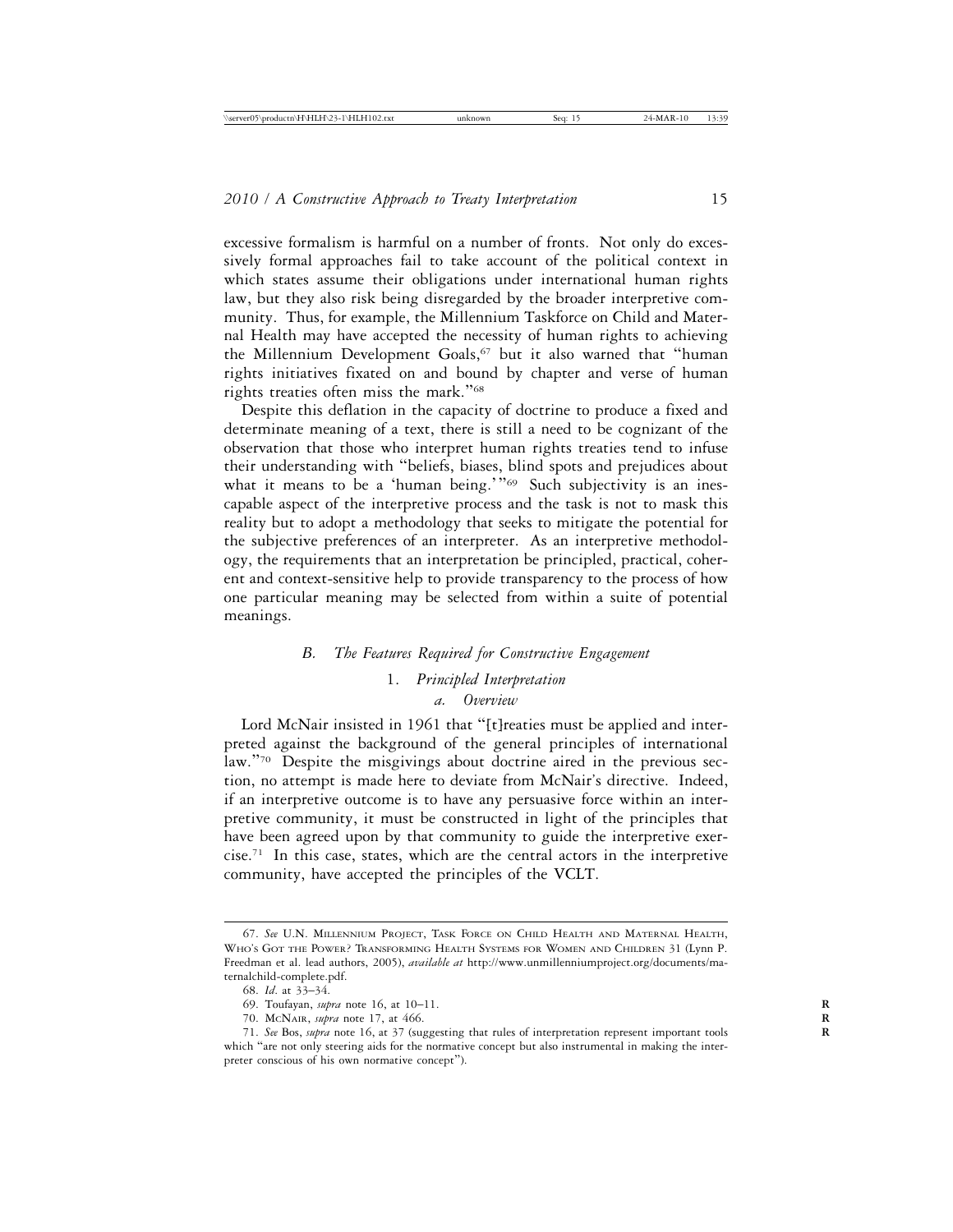Where this paper departs from McNair's approach is in arguing that, although such principles remain necessary, a more holistic approach is required to overcome the limitations of the VCLT.<sup>72</sup> McNair's work is useful for identifying those general principles that are relevant to the interpretive exercise. He declared that treaties' "very existence and validity rest on one of the earliest and most fundamental of those principles—*pacta sunt servanda*"<sup>73</sup>—a principle that is now codified in Article 26 of the VCLT: "[e]very treaty in force is binding upon the parties to it and must be performed by them in good faith."74

The obligation to "perform" anticipates that the ratification of a human rights treaty will carry practical consequences in terms of measures required by states to fulfill their obligations. Moreover, when this obligation is combined with the obligation of "good faith" the result is that states may not adopt a passive response to the implementation of a treaty on the basis that the terms are unclear or ambiguous. On the contrary, it demands that states actively engage with such terms in order to produce an understanding of their content such that the treaty is capable of effective implementation.<sup>75</sup>

## *b. The 1969 Vienna Convention on the Law of Treaties*

As to how this task is to be undertaken, Article 31 of the VCLT outlines the general rule of interpretation, providing in paragraph 1 that "[a] treaty shall be interpreted in good faith in accordance with the ordinary meaning to be given to the terms of the treaty in their context and in the light of its object and purpose."76 Paragraph 2 explains that this "context" extends beyond the text of the treaty to include its preamble and annexes, any agreement made in connection with the treaty between all the parties, and any instrument made by one of more parties and accepted by the other parties as an instrument related to the treaty.<sup>77</sup> Paragraph 3 adds that interpreters must take into account "any subsequent agreement between the parties regarding the interpretation of the treaty," "any subsequent practice in the application of the treaty which establishes the agreement of parties regarding its application," and "any relevant rules of international law."<sup>78</sup>

Article 32 of the VCLT further provides that: Recourse may be had to supplementary means of interpretation, including the preparatory work of the treaty and the circum-

<sup>72.</sup> *See* Toufayan, *supra* note 16, at 2. **R**

<sup>73.</sup> MCNAIR, *supra* note 17, at 466. **R**

<sup>74.</sup> VCLT, *supra* note 11, art. 26. **R**

<sup>75.</sup> *See* RICHARD GARDINER, TREATY INTERPRETATION 148 (2008) ("Although it is difficult to give precise content to the concept generally, it does include one principle that applies to interpretation of specific terms used in a treaty. This is commonly described as the principle of 'effectiveness'. . . .").

<sup>76.</sup> VCLT, *supra* note 11, art. 31. **R**

<sup>77.</sup> *Id.*

<sup>78.</sup> *Id.*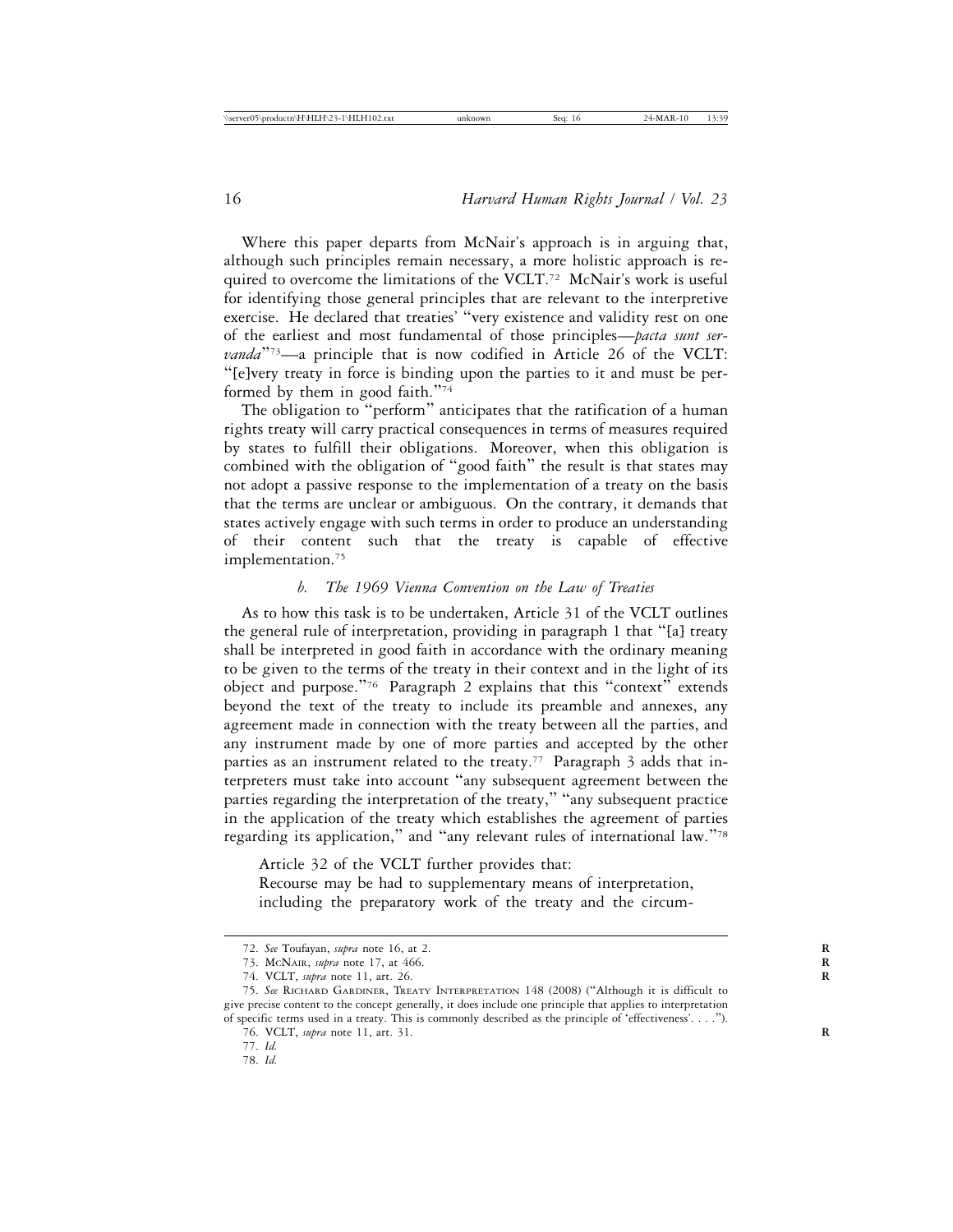stances of its conclusion, in order to confirm the meaning resulting from the application of article 31, or to determine the meaning when the interpretation according to article 31:

- (a) leaves the meaning ambiguous or obscure; or
- (b) leads to a result which is manifestly absurd or unreasonable.79

As these provisions have already been the subject of significant commentary elsewhere,<sup>80</sup> it is unnecessary to provide a detailed analysis of their content here. Instead, it is sufficient to make some observations, first with respect to their general application and then in relation to their application to human rights treaties. Turning to the question of their application, it is important to note that they embrace a range of interpretive approaches textual, contextual, teleological, and historical.81 Vagts has suggested that Article 31 offers a hierarchy with primary emphasis to be placed on a textual approach to treaty interpretation followed by a contextual, teleological, and historical approach in descending order.<sup>82</sup> In contrast, Toufayan maintains that "[n]o one single means dominates the others," and that the "order chosen in Article 31 is that of logic, proceeding from the intrinsic to the extrinsic, from the immediate to the remote, the 'ordinary meaning' being merely a natural starting point."<sup>83</sup> The Report of the Study Group of the International Law Commission on the Fragmentation of International Law ("ILC Fragmentation Study") took the similar view that "[t]here is no reason "to separate these techniques too sharply from each other."<sup>84</sup>

Such an approach is consistent with the role envisioned for Article 31(1) of the VCLT by the International Law Commission ("ILC") Commentaries on the Draft Articles provisionally adopted at the Vienna Conference in 1966:

[T]he application of the means of interpretation in the article would be a single combined operation. All the various elements as they were present in any given case would be thrown in the crucible and their interaction would give *the* legally relevant interpretation.85

<sup>79.</sup> *Id.*, art. 32.

<sup>80.</sup> *See generally* GARDINER, *supra* note 75; IAN SINCLAIR, THE VIENNA CONVENTION ON THE LAW **R** OF TREATIES (1984); HATHAWAY, *supra* note 10, at 48–73. **R**

<sup>81.</sup> *See* KOSKENNIEMI, *supra* note 20, at 292 ("It refers to virtually all thinkable interpretive meth- **R** ods."); Toufayan, *supra* note 16, at 30 (suggesting that they do not extend to a restrictive interpretive approach); Bos, *supra* note 16, at 145 (suggesting that the provisions require "concurrent use of no less than three methods").

<sup>82.</sup> Vagts, *supra* note 30, at 484. **R**

<sup>83.</sup> Toufayan, *supra* note 16, at 9. **R**

<sup>84.</sup> ILC Fragmentation Report, supra note 60,  $\blacksquare$  428. See also ANTHONY AUST, MODERN TREATY LAW AND PRACTICE 187 (2000).

<sup>85.</sup> International Law Commission [ILC], *Draft Articles on the Laws of Treaties with Commentaries* 187, 219–20 (art. 28 cmt. 8), *in* International Law Commission [ILC], *Report of the International Law Commis-*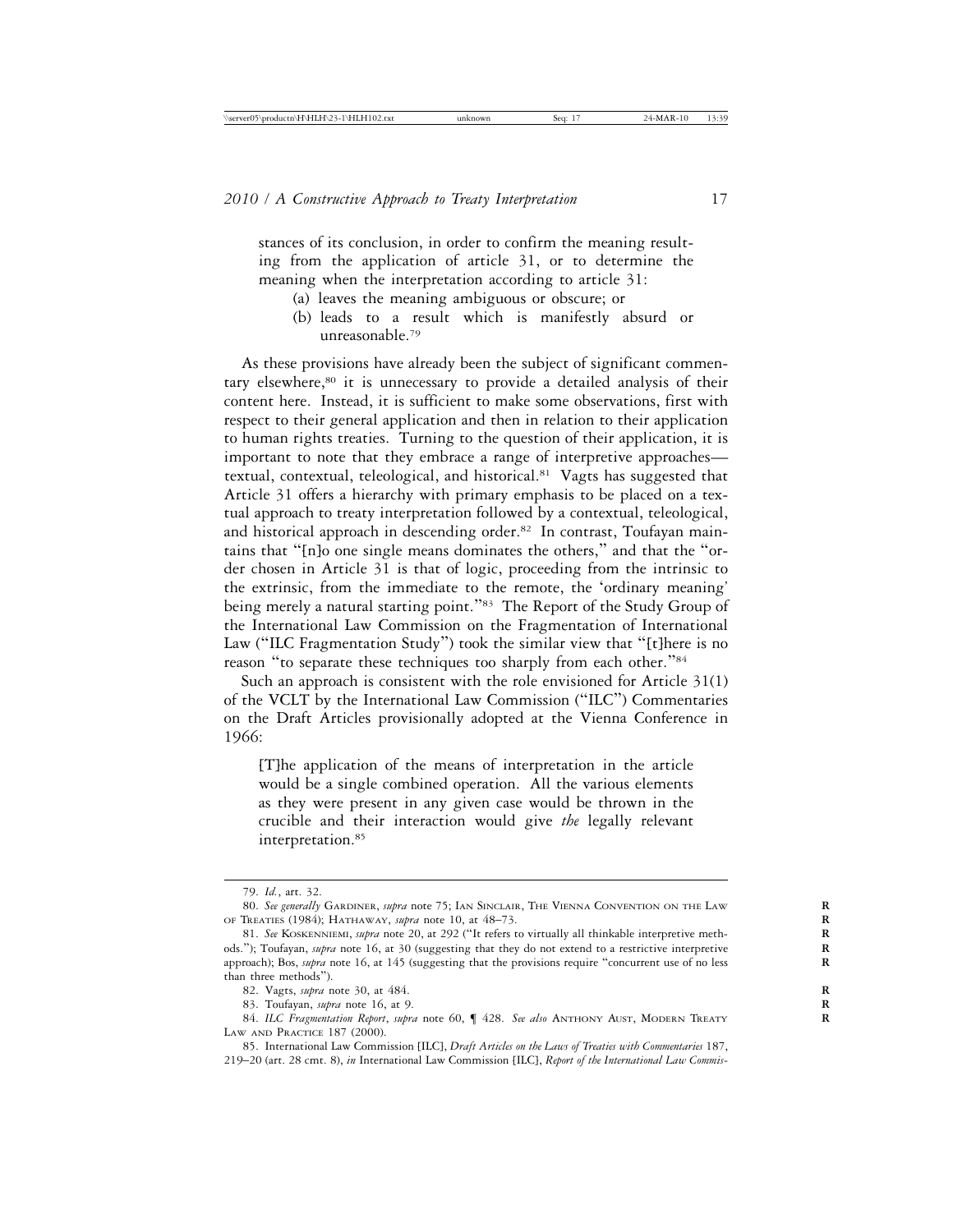In practice, however, the act of interpretation is more complex and far less precise in its capacity to yield "*the*" relevant interpretation than the ILC comment is willing to concede. First, the comment assumes an understanding of the "ordinary meaning" of a term, which in practice will be invariably contentious. And second, the requirement of "good faith," although unclear,<sup>86</sup> may have been "intended to restrain an excessive literalism" even within the textual approach.<sup>87</sup>

It is true that the VCLT recognizes the limitations of a formal textual approach by including a requirement to consider the "context;" this acknowledges that the ordinary meaning of a word cannot be ascribed in isolation.<sup>88</sup> But the inclusion of a requirement to consider context raises a question as to "how widely 'context' is to be understood."<sup>89</sup> To a certain extent, the "object and purpose" of a treaty will assist in the resolution of this dilemma by contributing to an understanding of the "context." But the teleological approach is not without its own problems. As Francis Jacobs points out, there are problems of "priority" ("[W]hat significance is to be attached to [the object and purpose of a treaty]?") as well as problems of methodology ("[A]re [objects and purposes] to be ascertained only by intrinsic means, *i.e.*, by reference to the text and related documents, or also by extrinsic means?").90

The International Court of Justice has indicated that the preamble of a treaty may assist with respect to this second question.<sup>91</sup> But an examination of the preamble of any international human rights treaty will generally yield an answer that is expressed at such a high level of abstraction that it is unlikely to narrow the interpretive inquiry. Moreover, a consideration of any subsequent agreements or practice between parties—as is permitted under Article 31(3) of the VCLT—will rarely prove helpful with respect to

88. *See* Land, Island and Maritime Frontier Dispute (El Sal. v Hond.), 1992 I.C.J. 351, 719 (separate Opinion of Judge Bernandez).

89. Jacobs, *supra* note 26, at 334. **R**

90. *Id*. at 337. *See also* Myres McDougal, *The International Law Commission's Draft Articles Upon Interpretation: Textuality* Redivivus, 61 AM. J. INT'L L. 992, 993 (1967) ("Lest it be thought that the references to 'context' and to 'object and purpose' are intended to remedy the blindness and arbitrariness of 'ordinary meaning,' context is immediately defined as including mere text.").

91. *See* Case Concerning Rights of Nationals of the United States of America in Morocco (Fr. v. US), 1952 I.C.J. 176, 196 ("The purposes and objects of this Convention were stated in its Preamble . . . . In these circumstances the Court cannot adopt a construction by implication of the provisions of the Madrid Convention which would go beyond the scope of its declared purposes and objects."). *See also* Interpretation of Peace Treaties (Second Phase), Advisory Opinion, 1950 I.C.J. 221, 229 ("It is the duty of the Court to interpret the Treaties, not to revise them."); Asylum Case (Colom. v. Peru), 1950 I.C.J. 266, 282.

*sion on the Work of its Eighteenth Session*, UN Doc. A/CN.4/191 (1966) [hereinafter ILC Commentary] (emphasis added).

<sup>86.</sup> Jacobs, *supra* note 26, at 334. **R**

<sup>87.</sup> *Id*. at 333. This position is consistent with the International Law Commission Commentary on the Draft Articles, which provides that "when a treaty is open to two interpretations one of which does and the other does not enable the treaty to have appropriate effects, good faith and the objects and purposes of the treaty demand that the former interpretation should be adopted." ILC Commentary, *supra* note 85, at 219 (art. 28 cmt. 6). **R**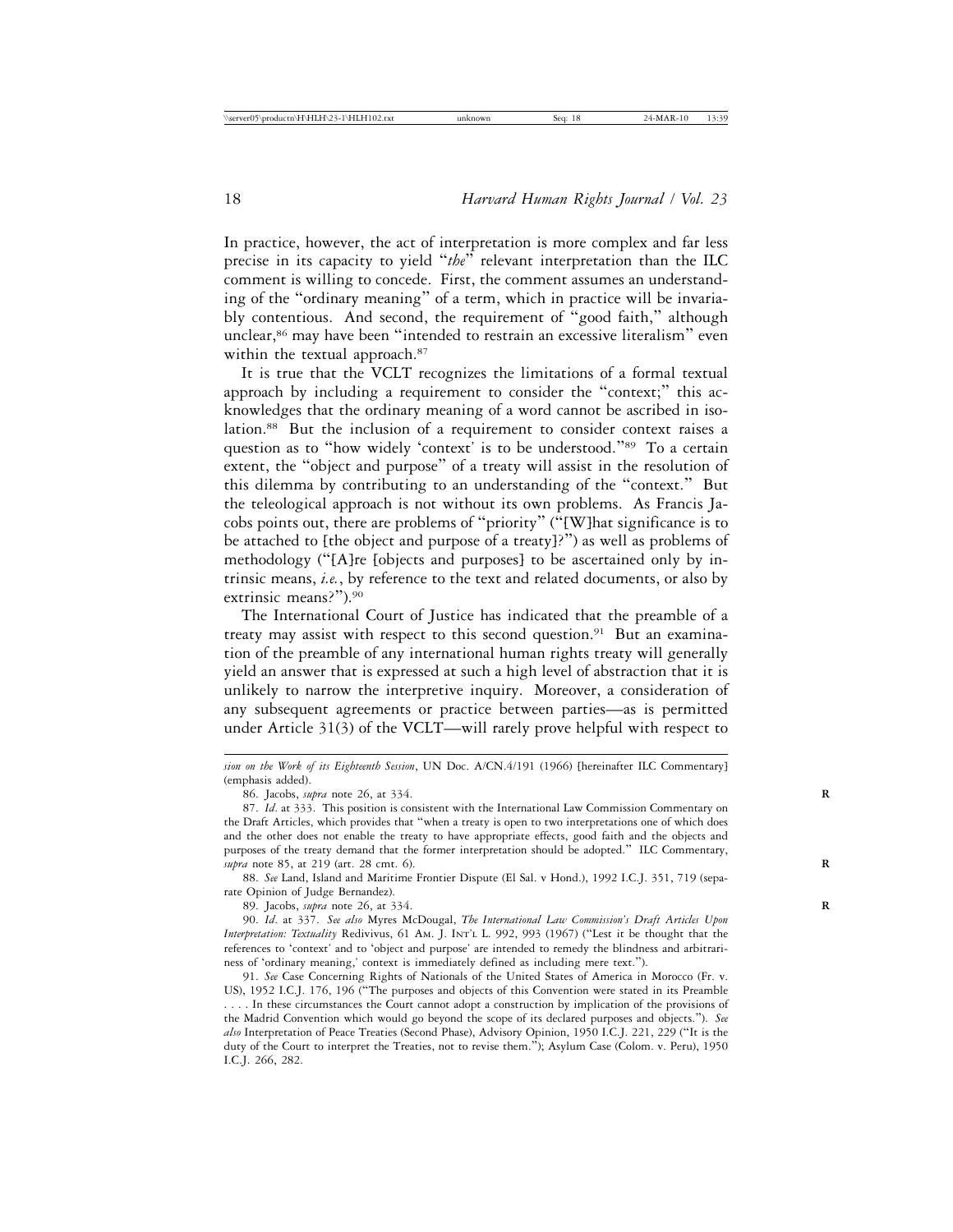an international human rights treaty because all too often states fail to treat their obligations under such treaties with the respect that international law demands. To be fair, Article 32 of the VCLT does allow for recourse to the drafting history of a treaty to resolve any interpretive dilemmas, but, as will be discussed below, most commentators have recognized the limits of this source as a means of resolving interpretive disputes.

The cumulative impact of these limitations caused Myres McDougal to comment in his assessment of the draft VCLT provisions in 1967 that "the Commission's formulations are so vague and imprecise and so impossible of effective application that a sophisticated decision-maker can easily escape their putative limits."92 His concerns are not without foundation. With respect to the right to health, for example, a requirement that states recognize the right to the highest attainable standard of health is hardly a phrase that renders itself amenable to an orderly and consistent application of the provisions of the VCLT. But as with all norms, the legal interpretive community has developed expectations and has accepted practices regarding the use and application of the interpretive principles under the VCLT that constrain the extent to which a decision maker will be prepared to step outside these bounds.<sup>93</sup> Some of these accepted practices with respect to human rights treaties are outlined below.

At this point, however, it is important to acknowledge that the process of treaty interpretation, "far from being the accounting of raw interpretive data or the prioritization of certain interpretive means over others[,] is in reality a holistic construct."94 Although the principles under the VCLT do not offer a formulation that will necessarily "*give*" the meaning of a provision within a treaty, they still remain tools to guide this task.<sup>95</sup> Moreover, as there is a strong expectation, at least within the legal elements of the interpretive community, that the VCLT principles of interpretation will be used to "frame" the interpretive exercise, engaging them is an essential feature of a persuasive interpretation.<sup>96</sup> As Ryan Goodman has explained, "the persuasive appeal of a counterattitudinal message increases if the issue is structured to resonate with already accepted norms."97 The principles under the VCLT constitute those norms that have been accepted for the interpretation of international human rights treaties. The requirement for

<sup>92.</sup> McDougal, *supra* note 90, at 998. **R**

<sup>93.</sup> Bruno Simma & Andreas Paulus, *The Responsibility of Individuals for Human Rights Abuses in Internal Conflicts: A Positivist View*, *in* THE METHODS OF INTERNATIONAL LAW, *supra* note 33 at 23, 46 **R** (noting that, in the interpretive process, "it is standards derived from legal sources deemed to be representative of the attitude of the community that provide the yardsticks for finding *a* — not *the*  correct solution to a legal problem.").

<sup>94.</sup> Toufayan, *supra* note 16, at 10. **R**

<sup>95.</sup> *ILC Fragmentation Report*, *supra* note 60, at 250 (noting that the VCLT provides a "tool box for **R** dealing with fragmentation").

<sup>96.</sup> *See id*.

<sup>97.</sup> Goodman, *supra* note 36, at 6 (discussing "framing" as the process by which an argument is structured).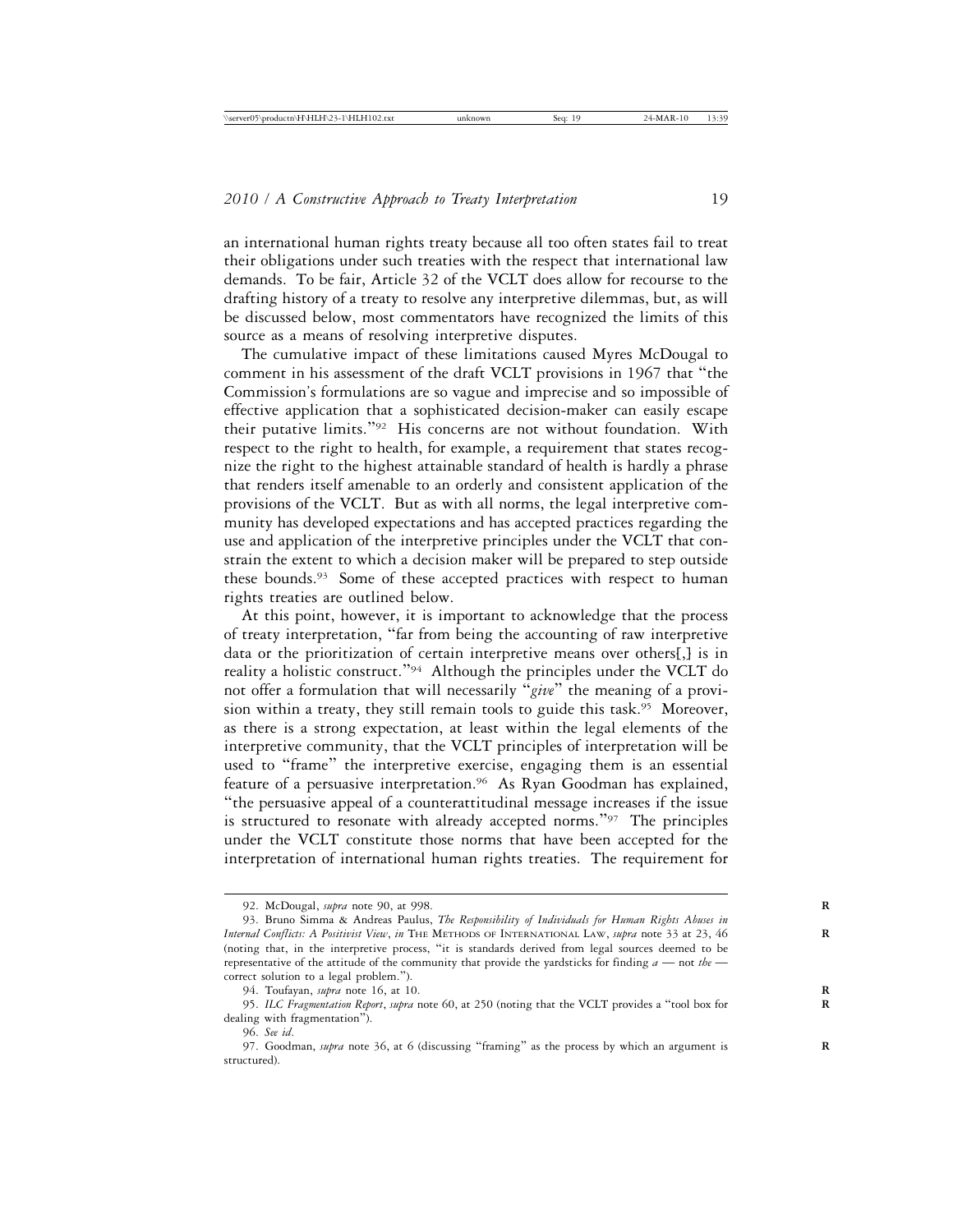system coherence, which is discussed in more detail below, demands that an interpretation of such treaties must be informed by the provisions of the VCLT, as it is the international instrument adopted by states to guide the interpretation of treaties. Article 31(1) of the VCLT is itself an example of a general rule of international law that, according to paragraph (3)(c) of Article 31, must be taken into account in the interpretation of any treaty.<sup>98</sup>

## *c. Human Rights Treaties and the VCLT*

There is a widespread, albeit contested, view that human rights treaties, as a form of special regime, warrant a special interpretive methodology.<sup>99</sup> This view is essentially grounded in the non-reciprocal nature of human rights treaties as a key point of distinction from other treaties.100 It is not necessary to examine or resolve this debate here. Rather, its significance lies in the extent to which it has led to the development of interpretive practices by human rights bodies with respect to the application of the interpretive principles of the VCLT. These practices have particular relevance to the interpretation of international human rights treaties.

The first point to note is that the bodies responsible for monitoring implementation of such treaties—the various treaty monitoring committees have not as yet given any detailed consideration to the interpretive methodology they adopt when performing their role.101 The work of regional bodies, however, is more insightful on this topic. Of principal significance is

<sup>98.</sup> VCLT, *supra* note 11, art. 31. **R**

<sup>99.</sup> *See* Toufayan, *supra* note 16; J.G. MERRILS, THE DEVELOPMENT OF INTERNATIONAL LAW BY **R** THE EUROPEAN COURT OF HUMAN RIGHTS chs. 4–5 (2d ed. 1993) (detailing methods of interpretation and principle of effectiveness); Rudolf Bernhardt, *Thoughts on the Interpretation of Human Rights Treaties, in* PROTECTING HUMAN RIGHTS: THE EUROPEAN DIMENSION STUDIES IN HONOUR OF GERARD J WIARDA 65 (F. Matscher and H. Petzold eds., 1988).

<sup>100.</sup> *See* Matthew Craven, *Legal Differentiation and the Concept of the Human Rights Treaty in International Law*, 11 EUR. J. INT'L L. 489, 497, 504–513 (2000); Ren´e Provost, *Reciprocity in Human Rights and Humanitarian Law*, 65 BRIT. Y.B. INT'L L. 383, 383–85 (1995); Ireland v. United Kingdom, 25 Eur. Ct. H.R. (ser. A) at 90, ¶ 239 (1978) ("Unlike international treaties of the classic kind, the [European] Convention comprises more than mere reciprocal engagements between contracting States. It creates, over and above a network of mutual, bilateral undertakings, [and] objective obligations . . . ."). *See also* The Effect of Reservations on the Entry Into Force of the American Convention on Human Rights (Arts. 74 and 75), Advisory Opinion, 1982 Inter-Am. Ct. H.R. (ser. A) No. 2, at 14–16, ¶¶ 29–33 (Sept. 24, 1982); Restrictions to the Death Penalty (Arts 4(2) and 4(4) of the American Convention on Human Rights), Advisory Opinion, 1983 Inter-Am. Ct. H.R. (ser. A) No. 3, at 76–77, ¶ 50 (Sept. 8, 1983).

<sup>101.</sup> This observation is based on an assessment of general comments and recommendations variously adopted by the committee bodies in which there is no explicit reference to the general rule of interpretation under Article 31 of the VCLT. It remains possible that the concluding observations of the committee bodies might make some reference to it, but, given the general nature of such documents, it is considered to be unlikely. Some committees have made reference to various provisions of the VCLT such as Articles 26 and 27, but Article 31 has not been the subject of any direct or detailed consideration. Where it has been mentioned, it has been in the context of demanding that states avoid a form of auto-interpretation in favor of the rule under Article 31. *See, e.g.*, Human Rights Committee [HRC], *Concluding Observations: United States of America* ¶ 10, U.N. Doc. A/61/40 (Vol. 1) (July 27, 2006).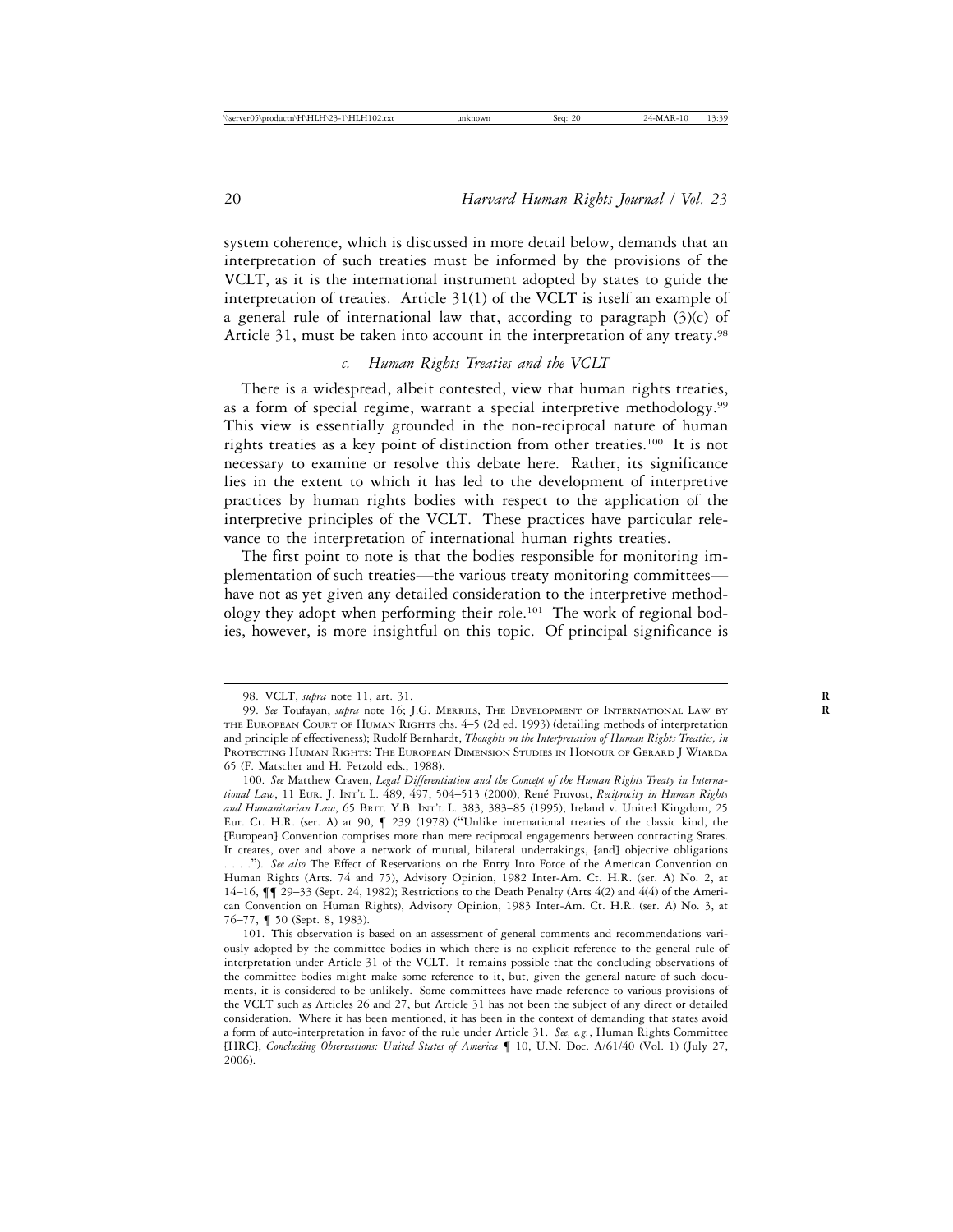the European Court of Human Rights, ("ECtHR")102 which has been the most sophisticated of the human rights bodies with respect to this issue. It has advocated that an interpretation of the rights under the European Convention on Human Rights and Fundamental Freedoms must be one which:

- •"is most appropriate in order to realise the aim and achieve the objective of the treaty, not that which would restrict to the greatest possible degree the obligations undertaken by parties"; 103
- •will "make its safeguards practical and effective"; 104 and
- •adopts a dynamic interpretation that responds to evolving standards.<sup>105</sup>

A similar approach has been adopted by the Inter-American Court of Human Rights.<sup>106</sup> To the extent they can be surmised, the views of the U.N. human rights treaty monitoring committees seem to be in agreement.107

114. This guidance is particularly relevant in the case of international human rights law, which has made great headway thanks to an evolutive interpretation of international instruments of protection. That evolutive interpretation is consistent with the general rules of treaty interpretation established in the 1969 Vienna Convention. Both this Court, in the Advisory Opinion on the Interpretation of the American Declaration of the Rights and Duties of Man (1989), and the European Court of Human Rights, in *Tyrer v. United Kingdom* (1978), *Marckx v. Belgium* (1979), *Loizidou v. Turkey* (1995), among others, have held that human rights treaties are living instruments whose interpretation must consider the changes over time and present-day conditions.

115. The *corpus juris* of international human rights law comprises a set of international instruments of varied content and juridical effects (treaties, conventions, resolutions and declarations). Its dynamic evolution has had a positive impact on international law in affirming and building up the latter's faculty for regulating relations between States and the human beings within their respective jurisdictions. This Court, therefore, must adopt the proper approach to consider this question in the context of the evolution of the fundamental rights of the human person in contemporary international law.

107. *See, e.g.*, Human Rights Committee [HRC], *General Comment No. 6: The Right to Life* 128, ¶¶ 4–5, U.N. Doc. HRI/GEN/1/Rev.7 (Apr. 30, 1982) (stressing states' obligations to take "effective measures to prevent the disappearance of individuals . . . [and to] establish effective facilities and procedures to investigate thoroughly cases of missing and disappeared persons in circumstances which may involve a violation of the right to life," and "not[ing] that . . . [t]he expression 'inherent right to life' cannot properly be understood in a restrictive manner, and [that] the protection of this right requires that States adopt positive measures."); Committee on the Elimination of Discrimination Against Women [CEDAW], *General Recommendation No. 25: Temporary Special Measures* 270, ¶ 3, U.N.

<sup>102.</sup> See generally, François Ost, *The Original Canons of Interpretation of the European Court of Human Rights*, *in* THE EUROPEAN CONVENTION FOR THE PROTECTION OF HUMAN RIGHTS: INTERNATIONAL PROTECTION VERSUS NATIONAL RESTRICTIONS 283 (Mireille Delmas-Marty ed., 1991); H. Mosler, *Problems of Interpretation in the Case Law of the European Convention of Human Rights*, *in* ESSAYS ON THE DEVELOPMENT OF THE INTERNATIONAL LEGAL ORDER IN MEMORY OF HARO F. VAN PANHUYS 149 (Frits Kalshoven et al. eds., 1980).

<sup>103.</sup> Wemhoff v. Germany, App. No. 2122/64, 1 Eur. H.R. Rep. 55, 75 (1968).

<sup>104.</sup> Loizidou v. Turkey, App. No. 15318/89, 20 Eur. H.R. Rep. 99, 102 (1995).

<sup>105.</sup> *See, e.g.*, Tyrer v. United Kingdom, App. No. 5856/72, 2 Eur. H.R. Rep. 1, 10 (1978).

<sup>106.</sup> *See, e.g.*, The Right to Information on Consular Assistance in the Framework of the Guarantees of the Due Process of Law, Advisory Opinion OC-16/99, 1999 Inter-Am. Ct. H.R. (ser. A) No. 16, ¶¶ 114–15 (Oct. 1, 1999):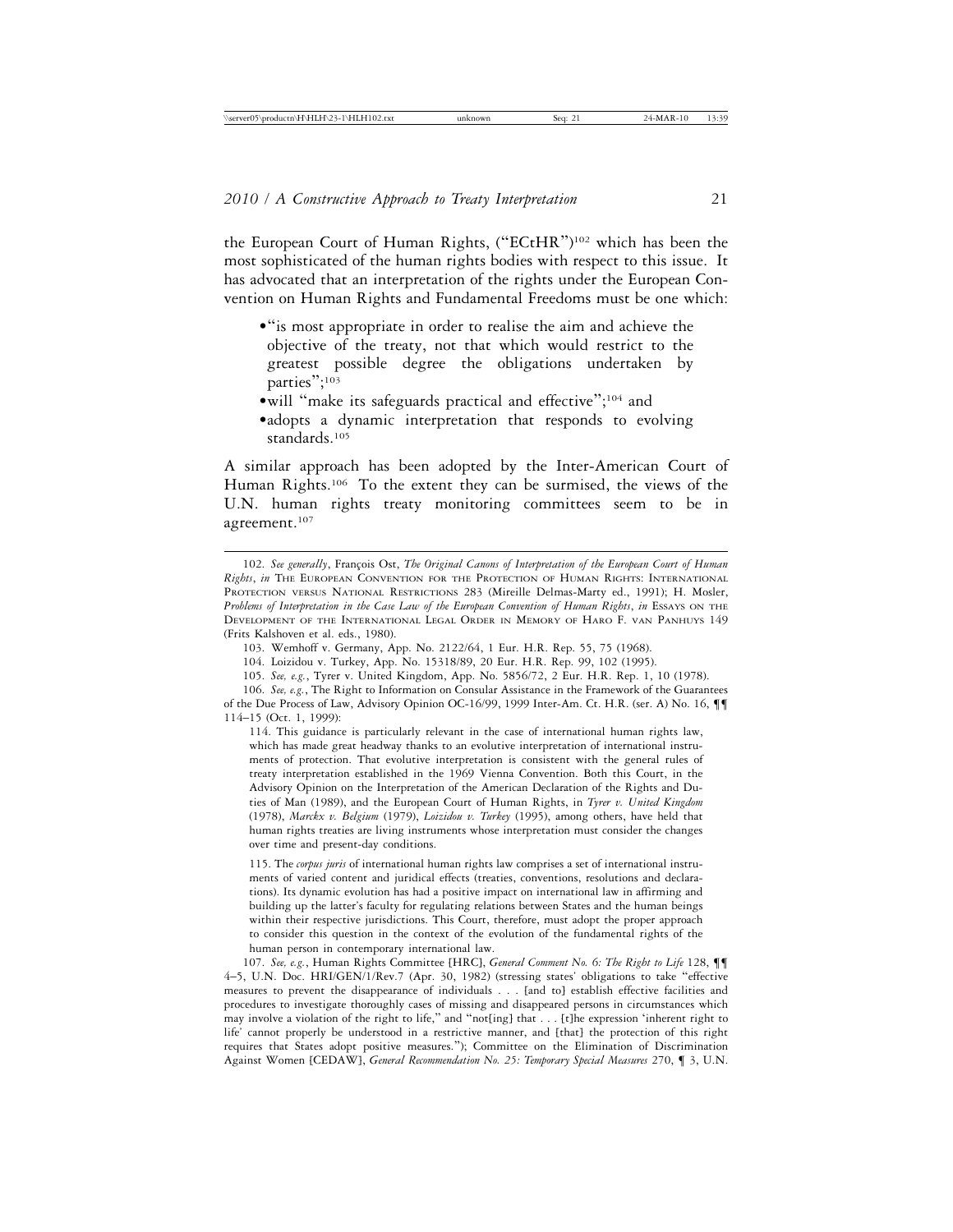Some commentators see the adoption of such an approach as a deviation from the interpretive principles of the VCLT. For example, Vagts has suggested that human rights treaties have "attracted a style of interpretation that has drawn away from traditional treaty reading" whereby "[t]hese courts also feel that they have tacit permission from the parties to the agreement to develop a body of jurisprudence that sacrifices fidelity to a text . . . in order to develop internal consistency and to keep pace with the perceived necessities of changing times."108 An alternative explanation is to conceive of the approach adopted by the ECtHR as the development of practices to implement the principles under the VCLT, especially the requirements of good faith and the object and purpose test. In other words, the principles of non-restrictive interpretation, effectiveness, and dynamic interpretation do not operate to restrict states' obligations to the greatest extent possible. Rather, they ensure that states are required to actively protect human rights. Thus, rather than represent a deviation from the VCLT, these principles simply provide evidence of a practical application and understanding of how the general rule of interpretation under the VCLT can be applied to achieve the object and purpose of a human rights treaty. As a consequence, interpreters should use the principles of non-restrictive interpretation, effectiveness, and dynamic interpretation to assist in the interpretation of international human rights treaties. The extent to which they should be employed, however, must be tempered by the other factors which are considered essential to ensure a constructive approach to interpretation. Thus they should be used to enable *an* interpretation, but they cannot be used to justify *any* interpretation.

## *d. The Relevance of the Parties' Intentions*

It will be recalled that McNair's understanding of the aim of the interpretive exercise was reduced to the simple question of identifying the intention of the parties to a treaty. Such a requirement is notably absent from the VCLT and it was the subject of criticism at the time of drafting.109 However the justification given in the ILC Commentaries to the draft VCLT was that "the text [of a treaty] must be presumed to be the authentic expression of the intentions of the parties" and hence that "the starting point of interpretation is the elucidation of the meaning of the text, not an investigation *ab initio* into the intentions of the parties."110 Thus, the in-

Doc. HRI/GEN/1/Rev.7 (May 12, 2004) ("The Convention is a dynamic instrument."); Human Rights Committee [HRC], *General Comment 24: Issues relating to Reservations made Upon Ratification of Accession to the Covenant of the Optional Protocols or in relation to Declarations under Article 41 of the Covenant*, U.N Doc. CCPR/21/Rev.1/Add.6 (Nov. 2, 1994).

<sup>108.</sup> Vagts, *supra* note 30, at 499. **R**

<sup>109.</sup> *See, e.g.*, McDougal, *supra* note 90, at 992 (condemning the International Law Commission's **R** "explicit rejection of a quest for the intention of the parties as a subjective element distinct from the text . . . [in favor of a] basic approach which demands merely the ascription of a meaning to a text") (internal quotes omitted).

<sup>110.</sup> ILC Commentary, *supra* note 85, at 220 (art. 27 cmt. 11). **R**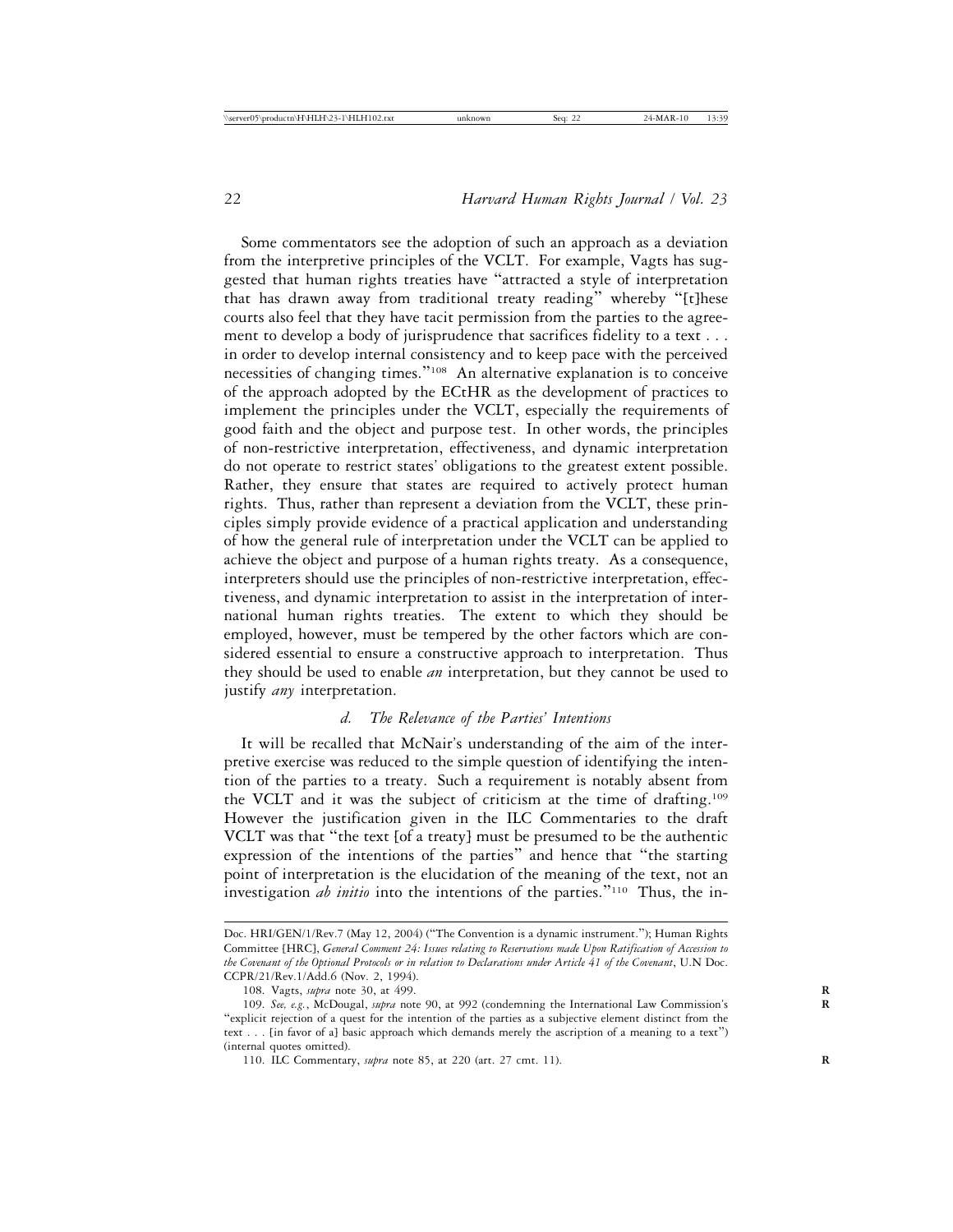tention of the parties was to remain a relevant and underlying consideration, albeit in the background, that was to be given effect through an application of the principles of Articles 31 and 32.

An intentionalist approach, however, comes into conflict with the principle of dynamic interpretation, which anticipates that the meaning of a term within a treaty may take on an understanding different to that which was accepted at the time of drafting. This is a well-known tension, and domestic jurisdictions have invariably given preference to the dynamic approach.111 At the international level, the parties' intention carries significant weight, given the degree to which the system is based upon the consent of sovereign states. However, the notion that the intention of the parties to a treaty can be distilled with any precision from either the text or the drafting history of a treaty is problematic. As Judge Pescatore explained in 1963:

It is not, in actual fact, on the intentions of the contracting parties that agreement is reached, but on the written formulas of the treaties and only on that. It is by no means certain that agreement on a text in any way implies agreement as to intentions. On the contrary, divergent, even conflicting, intentions may perfectly well underlie a given text.<sup>112</sup>

Moreover, in the construction of multilateral treaties such as international human rights treaties, "a wide variety of different human individuals, acting for a variety of constituencies, participate in the negotiating, drafting, signing and ratification of the document."<sup>113</sup> This makes it difficult to elucidate with any clarity the precise intentions of the states party to the drafting process.

This does not mean that it is impossible to identify the common intentions of the states responsible for the drafting of a human rights treaty. For example, it is reasonable to infer from the text of the treaties that it was the intention of the parties that drafted the ICCPR and ICESCR that the state parties would have an immediate obligation to ensure civil and political rights and a progressive obligation to ensure economic, social, and cultural rights. Moreover, recourse to the drafting history of a human rights treaty is invariably used as a tool to assist in the identification of any general themes that may emerge as to the common intentions of the parties.114 Such a practice, however, is problematic.

<sup>111.</sup> *See* RICHARD CLAYTON & HUGH TOMLINSON, THE LAW OF HUMAN RIGHTS 110–18 (2000). 112. Pierre Pescatore, Professor at the University of Liège and Judge at the Court of Justice of the European Communities, Public Lecture (1963), *cited in* L. NEVILLE BROWN & FRANCIS G. JACOBS, THE COURT OF JUSTICE OF THE EUROPEAN COMMUNITIES 245 (2d ed. 1983).

<sup>113.</sup> Vagts, *supra* note 30, at 504. **R**

<sup>114.</sup> *See* HATHAWAY, *supra* note 10, at 55–56. **R**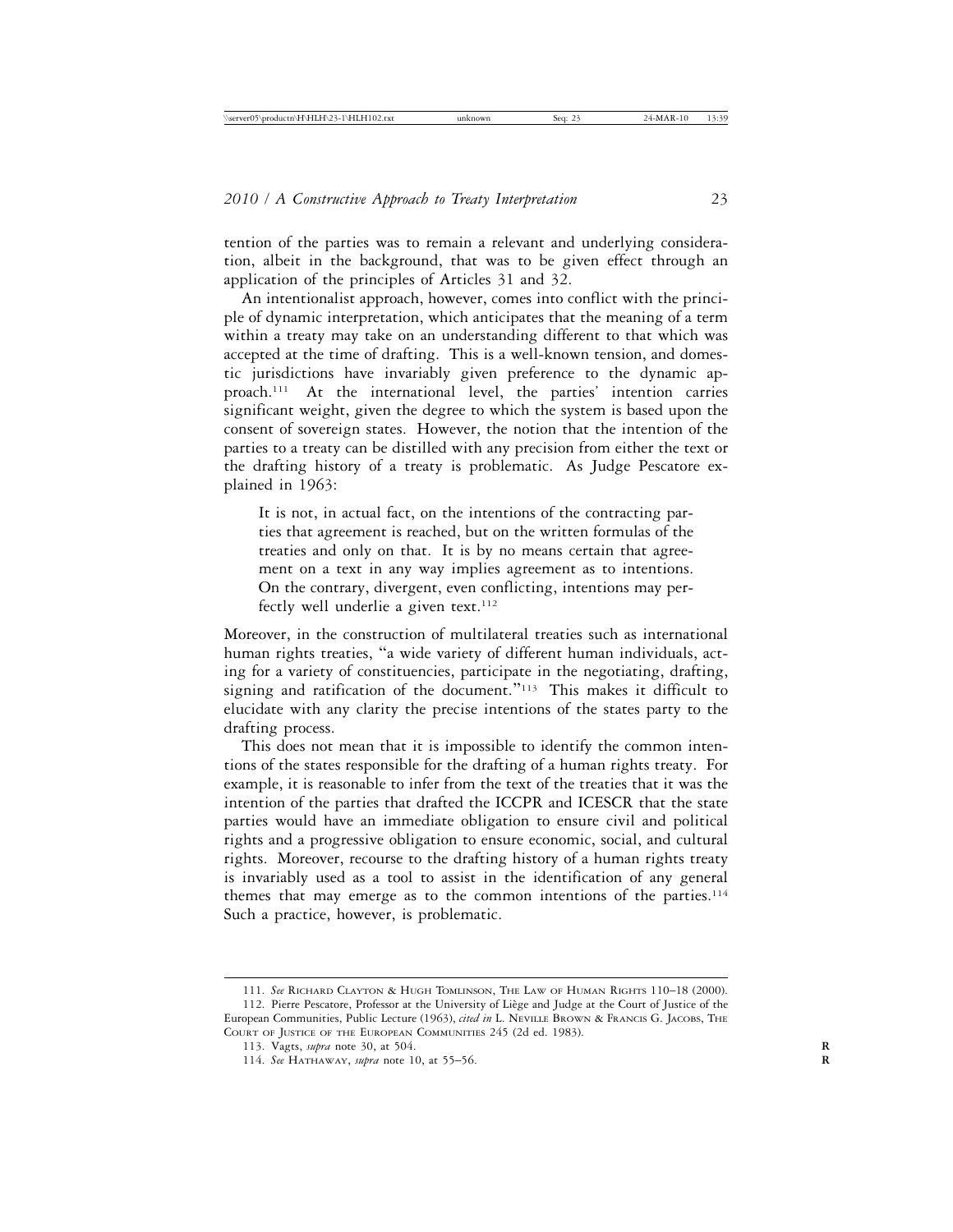#### *e. The Need to Handle with Care: Making Recourse to the Drafting History*

Commentators have expressed considerable anxiety with respect to interpretive endeavors that rely upon the drafting history. Reuter, for example, has warned that "recourse to preparatory work means reading uncertain ground: its content is not precisely defined nor rigorously certified. . . . Moreover, preparatory work is not always published."115 A dilemma is also created by making recourse to the historical documents underlying the adoption of an instrument that is supposed to be given a dynamic interpretation and adapt to evolving standards. Although reliance upon *travaux préparatoires* in the interpretation of treaties is problematic, the practice remains widespread.<sup>116</sup>

In defense of this practice, and after a careful examination of the literature, Hathaway formed the view that:

[T]here appears to be neither theory nor practice to justify the view that the designation of a treaty's preparatory work as a supplementary means of interpretation requires that it be relegated to an inherently subordinate or inferior place in a comprehensive, interactive process of treaty interpretation.<sup>117</sup>

As such, the better view is that recourse to drafting history should be viewed "as a means by which to achieve the interpretive goal set by Article 31."118 In other words, it should be used, albeit with due caution, to assist in providing guidance and insight as to the object and purpose of a treaty and the broad underlying intentions of the parties to the drafting process.<sup>119</sup> In light of Judge Pescatore's comments, such intentions should not be considered determinative or representative of the intentions of *all* the parties to the drafting process. The drafting history may play a role in contributing to an understanding of the various terms within the enumeration of a human right, but there is no realistic process by which to identify the precise intentions of the parties in the sense anticipated by Lord McNair with respect to the full enumeration as to the meaning of a right.

Such an approach is consistent with the first condition under Article 32 of the VCLT with respect to the use of a treaty's drafting history; it can be used to *confirm* an interpretation arising from the application of Article

<sup>115.</sup> PAUL REUTER, INTRODUCTION TO THE LAW OF TREATIES 97–98 (1989). *See also* Jacobs, *supra* note 26, at 339 ("Recourse to *travaux préparatoires*, as a means of establishing the intentions of the parties, is fraught with practical difficulties" and thus "should not be considered a primary means of interpretation.").

<sup>116.</sup> HATHAWAY, *supra* note 10, at 56–57. **R**

<sup>117.</sup> *Id.* at 59.

<sup>118.</sup> *Id.*

<sup>119.</sup> Vagts, *supra* note 30, at 486 (suggesting that the use of drafting history may at times be **R** helpful, although it remains contentious and will not always clarify the parties' intentions).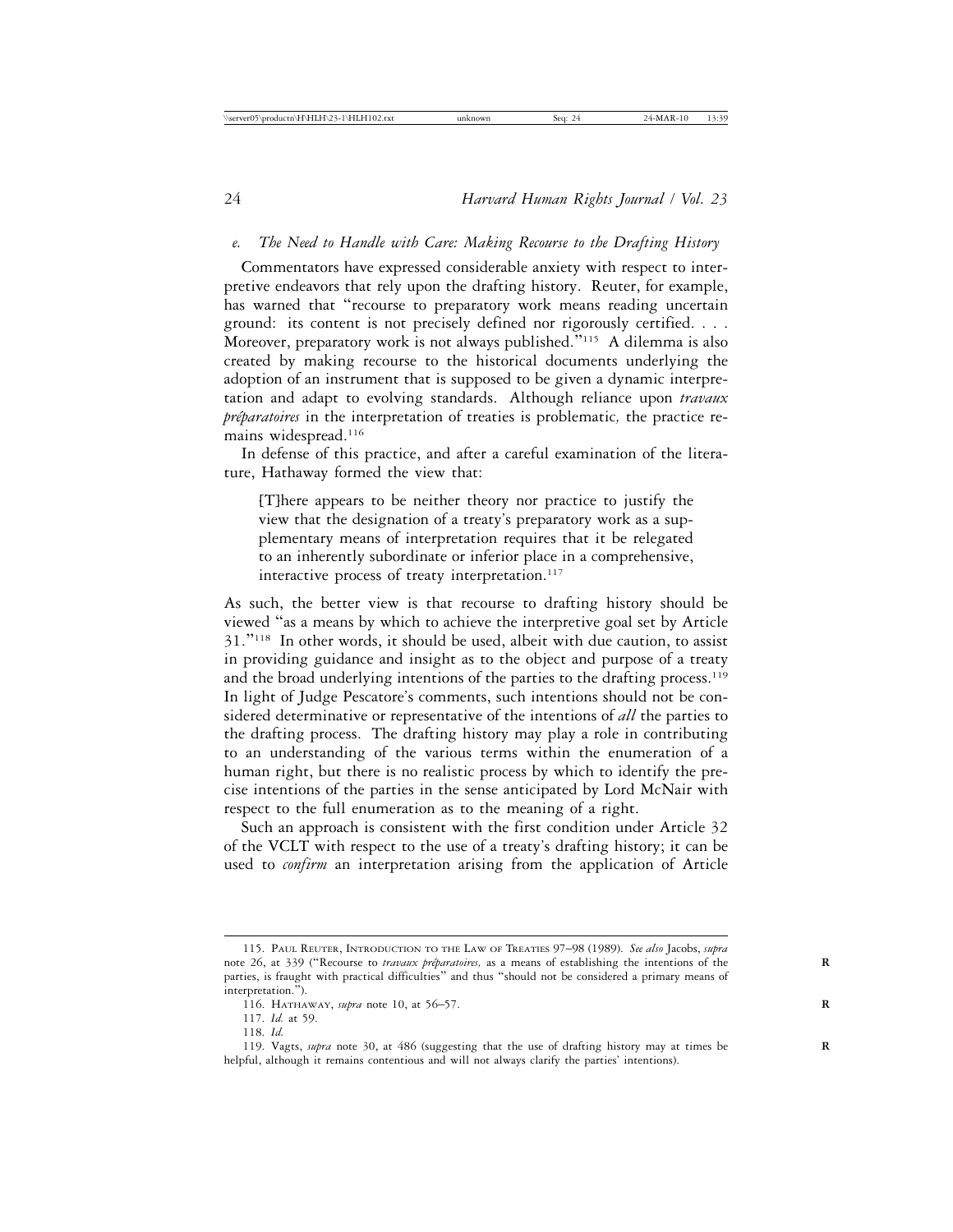31.120 It is also consistent with the condition that recourse to the *travaux préparatoires* is reasonable where an application of Article 31 leaves the text of a treaty "ambiguous or obscure" or "absurd or unreasonable."121 Given the limited capacity of the general rule of interpretation under Article 31 to produce a determinate meaning for any treaty provision, it must follow that the threshold for making use of the drafting history will be quite low.122 Thus if ambiguity is a feature of all treaty provisions, a consideration of the drafting history will be necessary to examine whether it has the capacity to assist in constraining the range of potential meanings for the text of such a provision. In such circumstances, recourse to the drafting history of an international human rights treaty actually becomes a legitimate feature of a principled interpretive approach. It will not, however, produce a single meaning of a human right, and it remains to be considered what other factors beyond those identified as being relevant under the VCLT should guide the selection of a meaning from within a suite of potential meanings. First among those considerations is a requirement that the interpretation adopted is clear and practical.

## 2. *Clear and Practical*

Given the high level of abstraction that characterizes human rights treaties, the interpretive process must be directed toward achieving what might be described as descending levels of abstraction (or increasing levels of clarity) as to the content of a human right. As Maartin Bos has emphasized, the interpretive process must not only be "an activity . . . designed to clarify the text of a written manifestation of law" but also be cognizant of the need to ensure that the interpretation offered is capable of application to "the realities of daily life and practice."123 Clarity and practicality are therefore essential attributes of an interpretive process that seeks to persuade the interpretive community as to the suitability of the interpretation offered.

The requirement that an interpretation of a human right be clear and practical is so obvious that its identification as a specific element of a persuasive interpretation could be considered unwarranted. Should not every act of interpretation instinctively be guided by these features? In practice, however, reliance on instinct raises the risk that the subjective preferences of an interpreter will be insufficiently attentive to the need for an interpretation that is clear and practical. Take, for example, the concept of minimum core obligations, which was developed by the Committee on

<sup>120.</sup> VCLT, *supra* note 11, art. 32 ("Recourse may be had to supplementary means of interpretation, including the preparatory work of the treaty . . . in order to confirm the meaning resulting from the application of article 31 . . . .").

<sup>121.</sup> *Id.*

<sup>122.</sup> *See* HATHAWAY, *supra* note 10, at 60. **R**

<sup>123.</sup> BOS, *supra* note 16, at 15. **R**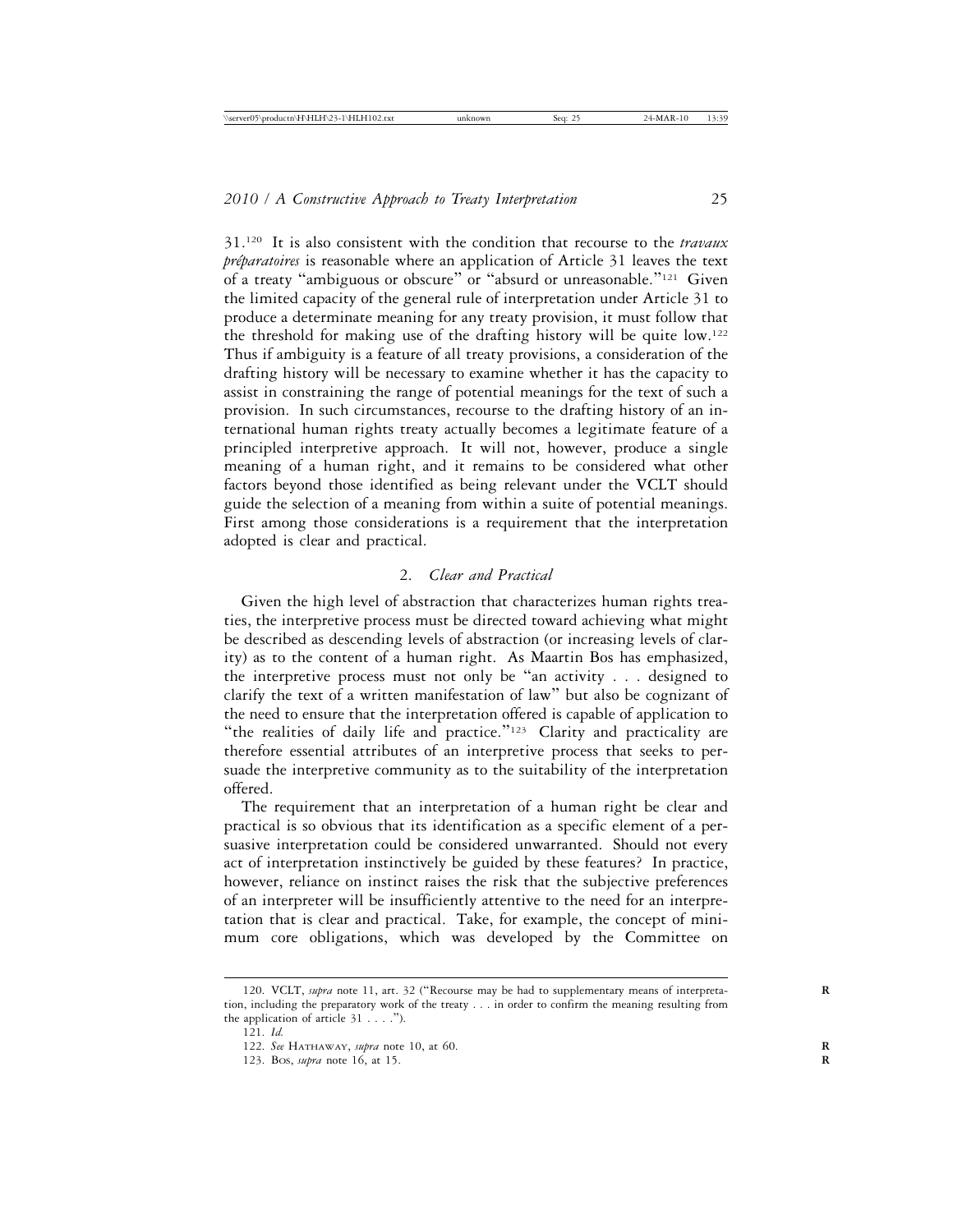Economic Social and Cultural Rights ("ESC Committee").<sup>124</sup> Although intended as a tool to assist in securing the implementation of the rights under ICESCR, it still lacks a clear and practical understanding of its application.125 In its General Comment on the right to health, the ESC Committee embarked upon an expansion of the scope of this concept so as to include a non-derogable minimum core obligation to secure the immediate implementation of a long list of measures.<sup>126</sup> For many, if not all, states in both the developing and developed worlds, the capacity to ensure the content of the minimum core obligation required by the ESC Committee remains as distant as the prospect of the full realization of the right to health itself. As such, this aspect of the vision of the right to health offered by the ESC Committee is simply not practical because it cannot be achieved even when states act with the best of intentions. Human rights advocates, other treaty monitoring bodies, and even some commentators may find it compelling and convincing, $127$  but to suggest that states must secure such a vision immediately, irrespective of their available resources, is to ignore the realities that confront states when seeking to implement the right to health.

An explicit awareness of the need to pursue a clear and practical interpretation encourages a certain level of reflection in the interpretive process. Importantly, the requirements of clarity and practicality do not demand that the interpretive exercise must always resolve these issues in the first

126. CESCR, *General Comment No. 14, supra* note 45, ¶¶ 43, 47. **R**

127. *See, e.g.*, DAVID BILCHITZ, POVERTY AND FUNDAMENTAL RIGHTS: THE JUSTIFICATION AND ENFORCEMENT OF SOCIO-ECONOMIC RIGHTS 223 (2007); Audrey Chapman, *Core Obligations related to the Right to Health, in* CORE OBLIGATIONS: BUILDING A FRAMEWORK FOR ECONOMIC, SOCIAL AND CUL-TURAL RIGHTS, 185 (Audrey Chapman & Sage Russell eds., 2002) (tending to embrace the work of the ESC Committee without any critical reflection as to its legitimacy); U.N. Human Rights Council [HRC], *Report of the Special Rapporteur on the right of everyone to the enjoyment of the highest attainable standard of physical and mental health*, ¶¶ 51–53, U.N. Doc A/HRC/7/11 (Jan. 31, 2008) (*prepared by* Paul Hunt) (also embracing the approach of the ESC Committee).

<sup>124.</sup> U.N. Econ. & Soc. Council [ECOSOC], Committee on Econ., Soc. and Cultural Rights [CESCR], *General Comment No 3: The Nature of States' Parties Obligations,* ¶ 10, U.N. Doc. E/1991/23, Annex III (Dec. 14, 1990) [hereinafter CESCR, *General Comment No. 3*].

<sup>125.</sup> Attempts have been made to clarify the practical meaning of this principle. *See, e.g.*, EXPLOR-ING THE CORE CONTENT OF SOCIO-ECONOMIC RIGHTS: SOUTH AFRICAN AND INTERNATIONAL PERSPEC-TIVES (Sage Russell & Danie Brand eds. 2002). But significant work remains to be done on this project. *See* Katharine G. Young, *The Minimum Core of Economic and Social Rights: A Concept in Search of Content*, 33 YALE J. INT'L L. 113 (2008) (providing the most comprehensive critique of this concept to date and concluding that the concept is so problematic that it ought to be stripped of any normative status and restricted to advocacy in its use). The South African Constitutional Court also grappled with the concept of the minimum core within the rights to health and housing but ultimately resolved to leave it within the more general scope of the reasonableness review. Gov't of the Republic of South Africa v. Grootboom, 2001 (1) SA 46 ¶ 33 (CC) (declining to decide on the question of the minimum core with respect to the right to housing because of a perceived lack of information before the court to make such a finding); Minister of Health v. Treatment Action Campaign, 2002 (5) SA 721 (CC) (refusing to define a minimum core standard for the right to health largely by virtue of its perceived institutional capacity). *Cf.* Justice Richard J. Goldstone, *Foreword* to COURTING SOCIAL JUSTICE: JUDICIAL ENFORCEMENT OF SOCIAL AND ECONOMIC RIGHTS IN THE DEVELOPING WORLD vii, xii (Varun Gauri & Daniel M. Brinks eds., 2008) (arguing that the comments of the court should not be taken as a call to abandon any future reliance on the minimum core approach).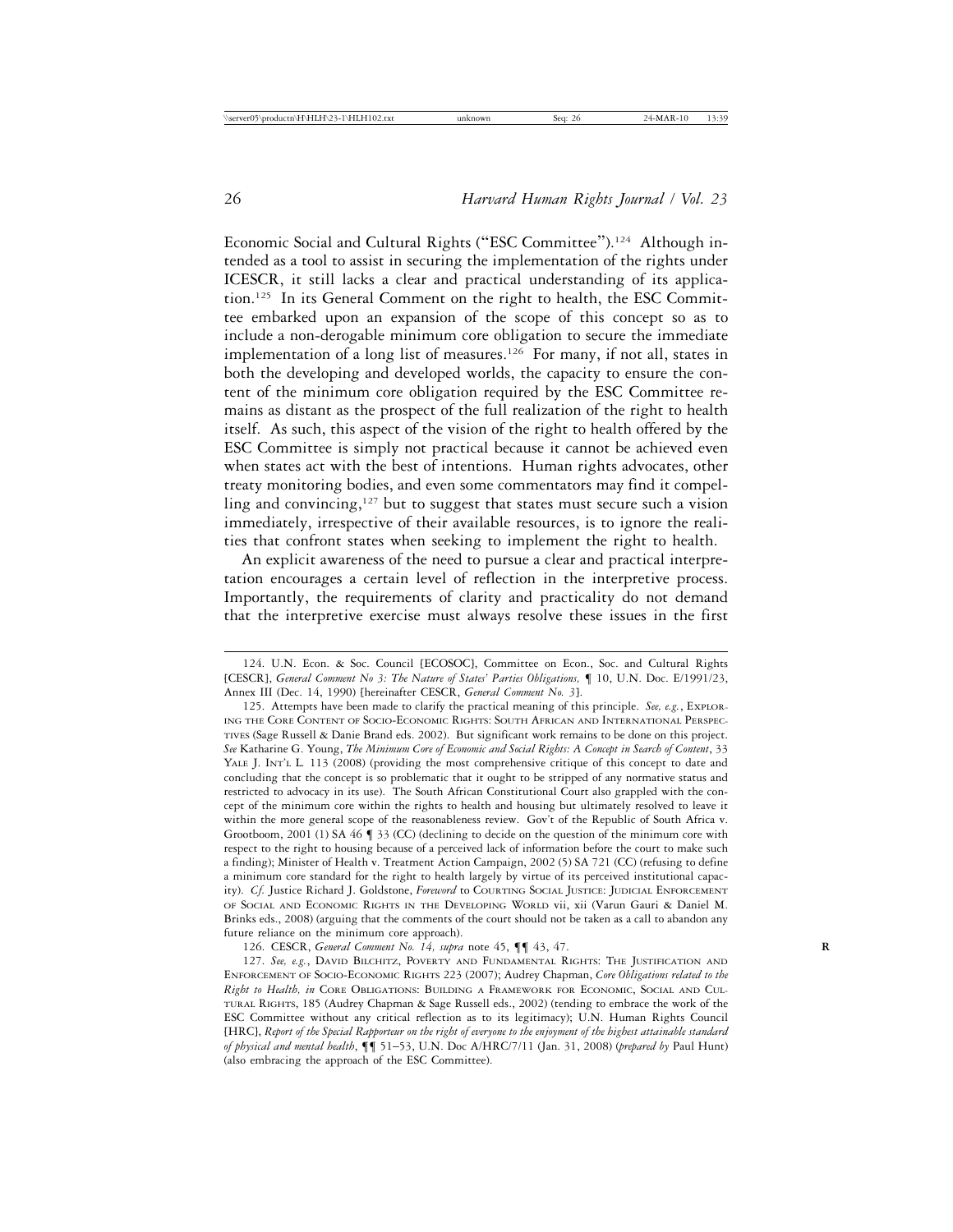instance. This may be possible where there is a rich jurisprudence and sophisticated debate within the interpretive community from which to draw and develop the interpretation offered. These features often characterize the understanding of civil and political rights. But with respect to economic and social rights, where the boundaries of such rights are relatively porous and uncharted, interpreters may need to place greater emphasis on the collaborative process necessary to identify the practical measures required for effective implementation. It would be rare indeed that an individual could claim to be the sole repository of all knowledge necessary to provide a comprehensive, clear, and practical interpretation of every aspect of the right to health. Thus, as Vagts has explained, the focus must be on the practical, with less attention given to "finding 'the' right way of interpreting . . . than on identifying techniques that clarify, that help achieve the target of the drafters and that further a fruitful interaction between the writers and the readers of these documents."128 The aim in such circumstances is to contribute to a dialogue with the interpretive community whereby an understanding as to the practical implementation of a human right will be developed through consultation and negotiation.

An adaptation of the techniques offered by democratic experimentalism provides an example of this more flexible and participatory approach to the interpretive project than that traditionally associated with legal scholarship.<sup>129</sup> Such an approach commences the interpretive process by accepting the articulation of a human right at a reasonably high level of abstraction and offering an incomplete specification of a right's meaning in a particular context.130 For example, the obligation of a state to recognize the right to the highest attainable standard of health could be interpreted as requiring a state to ensure that its health system progressively meets the health needs of all persons within its jurisdiction without discrimination. The specific details with respect to the implementation of this directive are then left to the state but must comply with various procedural requirements such as effective participation with the relevant interpretive community. The interpretive exercise remains engaged with the process via a requirement to examine and monitor the results of the implementation measures. An ongoing dialogue is thus facilitated with additional directions provided to states when considered necessary to achieve the effective enjoyment of the right to health.

<sup>128.</sup> Vagts, *supra* note 30, at 473. **R**

<sup>129.</sup> On democratic experimentalism, *see generally* Michael C. Dorf & Charles F. Sabel, *A Constitution of Democratic Experimentalism*, 98 COLUM. L. REV. 267 (1998); Michael C. Dorf, *Legal Indeterminacy and Institutional Design*, 78 N.Y.U. L. REV. 875 (2003). *See also* A. Bryce Hoflund & Marybeth Farquhar, *Challenges of Democratic Experimentalism: A Case Study of the National Quality Forum in Health Care*, 2 REG. & GOVERNANCE 121, 123 (2008) (examining the democratic experimentalist approach to health care regulation and noting that the three core mechanisms of this approach are "benchmarking, learning by monitoring, and participation by diverse organizations in deliberative decision-making").

<sup>130.</sup> Mark Tushnet, *New Forms of Judicial Review and the Persistence of Rights- and Democracy-Based Worries*, 38 WAKE FOREST L. REV. 813, 822 (2003).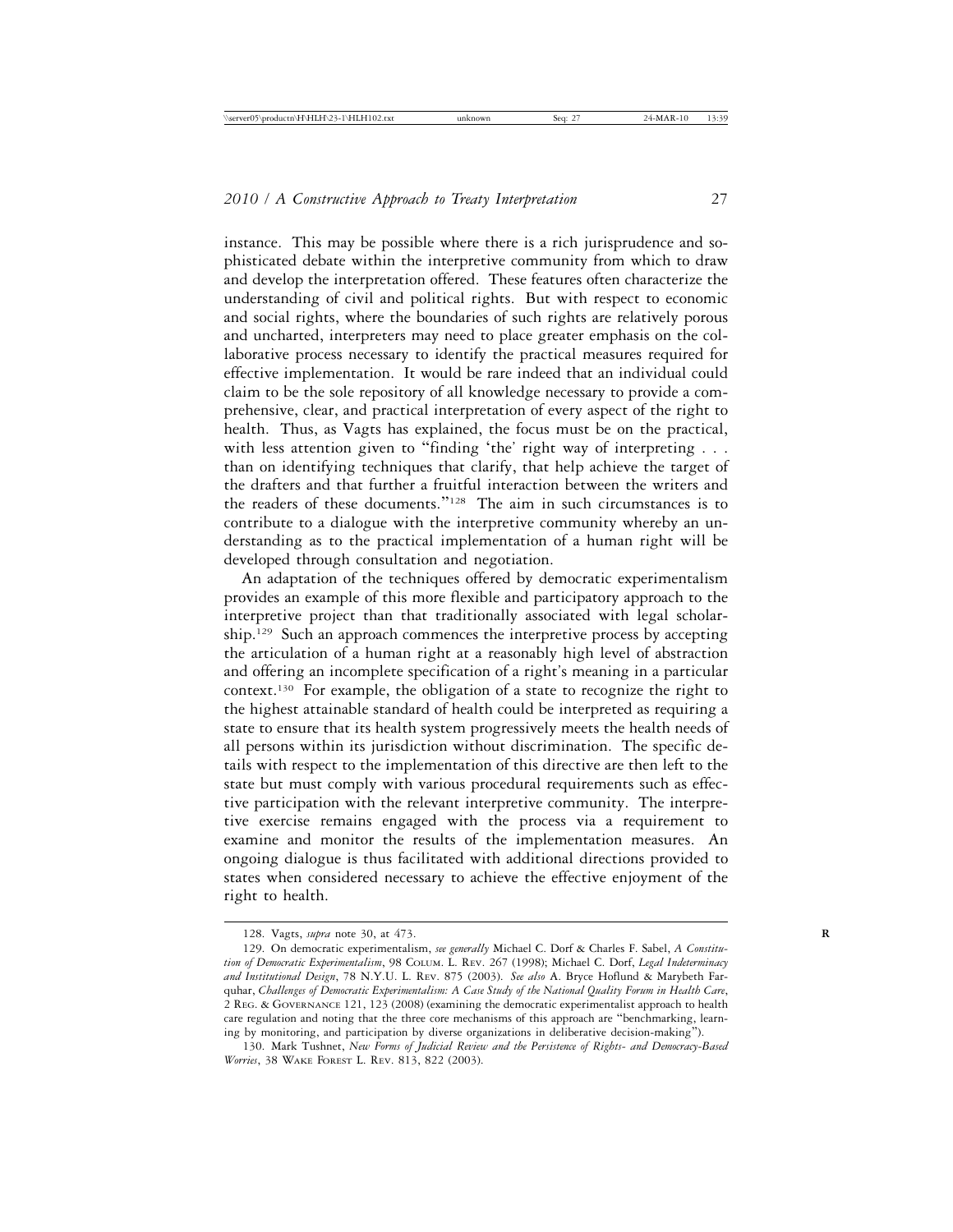It has been suggested that the decision of the South African Constitutional Court in the *Treatment Action Campaign* case,<sup>131</sup> which concerned access to an antiretroviral drug to prevent transmission of HIV/AIDS from mothers to their children, reflects elements of the experimentalist project. For example, Katharine Young has explained that the remedies adopted by the Court were directed at solving the problem "rather than upholding a substantive and final content of the right of access to health care" as formulated under the South African Constitution.<sup>132</sup> Moreover, the Court provided for the ongoing revisability of the measures required to secure the right to health "in light of better information and improved developments in scientific and professional communities."<sup>133</sup>

Under this model, the interpretive process may be evolutionary and partially indeterminate, but it remains clear to the extent that the measures determined to be appropriate at each stage are capable of guiding states in their attempts to transform an abstract concept, such as the right to health, into reality. Importantly, the determination of whether a measure is considered to be practical is not the sole province of the interpreter and must be evaluated in light of the socio-political context within a particular state; this is the fourth feature of the interpretive methodology required for a constructive approach to interpretation and is discussed below. The requirement of practicality also does not mean a level of pragmatism that would leave the content of the right to health subject to only those measures that states were prepared to implement. On the contrary, an interpretation that is clear and practical must still be principled, which demands that it be consistent with a vision that ensures the effective realization of the object and purpose underlying the right in question.

It is important to note that emphasis on the process required to generate a practical meaning does not mean that the modes of construction advanced under the VCLT can be abandoned. The interpretive exercise must first seek to engage with the VCLT in order to consider the extent to which the general rule is able to guide and constrain the range of potential meanings. Recourse to a more process-oriented approach occurs after the capacity of the VCLT has been exhausted. In other words, attention to process and to particular modes of construction are interdependent and non-severable features of a persuasive interpretive methodology.

### 3. *Coherence*

The requirements that an interpretation of a human right be principled, clear, and practical are necessary but not sufficient to enhance the persua-

<sup>131.</sup> Minister of Health and Others v. Treatment Action Campaign and Others, 2002 (10) BCLR 1033 (CC).

<sup>132.</sup> Katharine Young, Movements in Constitutionalism: Beyond Jurisgenesis and Experiment 49 (Nov. 3, 2008) (unpublished manuscript, on file with author).

<sup>133.</sup> *Id.*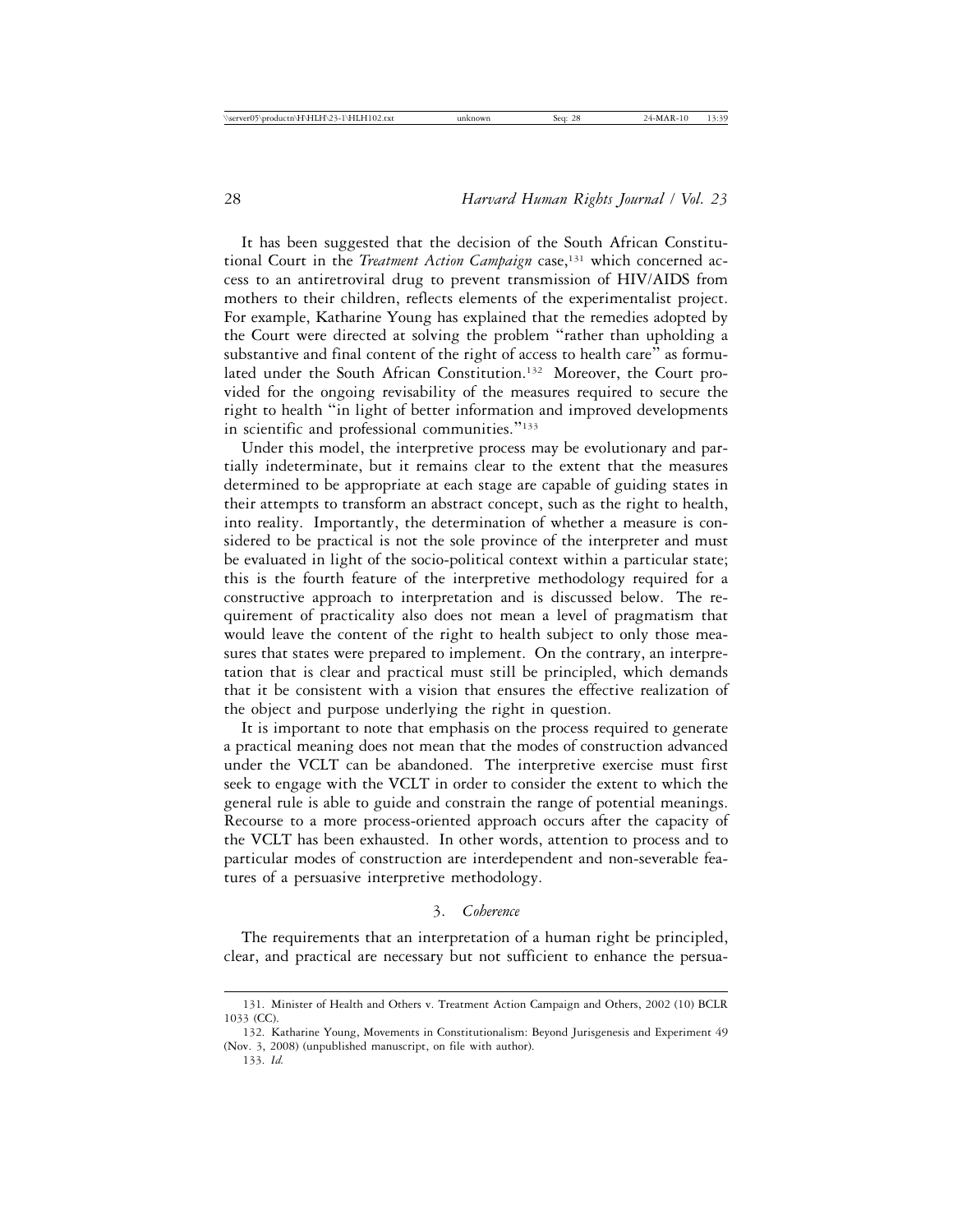siveness of the interpretation offered. The interpretation must also demonstrate both coherence in its reasoning and coherence within the international legal system.134 Although the two are interconnected, Soriano explains, "[t]heories of coherence in legal reasoning focus on the arguments, and on how the given arguments are connected" whereas "coherence in the legal system focus[es] on fitting a decision into the legal system and on the fitting together of all components of the legal system."<sup>135</sup>

#### *a. Coherence in Reasoning*

With respect to the first form of coherence, Soriano's "modest notion of coherence in legal reasoning" provides a useful insight into the process required for coherence in the articulation of the content of a human right.<sup>136</sup> It accepts that a plurality of values forms the backdrop against which interpretive acts take place and that a fixed or definitive answer will always remain elusive. As such, the focus must shift toward an examination of the extent to which a particular interpretation can be justified. For Soriano, justification is the activity of giving arguments to support premises. The coherence of these arguments must be assessed by reference to the connectedness of their underlying reasons, which he calls their "supportive structures."<sup>137</sup>

Under such a model, interpretation essentially becomes an act of persuasion, the effectiveness of which is influenced by the depth and rigor of its analysis. Critical to this process are the properties of the supportive structures used to construct an interpretation of a particular provision and to support its reasoning, that is, the link between the reasons and a decision or view. According to Soriano, the number of supportive relations, the length of the supportive structure, the strength of the support, and the capacity for what is termed "netting" of reasons are particularly important.<sup>138</sup> In seeking to generate the appropriate supportive structures necessary to justify the interpretation of any human right, interpreters should first identify and then assess the quality of the views of those sources that have sought either to contribute to the understanding of the right in question or possess the capacity and expertise to do so.

Such an approach is a common feature of attempts to interpret human rights standards. The body or person interpreting a right will almost invariably enlist the work of a human rights treaty body, a relevant special rapporteur, courts, commentators, and/or other experts to support its inter-

<sup>134.</sup> Leonor Moral Soriano, *A Modest Notion of Coherence in Legal Reasoning. A Model for the European Court of Justice*, 16 RATIO JURIS 296, 296 (2003).

<sup>135.</sup> *Id.* at 296–97.

<sup>136.</sup> *Id.*

<sup>137.</sup> *Id.* at 310–20.

<sup>138.</sup> *Id.* at 311–19. The idea of netting reasons is used in contrast to the idea of chained reasons. It is preferred because it is considered to better reflect the need to pursue the interconnectedness and reciprocal nature of reasons as opposed to the simple accumulation of independent chains of reasons. *Id.* at 310–11.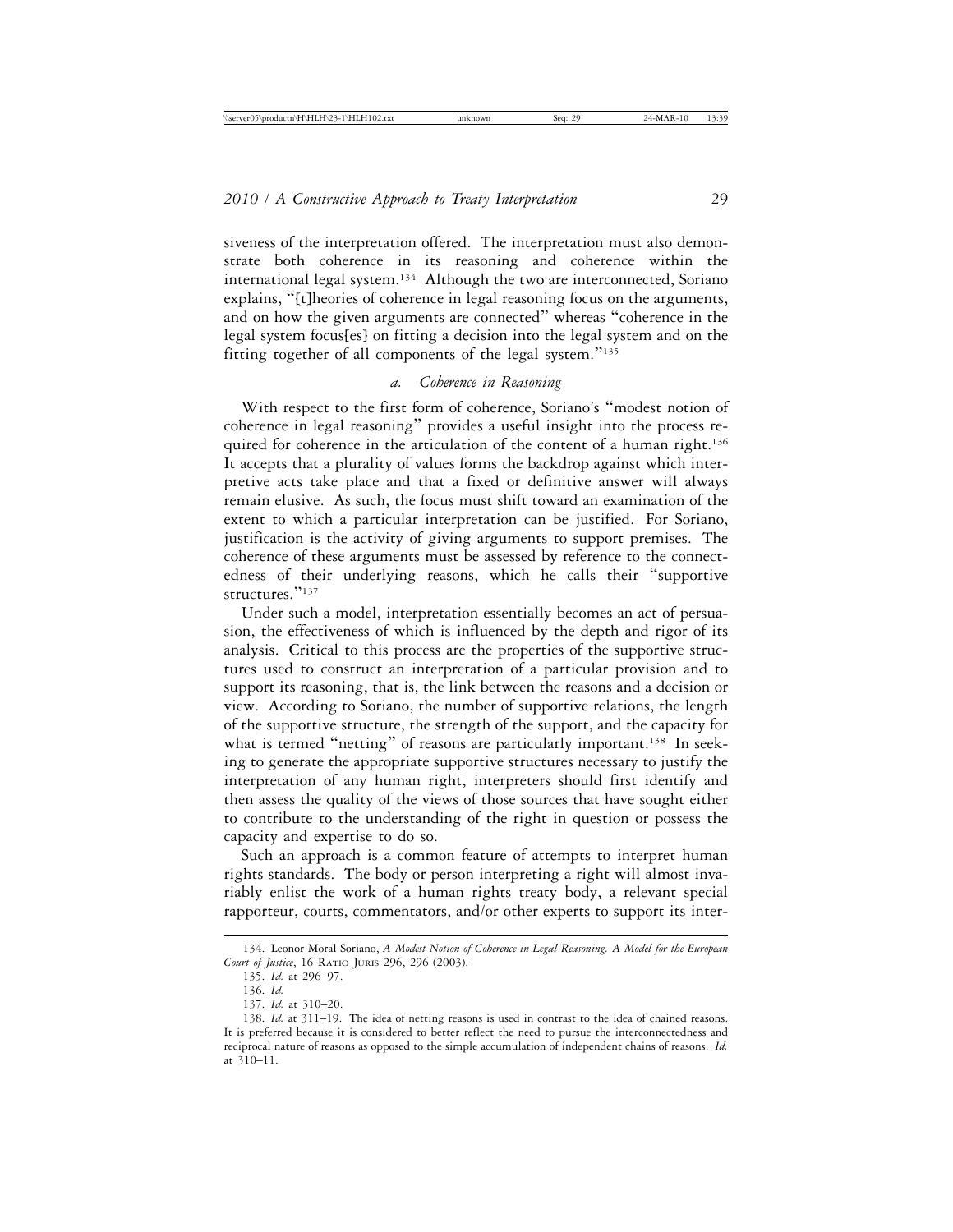pretation. For example, when interpreting the right to the highest attainable standard of health, the work of the ESC Committee and CRC Committee receives close attention, as these bodies have a mandate to monitor the implementation of states' obligations and both have issued general comments in relation to the right to health.<sup>139</sup> The qualities of mandate and expertise also mean that consideration is regularly given to the work of the Special Rapporteur on the Right to Health,<sup>140</sup> whose mandate requires that he prepare reports<sup>141</sup> that contribute to the understanding of the normative contours of the right to health.<sup>142</sup> Other sources that are referred to regularly include the work of commentators who have contributed to the

140. *See* Comm'n on Human Rights Res. 2002/31, U.N. Doc. E/CN.4/RES/2002/31 (Apr. 22, 2002) (establishing the mandate of the Special Rapporteur). *See also* Comm'n on Human Rights Res. 2005/24, U.N. Doc. E/CN.4/RES/2005/24 (Apr. 15, 2005); Human Rights Council Res. 6/29, U.N. Doc. A/HRC/RES/6/29 (Dec. 14, 2007) (both renewing the mandate for another three years).

<sup>139.</sup> U.N. Committee on the Rights of the Child [CRC], *General Comment No 3: HIV/AIDS and the rights of the child*, U.N. Doc. CRC/GC/2003/3 (Mar. 17, 2003); U.N. Committee on the Rights of the Child [CRC], *General Comment No 4: Adolescent health and development in the context of the Convention on the Rights of the Child*, U.N. Doc. CRC/GC/2003/4 (July 1, 2003); U.N. Committee on the Rights of the Child [CRC], *General Comment No 9: The rights of children with disabilities*, U.N. Doc. CRC/C/GC/9 (Feb. 27, 2007); CESCR, *General Comment No. 14, supra* note 45. The concluding observations of each Committee also address matters in relation to the implementation by States parties of the right to health.

<sup>141.</sup> These reports include annual reports to the now abolished Commission on Human Rights (*see, e.g.,* U.N. Econ. & Soc. Council [ECOSOC], Comm'n on Human Rights, *The Right of Everyone to the Enjoyment of the Highest Attainable Standard of Physical and Mental Health,* U.N. Doc. E/CN.4/2003/58 (Feb. 13, 2003) (*prepared by* Paul Hunt); U.N. Econ. & Soc. Council [ECOSOC], Comm'n on Human Rights, *The Right of Everyone to the Enjoyment of the Highest Attainable Standard of Physical and Mental Health,* U.N. Doc. E/CN.4/2004/49 (Feb. 16, 2004); U.N. Econ. & Soc. Council [ECOSOC], Comm'n on Human Rights, *The Right of Everyone to the Enjoyment of the Highest Attainable Standard of Physical and Mental Health,* U.N. Doc. E/CN.4/2005/51 (Feb. 11, 2005); U.N. Econ. & Soc. Council [ECOSOC], Comm'n on Human Rights, *The Right of Everyone to the Enjoyment of the Highest Attainable Standard of Physical and Mental Health,* U.N. Doc. E/CN.4.2006/48 (Mar. 3, 2006)); the Human Rights Council (*see, e.g.,* Gen. Assembly, Human Rights Council, *Report of the Special Rapporteur on the right of everyone to the enjoyment* o*f the highest attainable standard of physical and mental health*, U.N. Doc. A/HRC/7/11 (Jan. 21, 2008); Gen. Assembly, Human Rights Council, *Report of the Special Rapporteur on the right of everyone to the enjoyment* o*f the highest attainable standard of physical and mental health*, U.N. Doc. A/HRC/4/28 (Jan. 17, 2007)); and the U.N. General Assembly (*see, e.g.,* Special Rapporteur of the Commission on Human Rights*, The right of everyone to enjoy the highest attainable standard of physical and mental health, delivered to the General Assembly,* U.N. Doc. A/58/427 (Oct. 10, 2003); Special Rapporteur of the Commission on Human Rights*, The right of everyone to the enjoyment of the highest attainable standard of physical and mental health, delivered to the General Assembly,* U.N. Doc. A/59/422 (Oct. 8, 2004); Special Rapporteur of the Commission on Human Rights*, The right of everyone to the enjoyment of the highest attainable standard of physical and mental health, delivered to the General Assembly,* U.N. Doc. A/60/348 (Sept. 12, 2005); Special Rapporteur on the right of everyone to the enjoyment of the highest attainable standard of physical and mental health, *The right of everyone to the enjoyment of the highest attainable standard of physical and mental health, delivered to the General Assembly,* U.N. Doc. A/61/338 (Sept. 13, 2006); Special Rapporteur on the right of everyone to the enjoyment of the highest attainable standard of physical and mental health, *The right of everyone to the enjoyment of the highest attainable standard of physical and mental health, delivered to the General Assembly,* U.N. Doc. A/62/214 (Aug. 8, 2007)).

<sup>142.</sup> *See, e.g.*, *Interim Report of the Special Rapporteur of the Commission on Human Rights on the right of everyone to enjoy the highest attainable standard of physical and mental health*, *delivered to the General Assembly*, U.N. Doc. A/58/427 (Oct. 10, 2003) (attempting to develop some of the conceptual issues relevant to the right to health such as the use of indicators and benchmarks and criteria for the identification of "good practices").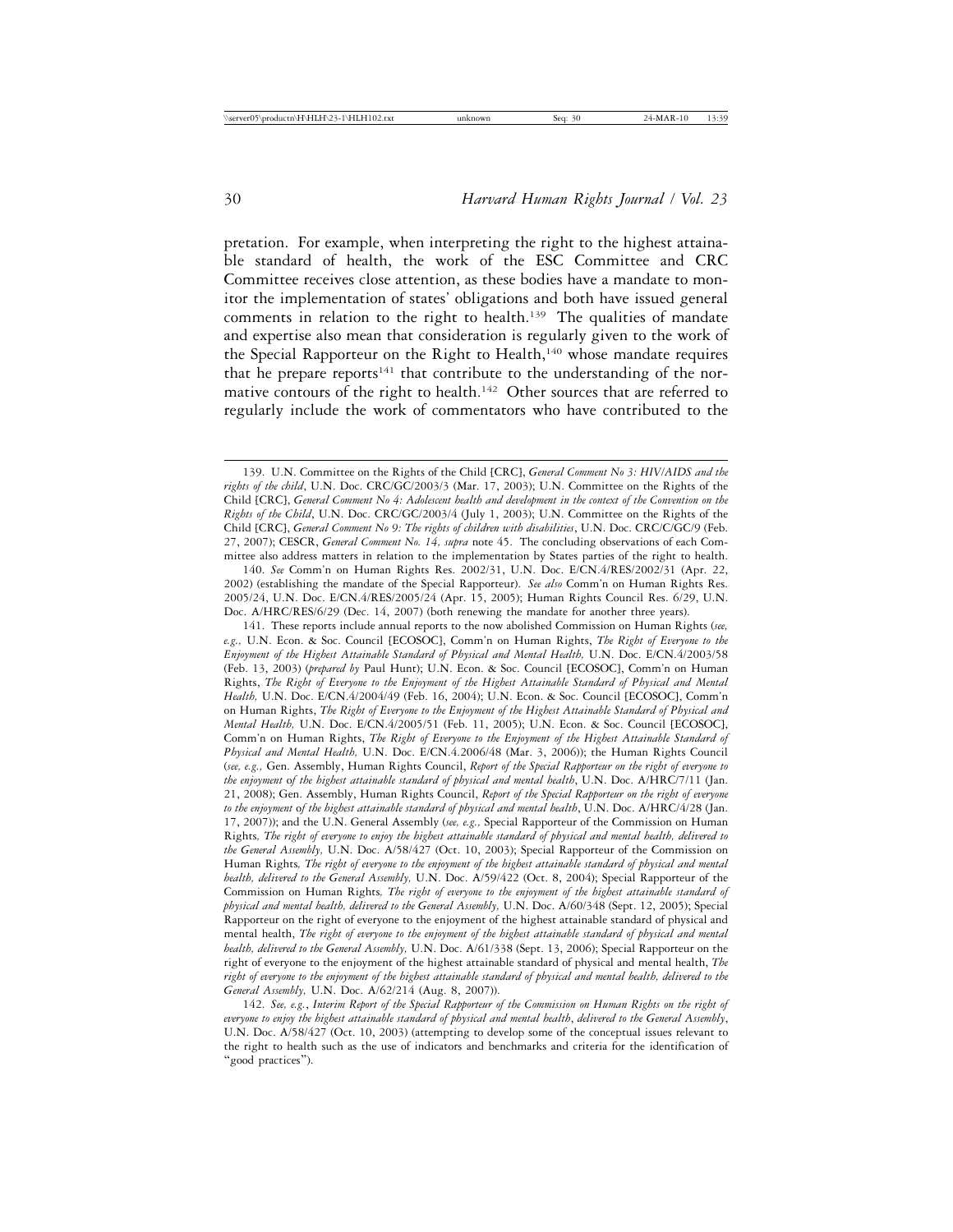literature on the right to health, $143$  as well as the jurisprudence of regional and domestic courts, which have begun to recognize not only the health dimensions of civil and political rights such as the right to life but also the justiciability of the right to health as a separate norm.<sup>144</sup>

The reasons underlying recourse to the interpretive work of other actors are seldom acknowledged. Perhaps it is considered to be so self-evident that no explanation is warranted. The view taken here, however, is that it remains important to expressly acknowledge why such an approach is necessary; namely, to enhance and defend the coherence of the interpretation offered. Moreover, an active awareness as to the reason for "netting" the views of other actors guards against a tendency to simply import such views into the meaning of a right. Instead, interpreters must critically assess whether the reasoning underlying such views is convincing in light of the requirements that it be principled, practical, coherent, and contextsensitive.

The pursuit of coherence in reasoning must not be developed simply by reference to the views of the legal interpretive community with respect to a particular human right. Thus, for example, as noted above, the Millennium Taskforce on Child and Maternal Health accepted the need for human rights to achieve the Millennium Development Goals.145 However, it also warned that "human rights initiatives fixated on and bound by chapter and verse of human rights treaties often miss the mark."146 As a consequence the broader notion of interpretive community outlined in Part II anticipates that knowledge and expertise with respect to the practical and effective understanding of a human right will rest in a much broader range of actors. Thus, for example, with respect to the right to health, there is evidence of an increasing dialogue that is forging an understanding about the nexus between public health and human rights generally.<sup>147</sup> For example, the

<sup>143.</sup> *See, e.g.*, Human Rights Council [HRC], *Report of the Special Rapporteur on the Right to the Highest Attainable Standard of Physical and Mental Health*, ¶¶ 55–99, U.N. Doc. A/HRC/4/28 (Jan. 17, 2007) (*prepared by* Paul Hunt) (examining cases on the right to health); BRIGIT TOEBES, THE RIGHT TO HEALTH AS A HUMAN RIGHT IN INTERNATIONAL LAW 167–242 (1998) (providing a comprehensive examination of case law on the right to health until the late 1990s).

<sup>144.</sup> The South African Constitutional Court's case law provides some jurisprudence in this area. *See, e.g.,* Minister for Health v. Treatment Action Campaign, 2002 (5) SA 721 (CC) (finding that a failure to provide access to antiretrovirals to children and their mothers in all public hospitals was a violation of Constitution); Soobramoney v. Minister for Health*,* 1998 (1) SA 765 (CC) (determining the nature of the distinction between emergency medical treatment and access to health care). *See also* Soc. and Econ. Rights Action Ctr. v. Nigeria, 155/96, Fifteenth Annual Activity Report of the African Commission on Human and Peoples' Rights 2001–2002, Annex V (2001) (finding the Federal Republic of Nigeria to be in violation of the right to health for failing to regulate activities undertaken by oil companies in the Niger Delta).

<sup>145.</sup> U.N. MILLENNIUM PROJECT, *supra* note 67. **R**

<sup>146.</sup> *Id.* at 34.

<sup>147.</sup> *See generally* U.N. MILLENNIUM PROJECT, *supra* note 67, at 29–35; JONATHAN MANN ET AL., **R** HEALTH AND HUMAN RIGHTS: A READER (1998); Lynne Freedman, *Reflections on Emerging Frameworks of Health and Human Rights*, 1 HEALTH & HUM. RTS. 314 (1995); Sofia Gruskin & Daniel Tarantola, *Health and Human Rights*, *in* THE OXFORD TEXTBOOK OF PUBLIC HEALTH (Roger Detels et al. eds.,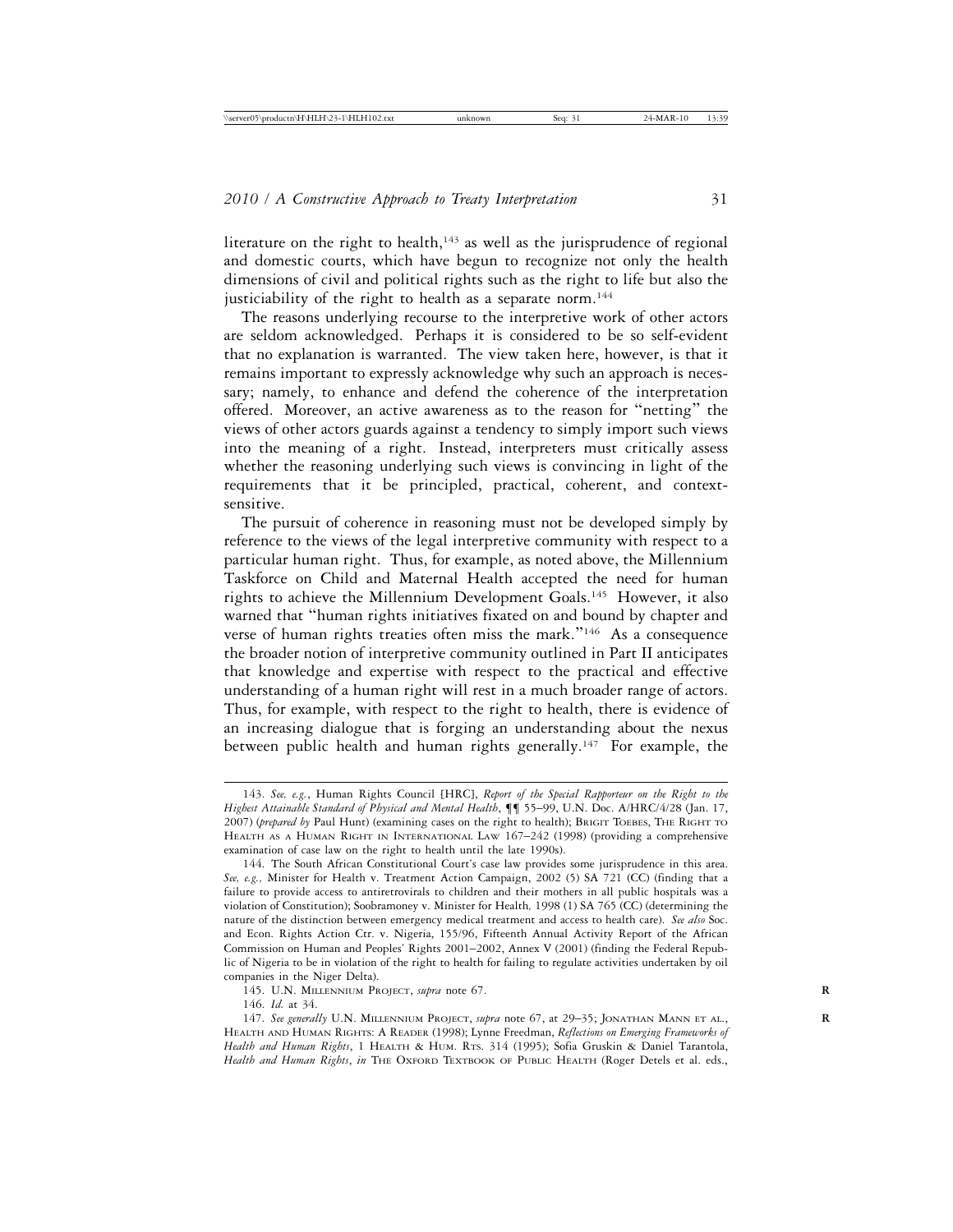World Health Organization ("WHO") has developed guidelines in areas such as maternal health, children's health, and mental health that draw upon human rights principles.<sup>148</sup> The Millennium Development Project Taskforce on Child Health and Maternal Health has stressed the importance of human rights in contributing to child and maternal health,<sup>149</sup> and commentators have emphasized the links between human rights and health on matters such as child maltreatment<sup>150</sup> and public health programming.<sup>151</sup>

At the same time, it remains important not to overstate the role that human rights discourse has come to play in public health policy. Indeed, there remains a great deal of caution and skepticism within the area of public health as to the merits of international human rights law as a strategy to secure health outcomes, and "equity" remains the preferred and dominant paradigm.152 However, the recognition by key actors within the area of public health such as the WHO, the Millennium Development Project Taskforce on Child Health and Maternal Health, and UNICEF153 that

148. *See, e.g.*, WORLD HEALTH ORGANIZATION, SOUTH EAST ASIA REGION, TOWARDS A BETTER TOMORROW: CHILD RIGHTS AND HEALTH; WORLD HEALTH ORGANIZATION, DIVISION OF MENTAL HEALTH AND PREVENTION OF SUBSTANCE ABUSE, GUIDELINES FOR THE PROMOTION OF HUMAN RIGHTS OF PERSONS WITH MENTAL DISORDERS (1996), *available at* http://whqlibdoc.who.int/hq/1995/ WHO\_MNH\_MND\_95.4.pdf; WORLD HEALTH ORGANIZATION, ADVANCING SAFE MOTHERHOOD THROUGH HUMAN RIGHTS (2001), *available at* http://whqlibdoc.who.int/hq/2001/WHO\_RHR\_01.5. pdf. *See also* WORLD HEALTH ORGANIZATION, THE WORLD HEALTH REPORT 2005: MAKE EVERY MOTHER AND CHILD COUNT (2005), *available at* http://www.who.int/whr/2005/en/index.html.

149. U.N. MILLENNIUM PROJECT, *supra* note 67, at 3–4. **R**

150. Richard Reading et al., *Promotion of Children's Rights and Prevention of Child Maltreatment*, 373 LANCET 332 (2009).

151. Armando De Negri Filho, *A Human Rights Approach to Quality of Life and Health: Applications to* Public Health Programming, 10 HEALTH & HUM. RTS. 93 (2008).

152. *See, e.g.*, The Lancet Editorial, *Moving Forward with Maternal Health and Human Rights*, 373 LANCET 2172 (2009) (noting that the health community often perceives "human rights to be solely about whistleblowing, lawyers, and litigation"); Alexis Palmer et al., *Does Ratification of Human-Rights Treaties Have Effects on Population Health?*, 373 LANCET 1987 (2009) (finding that there is no consistent association between ratification of human rights treaties and health or social outcomes). With respect to the preference for equity, see CHALLENGING INEQUITIES IN HEALTH: FROM ETHICS TO ACTION (Timothy Evans et al. eds., 2001); Cesar G. Victora et al., *Applying an Equity Lens to Child Health and Mortality: More of the Same is not Enough*, 362 LANCET 233 (2003); Margaret Whitehead, *The Concepts and Principles of Equity and Health*, 6 HEALTH PROMOTION INT'L 217 (1991). *Compare* Paul Braveman & Sofia Gruskin, *Defining Equity in Health*, 57 J. EPIDEMIOLOGY AND COMMUNITY HEALTH 254 (2003) (tracing congruence between equity and human rights), *with* U.N. MILLENNIUM PROJECT, *supra* note 67, at 29–31 (recognizing the relevance and importance of human rights but as a tool for informing and **R** understanding equity).

153. Memorandum from Carol Bellamy, Executive Director, U.N. CHILDREN'S FUND [UNICEF], A Human Rights Based Approach to UNICEF Programming for Children and Women (Apr. 21, 1998) (copy on file with author); UNICEF, HUMAN RIGHTS FOR WOMEN AND CHILDREN: HOW UNICEF HELPS MAKE THEM A REALITY (1999), *available at* http://www.unicef.org/publications/files/pub\_human rights\_children\_en.pdf. *See also* UNICEF, *Realizing Rights, Getting Results*, http://www.unicef.org/rights results/index.html.

<sup>2004);</sup> Paul Hunt, *The Right to Health: From the Margins to the Mainstream*, 360 LANCET 1878 (2002); Alicia Yamin, *Will We Take Suffering Seriously? Reflections on What Applying a Human Rights Framework to Health Means and Why We Should Care*, 10 HEALTH & HUM. RTS. 45 (2008); Daniel Tarantola, *Building on the Synergy between Health and Human Rights: A Global Perspective* (Francis-Xavier Bagnoud Center for Health and Human Rights, Working Paper Series No. 8, 2000).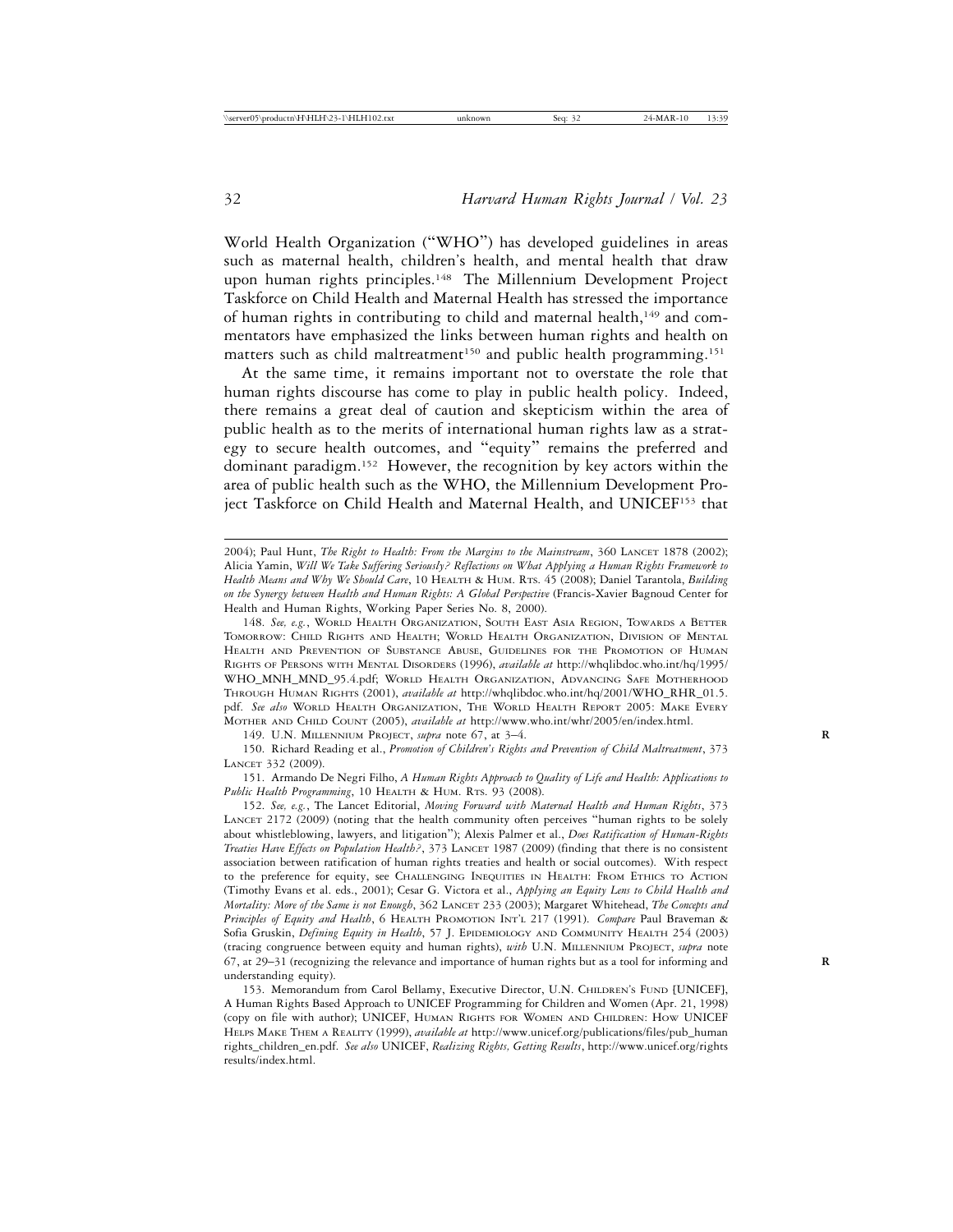human rights have a significant role to play in securing public health objectives provides an opportunity to examine the measures required for the practical implementation of the right to health. Thus, while the literature emerging from public health and general medical discourse may not be directly concerned with addressing the normative content of the right to health, its capacity to contribute to an understanding as to the most effective and practical measures by which to secure the right to health warrants attention.

Engagement with material generated outside the legal interpretive community represents a departure from the historical tendency of international legal scholarship to rely almost exclusively on what could broadly be labeled legal sources. It is a reflection of the dominant perception, often pervasive within domestic legal scholarship, that law is a closed system of logic and that reliance on non-legal sources will compromise the integrity of the legal analysis. This article rejects such an approach for two reasons. First, law is not a complete discipline and is dependent upon insights from other disciplines when attempting to map out the content of human rights. As a consequence, the coherence in the reasoning used to advance a particular view or vision in relation to the meaning of a human right will often be strengthened by the insights of other discourses. Second, as explained in Part II, the interpretive community that the interpretive act must persuade cannot be restricted to the legal fraternity. On the contrary, it must extend to those who work within fields that intersect either directly or indirectly with the implementation of a human right. A coherence in reasoning that satisfies the expectations of only the legal interpretive community will be of little benefit if it is unable to appeal to those persons who actually develop the policies and undertake actions that affect, for example, the health of individuals.154

## *b. System Coherence*

The idea of coherence within domestic legal systems has been the subject of significant commentary and, according to Soriano, generally examines whether a decision "cohere[s] either with a particular set of principles (Dworkin), or with the principles and norms of a branch of the legal system (Raz and Levenbook)."155 At the international level, the International Court of Justice has also held that "an international instrument has to be interpreted and applied within the framework of the entire legal system

<sup>154.</sup> This is essentially an extension of the observation made by Justice Higgins that "[t]he making of legal choices will not even contribute to justice if it purports totally to ignore political and social contexts." HIGGINS, *supra* note 20, at 9.

<sup>155.</sup> Soriano, *supra* note 134, at 305. *See* RONALD DWORKIN, LAW'S EMPIRE 225 (1986) ("Accord- **R** ing to law as integrity, propositions of law are true if they figure in or follow from the principles of justice, fairness, and procedural due process that provide the best constructive interpretation of the community's legal practice."); Joseph Raz, *The Relevance of Coherence*, *in* ETHICS IN THE PUBLIC DOMAIN: ESSAYS IN THE MORALITY OF LAW AND POLITICS 277, 277–325 (Joseph Raz ed., 1994); Barbara Baum Levenbook, *The Role of Coherence in Legal Reasoning*, 3 LAW & PHIL. 355 (1984).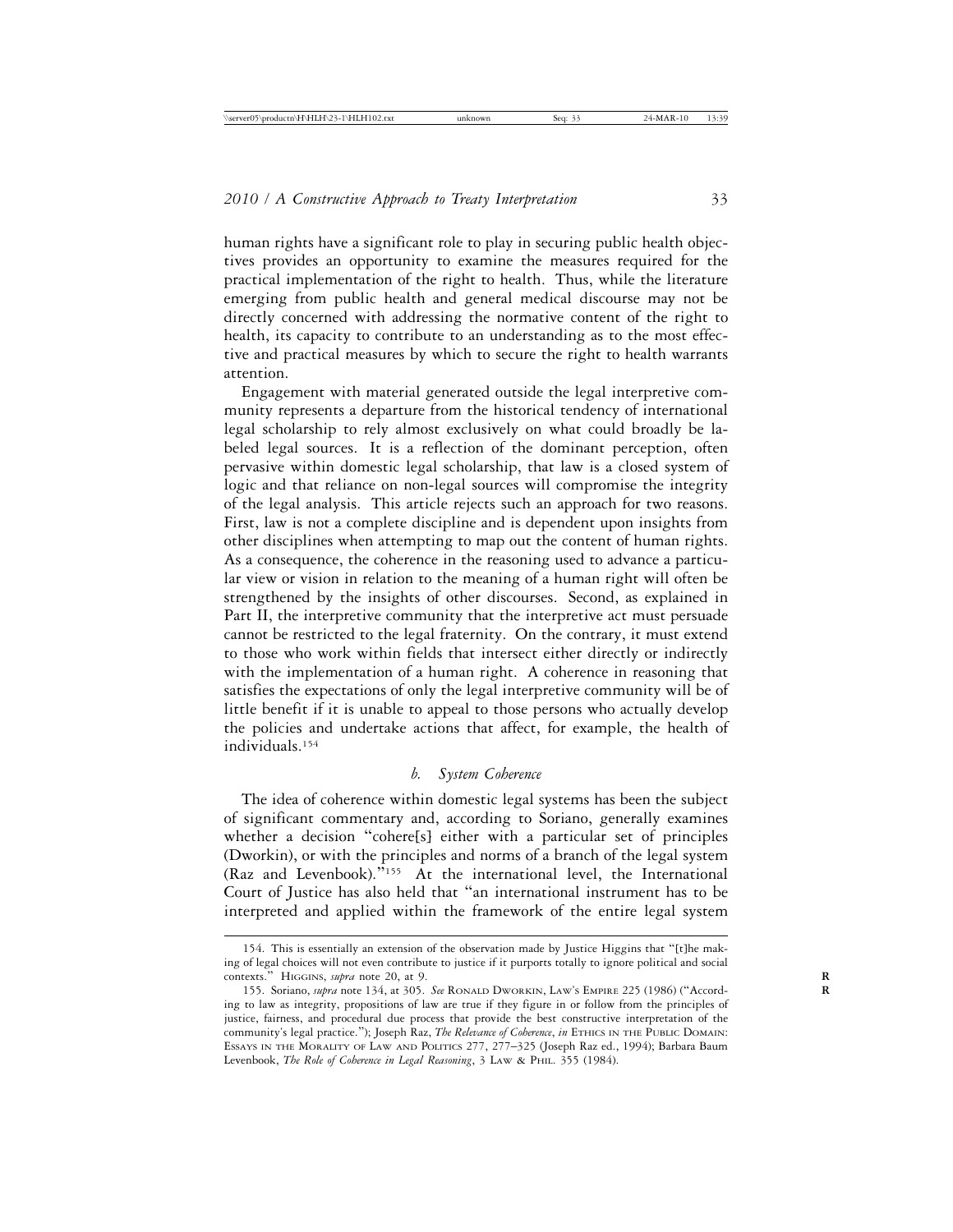prevailing at the time of the interpretation."156 Despite this directive, concern has emerged recently that the fragmentation of international law "puts to question the coherence of international law."157 Although the ILC Fragmentation Study conceded that "coherence is . . . a formal and abstract virtue," it still acknowledged that "[c]oherence is valued positively owing to the connection it has with predictability and legal security."158 It therefore took the view that coherence "should be understood as a constitutive value of the system."<sup>159</sup> Such a position indicates that the interpretation of a human right under an international treaty must pursue coherence with the system of international law in order to satisfy the expectations of the interpretive community and thus enhance its persuasiveness. System coherence requires that an interpretation be coherent within both (a) the entire system of international law—termed here as "external system coherence" and (b) the context of the other provisions of the international human rights treaty in question—termed here as "internal system coherence."<sup>160</sup>

## *i. External System Coherence*

The ILC Fragmentation Study gives significant attention and guidance to external system coherence. The Study explains the problem created by fragmentation in this way:

It is a preliminary step to any act of applying the law that a prima facie view of the matter is formed. This includes, among other things, an initial assessment of what might be the applicable rules and principles. The result will be that a number of standards may seem prima facie relevant. A choice is needed, and a justification for having recourse to one instead of another.<sup>161</sup>

However, the preliminary step to which the study refers is in fact preceded by an earlier step: the development of an understanding as to the content and meaning of the potentially relevant rules. A question thus remains as to how this initial interpretive exercise must be undertaken.

<sup>156.</sup> *Legal Consequences for States of the Continued Presence of South Africa in Namibia (South West Africa) notwithstanding Security Council Resolution 276* (1970), Advisory Opinion, 1971 I.C.J. 16, ¶ 53. *See also* Campbell McLachlan, *The Principle of Systematic Integration and Article 31(3)(C) of the Vienna Convention*, 54 INT'L & COMP. L. Q. 279, 280 (2005) (arguing that Article 31(3)(c) of the VCLT, which requires that any relevant rules of international law must be taken into account in the interpretive process, "expresses a more general principle of treaty interpretation, namely that of systemic integration within the international legal system").

<sup>157.</sup> ILC Fragmentation Report, supra note 60, 1491.

<sup>158.</sup> *Id.*

<sup>159.</sup> *Id.*

<sup>160.</sup> This concept of external system coherence seeks to accommodate and exceed the requirement under Article 31(3)(c) of the VCLT, *supra* note 11, that the application of the general rule under Article 31(1) take into account any relevant rules of international law applicable in the relations between the parties. The requirement of external system coherence requires a consideration of not just these rules but the entire system of international law, especially the provisions of other human rights treaties, but also other multilateral treaties and regimes within international law.

<sup>161.</sup> *ILC Fragmentation Report*, *supra* note 60, ¶ 36. **R**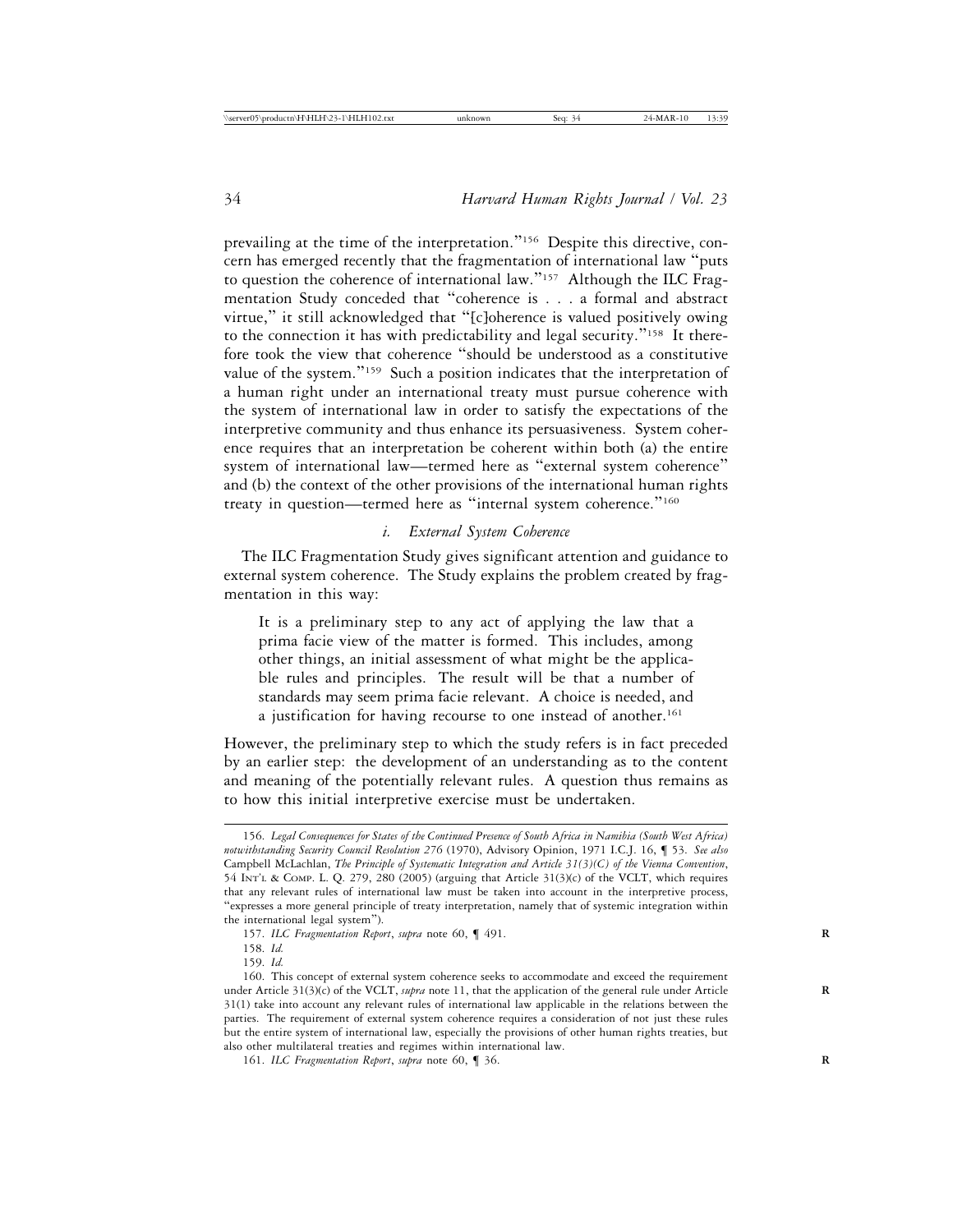In relation to this issue, the ILC Fragmentation Study outlines some principles that offer assistance. First, "[i]n international law, there is strong presumption against normative conflict."<sup>162</sup> Applying this presumption supports a preference for harmonization. Such an approach works well to resolve any apparent conflicts that may arise between the provisions of treaties that have broadly similar objects and purposes. Thus, for example, harmonization offers an appropriate interpretive guideline with respect to the resolution of apparent conflicts between the formulation of the right to health under the CRC and ICESCR. It cannot, however, resolve genuine conflicts between norms under international law.163

In such circumstances, the principle of *lex specialis* (that special law derogates from general law) becomes relevant as a "widely accepted maxim of legal interpretation and technique for the resolution of normative conflicts."164 In the case of the interpretation of the right to health, *lex specialis* suggests that where there is a special rule that is relevant to the potential scope of the right to health, that special rule should inform the interpretation.165 The principle of *lex specialis* can thus be used to perform a harmonization function. Such a technique also indicates that there are limits on the extent to which the interpretive process can expand the meaning and content of a human right. This is because the coherence of the legal system will be undermined if the interpretive process seeks to extend the boundaries of a provision beyond another special rule with a more precisely delimited scope of application.166 Interpreters must therefore take care to maintain the distinction between *lex lata* and *lex ferenda*—the law as it is and the law as it might be.167

To take one example, the ESC Committee in its General Comment on the Right to Health declared that "censoring, withholding or intentionally misrepresenting health-related information, including sexual education and information" would be a violation of state obligations.168 Such an interpretation is problematic because it fails to recognize the existence and scope of the right to freedom of access to information—a specific rule within the ICCPR which is relevant to the issue of censorship.169 To censor or withhold health information *may* constitute an interference with both the right

166. *Id.* ¶ 57.

168. CESCR, *General Comment No. 14*, *supra* note 45, ¶ 34. **R**

169. International Covenant on Civil and Political Rights, *opened for signature* Dec. 19, 1966, 999 U.N.T.S. 85 (*entered into force* Mar. 23, 1976) [hereinafter ICCPR]. Article 19 of the ICCPR provides:

(2) Everyone shall have the right to freedom of expression; this right shall include freedom to seek, receive and impart information and ideas of all kinds, regardless of frontiers, either orally, in writing or in print, in the form of art, or through any other media of his choice.

<sup>162.</sup> *Id.* ¶ 37.

<sup>163.</sup> *Id.* ¶ 42.

<sup>164.</sup> *Id.* ¶ 56.

<sup>165.</sup> *Id.* ¶ 60 (noting that "*lex specialis* may also seem useful as it may provide better access to what the parties have willed.").

<sup>167.</sup> HIGGINS, *supra* note 20, at 10. **R**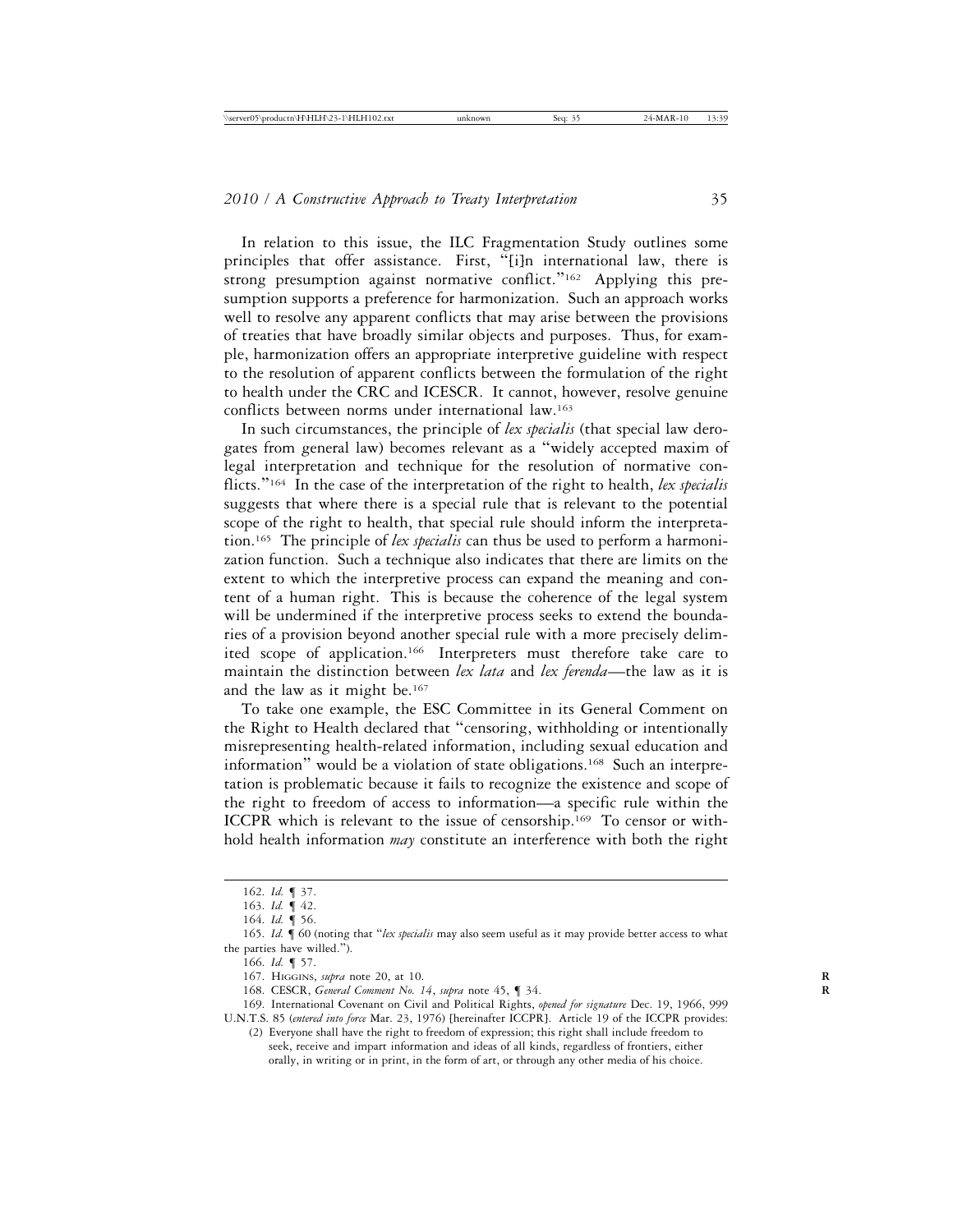to health and freedom of access to information, but, contrary to the views of the ESC Committee, it does not *necessarily* constitute a violation of either right. Ultimately this question must be resolved after considering whether the interference could be justified under the terms of Article 19 of the ICCPR as being in accordance with the law and necessary to achieve a legitimate objective.<sup>170</sup> Thus, while the expansive approach adopted by the ESC Committee may carry a superficial allure for those seeking to advance the scope of the right to health, it carries a real risk of compromising system coherence and perpetuating a reductionist rather than substantive approach<sup>171</sup> to the question of whether a state has fulfilled its obligation to respect the right to health.

The rationale underlying *lex specialis* further demands that the interpretation of a specific provision expressed in general or broad terms such as the right to health remain cognizant of any special "self-contained regimes"<sup>172</sup> that intersect or overlap with matters that could fall within the scope of the right to health. Failure to recognize such rights risks further fragmentation of the international system by conflating a specific right to extend to matters that are already the subject of an entire, separate, special regime. This is not to suggest that a special provision such as the right to health must always yield to the provisions of another special regime or special rule.<sup>173</sup> Rather, the interpretation of any human right must acknowledge other aspects of the international legal system that may overlap with and inform the potential scope of that right.

For example, the use and testing of weapons and the pollution of the environment are both matters that are subject to significant international regulation and ongoing discussions. However, the ESC Committee in its General Comment on the Right to Health explained that the scope of the right to health included an obligation to refrain from testing weapons that are harmful to human health and that cause unlawful pollution. It did so without any acknowledgment of the complexity of these issues and the level of sophistication of the measures already undertaken by states.<sup>174</sup> As such, the ESC Committee appears to have adopted its views without any consid-

171. John Tobin, *Seeking Clarity in Relation to the Principle of Complementarity: Reflections on the Recent Contributions of Some International Bodies*, 8 MELBOURNE J. INT'L L. 356 (2007).

<sup>(3)</sup> The exercise of the rights provided for in paragraph 2 of this article carries with it special duties and responsibilities. It may therefore be subject to certain restrictions, but these shall only be such as are provided by law and are necessary:

<sup>(</sup>a) For respect of the rights or reputations of others;

<sup>(</sup>b) For the protection of national security or of public order (ordre public), or of public health or morals.

<sup>170.</sup> Human Rights Committee, *General Comment No. 10*, *Freedom of Expression (Art. 19)*, ¶ 3, U.N. Doc. HR1/GEN/1/Rev.1 at 11 (Jun. 29, 1983).

<sup>172.</sup> ILC Fragmentation Report, supra note 60,  $\P\P$  123-37.

<sup>173.</sup> *See Gabcikovo-Nagymaros Project (Hungary/Slovakia)*, Separate Opinion of Vice-President Weeramantry, 1997 I.C.J. 88, 114–15 ("Treaties that affect human rights cannot be applied in such a manner as to constitute a denial of human rights as understood at the time of their application.").

<sup>174.</sup> CESCR, *General Comment No. 14*, *supra* note 45, ¶ 34. **R**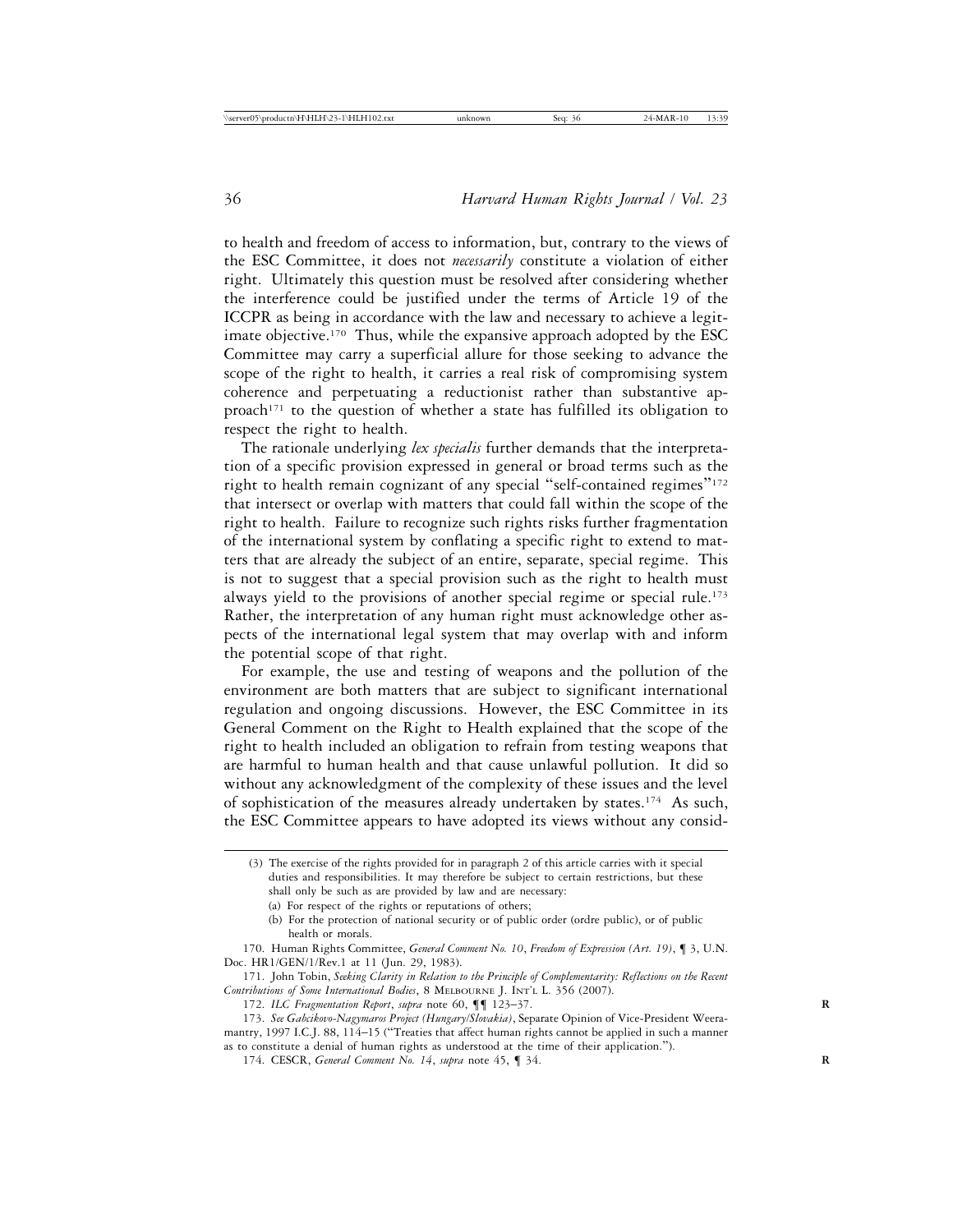eration of the need to ensure external system coherence. It might be possible to offer a principled, practical, and context-sensitive defense for the inclusion of such obligations within the scope of the right to health. Such a defense, however, would need to take account of the regimes that already exist under international law with respect to the regulation of these issues.

Finally, it is important to recognize that the application of *lex specialis* as an interpretive technique is not without its limitations and difficulties. As the ILC Fragmentation Study explains, "it is often hard to distinguish what is 'general' and what is 'particular.'"<sup>175</sup> "[T]he principle [of *lex specialis*] also has an unclear relationship with other maxims of interpretation . . . such as . . . the principle *lex posterior deogat legi priori* (later law overrides prior law) and may be offset by normative hierarchies or informal views about 'relevance' or 'importance'" such that a more general treaty overrides a more specific one.<sup>176</sup> Notwithstanding these limitations, the application of the principle of *lex specialis* is prima facie an essential feature of an interpretive process that seeks to maintain coherence within the international legal system.

### *ii. Internal System Coherence*

The enumeration of a human right within an international treaty may constitute a special rule within that treaty, but it is not a self-contained rule. When this occurs, there will be potential for cross-fertilization and overlap between the content of a particular right and other provisions of a treaty. In such circumstances, the interpretive process should produce a meaning for the right that is informed by and consistent with the other provisions within the treaty. Such an outcome is described as internal system coherence and is consistent with the requirement under Article 31(2) of the VCLT that the context in which a treaty is to be interpreted extend to a consideration of the text of the treaty itself.177

The treatment of the right to health by the ESC Committee provides an opportunity to examine the application of this requirement for internal system coherence. In its General Comment on the right to health under Article 12 of the ICESCR, the ESC Committee declared that the right to the highest attainable standard of health is "not confined to the right to health  $\overline{\text{care}}$ ."178

[T]he drafting history and express wording of article 12.2 acknowledge that the right to health embraces a wide range of socio-economic factors that promote conditions in which people can lead a healthy life, and extends to the underlying determinants of health, such as food and nutrition, housing, access to safe

<sup>175.</sup> *ILC Fragmentation Report*, *supra* note 60, ¶¶ 58, 116–18. **R**

<sup>176.</sup> *Id.* ¶ 58.

<sup>177.</sup> VCLT, *supra* note 11, art. 31(2). **R**

<sup>178.</sup> CESCR, *General Comment No. 14*, *supra* note 45, ¶ 4. **R**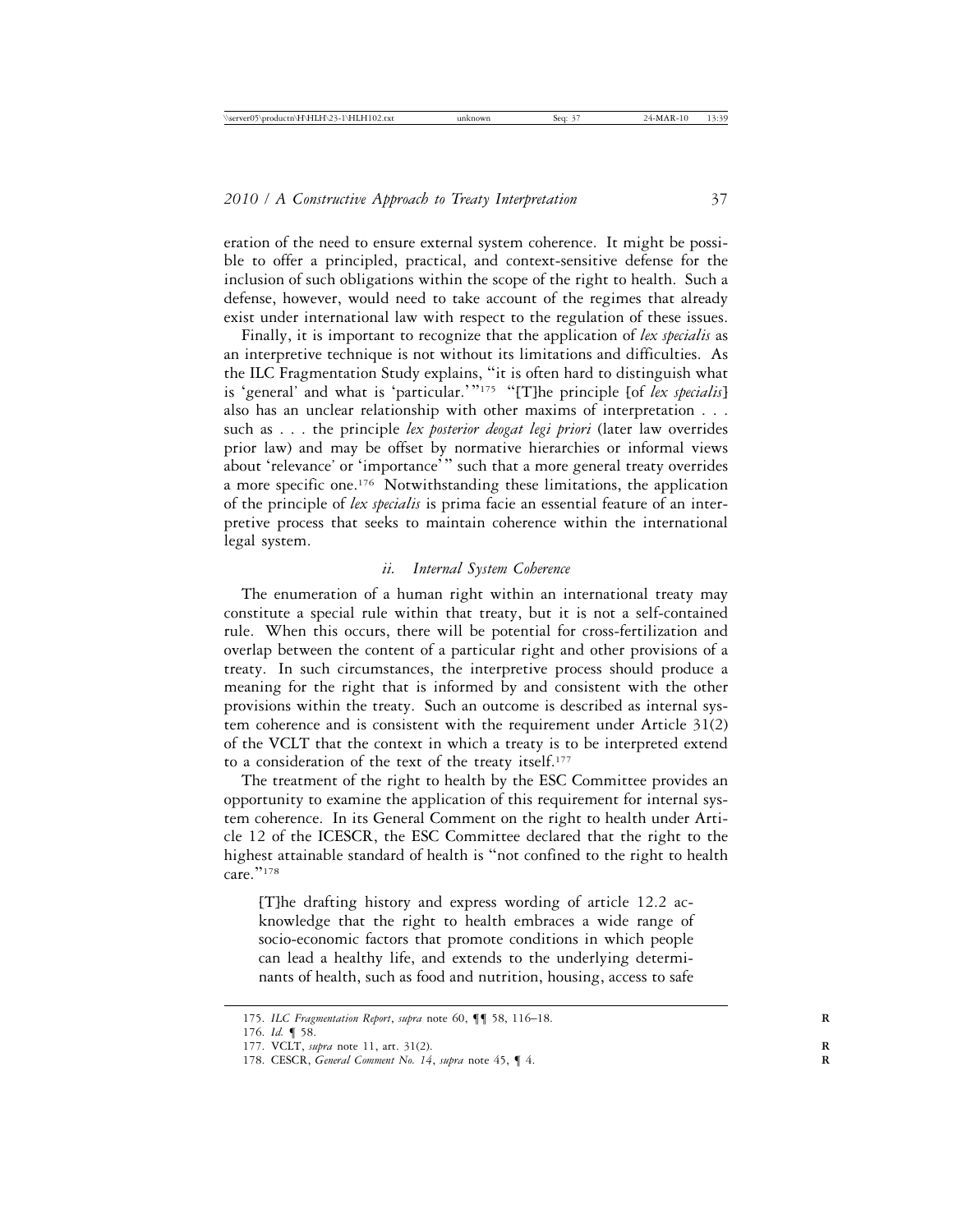and potable water and adequate sanitation, safe and healthy working conditions and a healthy environment.<sup>179</sup>

The ESC Committee added that "[t]he right to health is not to be understood as a right to be *healthy*."180 As a consequence, the right to the highest attainable health must take "into account both the individual's biological and socio-economic preconditions and a State's available resources."<sup>181</sup> Moreover, the ESC Committee has acknowledged that "[t]here are a number of aspects which cannot be addressed solely within the relationship between States and individuals; in particular, good health cannot be ensured by a State, nor can States provide protection against every possible cause of human ill health."<sup>182</sup> Such an approach is practical given that no state is capable of guaranteeing the health of any individual. It also draws upon the drafting history to clarify the nature and scope of this term, which is a legitimate process in seeking to offer a principled interpretation.

An issue remains, however, as to whether the very expansive definition of health adopted by the ESC Committee can be said to satisfy the requirement of internal system coherence. With the exception of environmental and industrial hygiene, the text of Article 12 of the ICESCR makes no express mention of the other socio-economic determinants of health listed in the definition of health advanced by the ESC Committee. Moreover, the ESC Committee's inclusion of these determinants arguably encroaches upon the normative territory of other rights within the ICESCR that specifically address such issues, including the right to an adequate standard of living.<sup>183</sup> It may have been more appropriate for the ESC Committee to recognize the interdependence of such rights with the right to health rather than to conflate the meaning of health where there was no explicit textual basis for this approach.

Internal system coherence prevents the conception of the right to health as a repository for everything that affects the health of an individual.<sup>184</sup> It is entirely appropriate to identify overlap between one right and other rights within a treaty; such an approach is consistent with the principle of interdependence and indivisibility. But it is also necessary to ensure internal system coherence and to delineate to the greatest extent possible the discrete domain of each right. Interpreters must take care to ensure that the rights relevant to matters that have an effect on the health of a person—housing, working conditions, and the like—are not subsumed within the right to health and thereby denied their *lex specialis* status or capacity for a content

<sup>179.</sup> *Id.*

<sup>180.</sup> *Id.* ¶ 8.

<sup>181.</sup> *Id.* ¶ 9.

<sup>182.</sup> *Id.*

<sup>183.</sup> ICESCR, *supra* note 15, art. 11(1). **R**

<sup>184.</sup> TOEBES, *supra* note 143, at 259–60; Steven D. Jamar, *The International Human Right to Health*, **R** 22 S.U. L. REV. 2, 28 (1994); Ruger, *supra* note 15, at 312-13.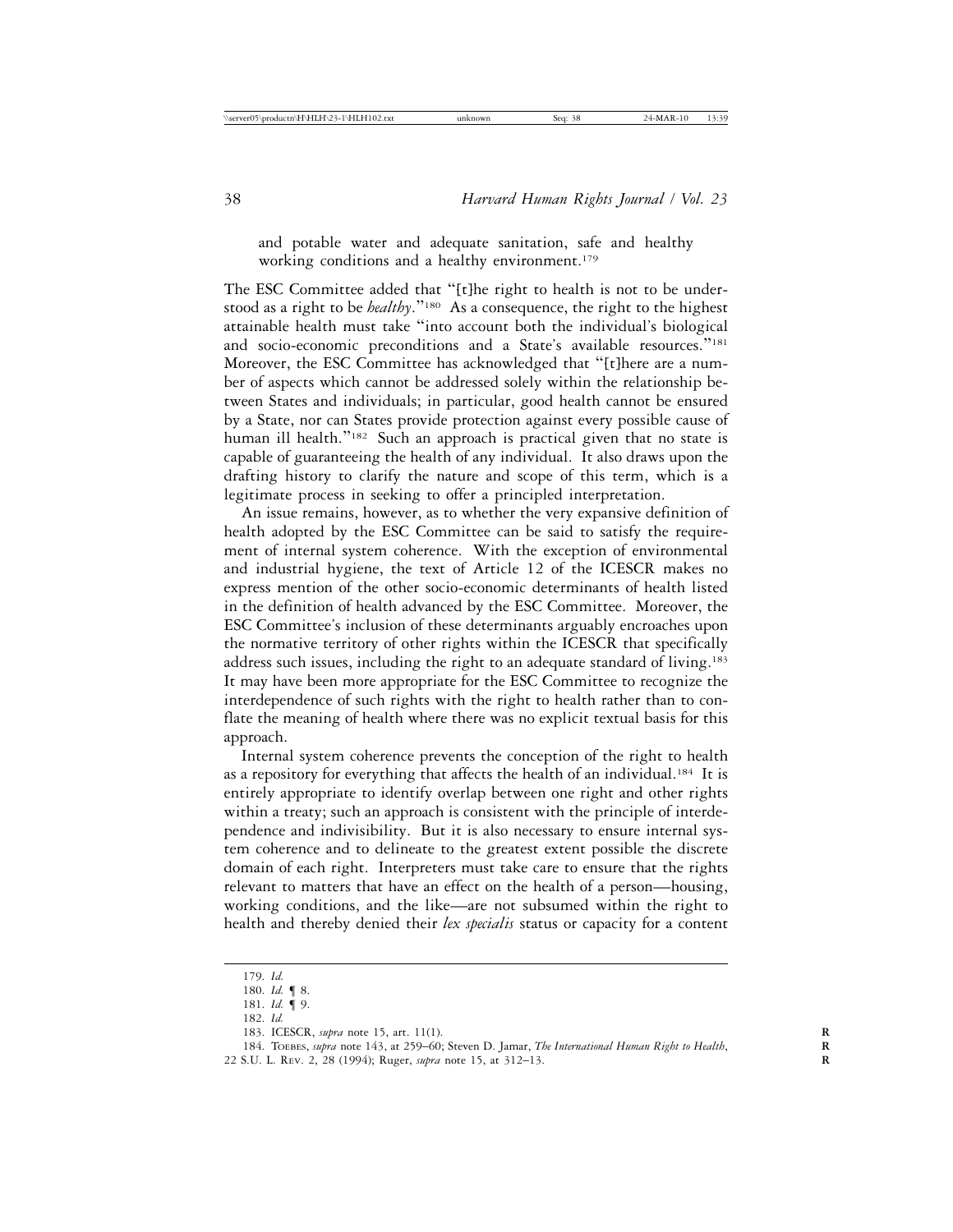independent of the right to health.185 Although the importance of *lex specialis* has been identified in the context of achieving external system coherence, it is important to stress that it also operates "within a single instrument"<sup>186</sup> such as the ICESCR.

The final point to emphasize with respect to the issue of internal system coherence is that many human rights treaties possess what are described in this paper as "general principle rights." Such rights are not confined to a particular subject area and have the potential to affect the interpretation of all the rights under a particular treaty. For example, in the case of the CRC,<sup>187</sup> the CRC Committee<sup>188</sup> and UNICEF<sup>189</sup> have identified four such rights: the prohibition against discrimination (Article 2); the requirement that the best interests of the child shall be a primary consideration in all matters affecting a child (Article 3); the right to survival and development (Article 6); and the right to participation (Article 12).190 In a similar vein, the rights protected under the ICCPR are all informed by the principle of non-discrimination and an obligation to secure the implementation of civil and political rights (Article 2).<sup>191</sup> The United Nations Convention on the Rights of Persons with Disabilities ("CRPD") also sets out in Articles 3 and 4 the general principles and obligations of states that are to guide the interpretation and implementation of the rights under the CRPD.192

Internal system coherence demands that the process of interpretation be alert to these "general principles" and ensure that the interpretation offered for a particular right is consistent with, and informed by, these provisions. It is important to recognize, however, that system coherence, whether internal or external, focuses on the text of a treaty. As such, it makes no attempt to locate the interpretive exercise within the broader socio-political context in which the right is to be operationalized. Thus, the final factor that must inform the selection of a meaning from within a suite of potential meanings is the need for context sensitivity.

191. ICCPR, *supra* note 169, art. 2. **R**

<sup>185.</sup> TOEBES, *supra* note 143, at 260 (identifying four general areas which overlap with the right to **R** health but still retain a dimension that is autonomous or independent of the right to health: life; physical integrity and privacy; housing, food and work; and education and information).

<sup>186.</sup> CESCR, *General Comment No. 14*, *supra* note 45, ¶ 68. **R**

<sup>187.</sup> CRC, *supra* note 46. **R**

<sup>188.</sup> CRC, *General Comment No. 5*, *supra* note 46, ¶ 12. **R**

<sup>189.</sup> UNICEF, HUMAN RIGHTS FOR WOMEN AND CHILDREN, *supra* note 153, at 8. **R**

<sup>190.</sup> *Id.* at 8–10; CRC, *General Comment No. 5*, *supra* note 46, ¶ 12. **R**

<sup>192.</sup> Convention on the Rights of Persons with Disabilities, arts. 3–4, *opened for signature* March 30, 2007, A/RES/61/106, *available at* http://www.unhcr.org/refworld/docid/45f973632.html (*entered into force* May 3, 2008).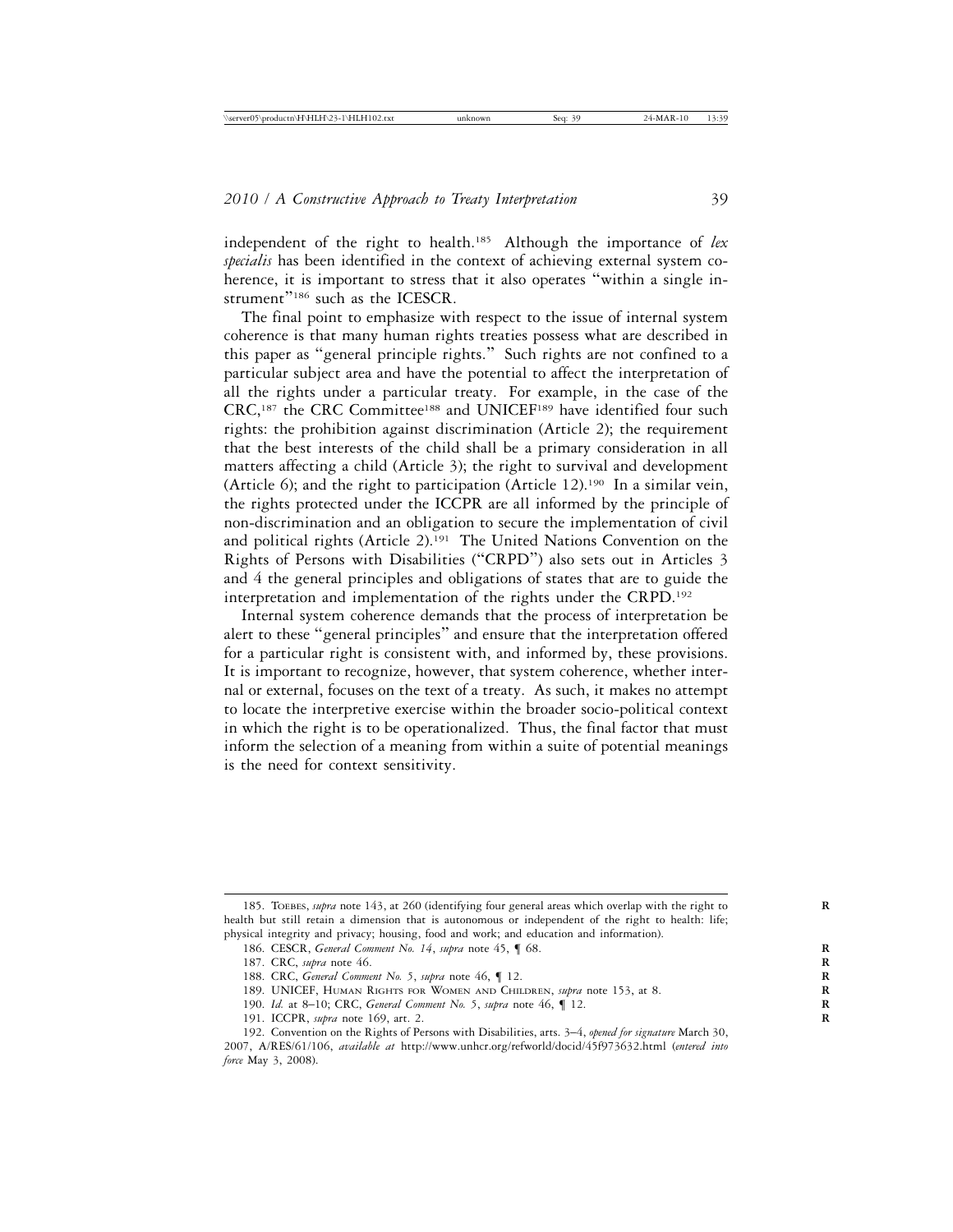#### 4. *Context Sensitivity*

It is now widely accepted that, rather than being natural and immutable, the content of international law is contextualized.193 Thus, for a pragmatist such as Justice Higgins, former President of the International Court of Justice, "[a] refusal to acknowledge political and social factors cannot keep law 'neutral', for even such a refusal is not without political and social consequence. There is no avoiding the essential relationship between law and politics."194 It follows therefore that "the assessment of so-called extralegal considerations is part of the legal process."<sup>195</sup> And for a theorist, such as Martii Koskenneimi, "it is neither useful nor ultimately possible to work with international law in abstraction from descriptive theories about the character of social life among States and normative views about the principles of justice which should govern international conduct."196 These observations reveal that the interpretive process does not occur within a sterile vacuum and that attempts to fabricate or insist upon such an interpretive environment will condemn the interpretive exercise to irrelevance. Interpretation involves the process of choosing *a* meaning from a range of potential meanings, and, in order to have any persuasive capacity, that choice must be undertaken with an awareness of the context in which it is made.

The integration of such a feature into the interpretive process is not without its difficulties. The identification of the relevant context will itself be a subjective inquiry and a matter of "interpretation." It may be easy to agree on the need to take account of the social and political context in which international law operates, but these broad and general exhortations conceal complex and contentious debates as to how these contexts are constituted. This is not the place to resolve these debates. Rather, as a minimum, the interpretive exercise must demonstrate sensitivity to context at two levels: local and global.

#### *a. Local Context Sensitivity*

The accepted doctrine within international human rights law is that human rights are universal. This position is invariably subject to the criticism that human rights instruments impose standards that prioritize Western values at the expense of non-Western values.197 Those who stir the cultural relativist cauldron remind us that rights discourse can be used in a

<sup>193.</sup> *See, e.g.*, Simma & Paulus, *supra* note 93, at 29; Siegfried Wiessner & Andrew R. Willard, **R** *Policy-Oriented Jurisprudence and Human Rights Abuses in Internal Conflict: Toward a World Public Order of* Human Dignity, in THE METHODS OF INTERNATIONAL LAW, supra note 33, at 47, 48.

<sup>194.</sup> HIGGINS, *supra* note 20, at 5 (quoting Rosalyn Higgins, *Integrations of Authority and Control:* **R** *Trends in the Literature of International Law and International Relations*, in W. MICHAEL REISMAN & BURNS H. WESTON, TOWARD WORLD ORDER AND HUMAN DIGNITY: ESSAYS IN HONOR OF MYRES S. MC-DOUGAL 85 (1976)).

<sup>195.</sup> *Id.*

<sup>196.</sup> KOSKENNIEMI, *supra* note 20, at 1. **R**

<sup>197.</sup> *See generally* STEINER ET AL., *supra* note 1, at 517–40. **R**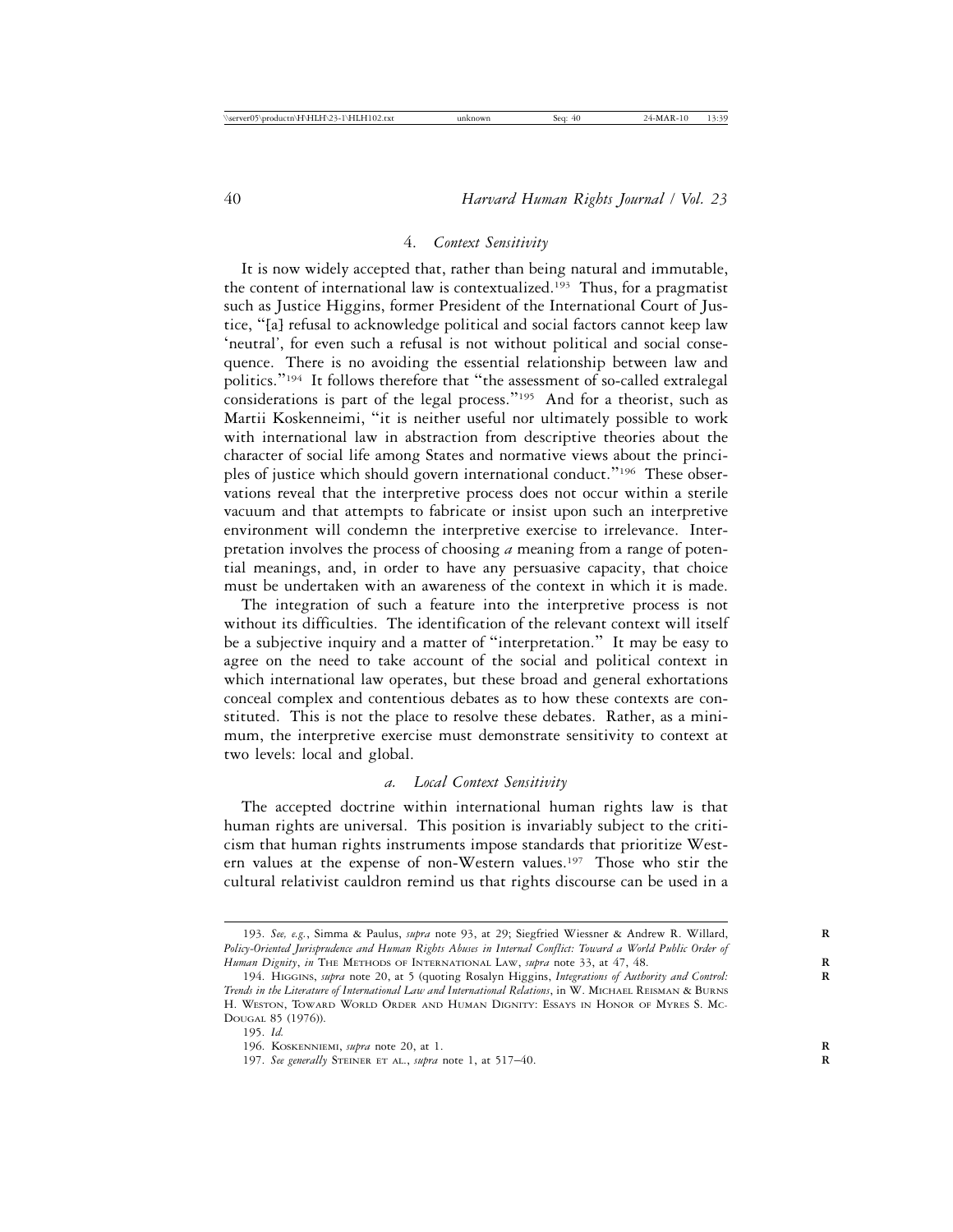hegemonic way to displace, devalue, and colonize other, competing agendas.198 The requirement of participation mandates that the implementation of a rights-based approach must be sensitive to, informed by, and reflect the needs and interests of local populations. Such an approach not only has intuitive appeal but also is supported by research in the area of public health, for example, which indicates that "selection of effective interventions to be implemented at the level of community and health facilities should be based on the local epidemiological profile and other locally-defined key criteria."<sup>199</sup> The relevance of this insight to the interpretive process is significant. It demands that the specific measures required for the implementation and operationalization of a human right not be universal. Rather, an understanding of the required measures must be developed in consultation with states and their citizens as they attempt to accommodate the diverse needs and practices that are peculiar to each state.

Such an approach disapproves of the automatic transferability of Western expectations with respect to the measures required for the realization of human rights in favor of models that are tailored to meet local demands and respond to local needs.200 It therefore requires sensitivity to the social, cultural, and political practices within a particular state and allows for a degree of flexibility in the implementation of measures to secure a human right. At the same time, this does not allow a state to invoke cultural or traditional practices to defend violations of international human rights. As Philip Alston has explained, "[j]ust as culture is not a factor which must be excluded from the human rights equation, so too must it not be accorded the status of a metanorm which trumps rights."201 Thus, for example, in the context of a child's right to health, paragraph 3 of Article 24 of the CRC demands, "[s]tates parties shall take all effective and appropriate measures with a view to abolishing traditional practices prejudicial to the health of children."<sup>202</sup> At the same time, the measures required for the elimination of such practices are not to be imposed or defined exclusively

<sup>198.</sup> *See, e.g.*, Kennedy, *supra* note 9. **R**

<sup>199.</sup> Jennifer Bryce et al., *Reducing Child Mortality: Can Public Health Deliver?*, 362 LANCET 159, 163 (2003).

<sup>200.</sup> *Id. See also* Sue Diamond, *An Analysis of Child Protection and Protecting Children from Rights and Public Health Perspectives*, Paper delivered at the International Symposium on Human Rights in Public Health: Research, Policy and Practice, Univ. of Melbourne (Nov. 3–5, 2004) (on file with author) (warning against the 'transplant' of child protection models developed in the USA into emerging democracies and other developing nations); Beth Verhey, *Child Soldiers: Preventing, Demobilizing and Reintegrating* 17 (World Bank, Africa Region Working Paper Series No. 23, 2001), *available at* http://www. worldbank.org/afr/wps/wp23.pdf (examining research which suggests that Western-style trauma assistance and its focus on the individual may not necessarily be as effective as psychosocial approaches that emphasize the role of family and the community in the context of the demobilization of child soldiers in Africa).

<sup>201.</sup> Philip Alston, *The Best Interests Principle: Towards a Reconciliation of Culture and Human Rights*, *in* THE BEST INTERESTS OF THE CHILD: RECONCILING CULTURE AND HUMAN RIGHTS 20 (Philip Alston ed., 1994).

<sup>202.</sup> CRC, *supra* note 46, art. 24(3). **R**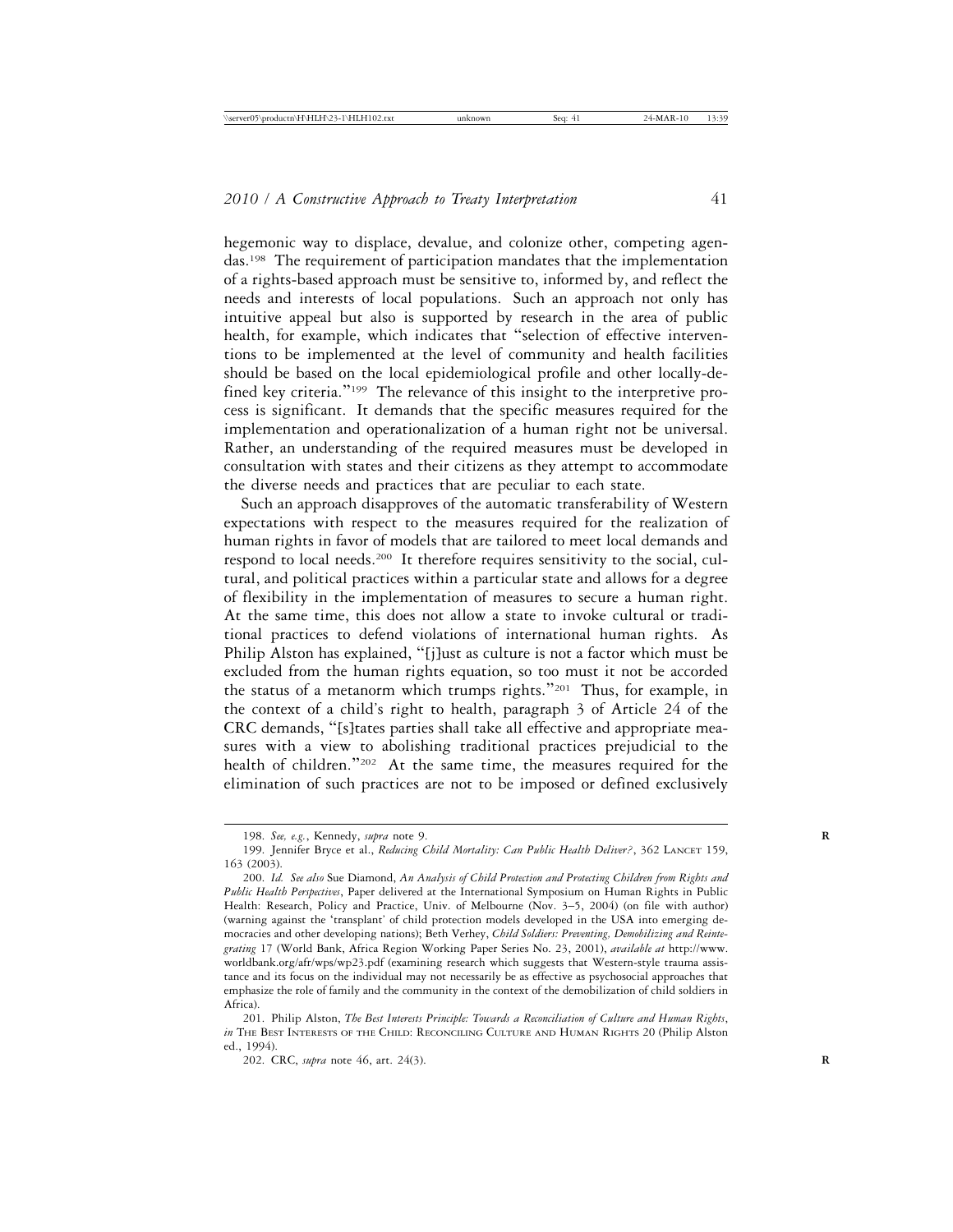by reference to Western values. On the contrary, a context-sensitive approach favors collaboration and consultation at the local level over the imposition of hegemonic visions of the content and scope of the right to health.

Understanding this need to demonstrate local context sensitivity in the interpretive process is assisted by an examination of the margin of appreciation doctrine developed under the European Convention on Human Rights ("ECHR").203 The principle, which is not expressly provided for within international human rights treaties and has been the subject of significant criticism, was developed by the ECtHR to allow states a margin of discretion in the measures required to comply with their obligations under the ECHR in light of the particular circumstances within the state party. Although the Court initially applied the principle largely in the context of assessing the reasonableness of state-imposed limitations on rights, the Court now uses it to inform determinations as to the scope of a right.<sup>204</sup> This development indicates the potential to apply the doctrine to the task of mapping out the scope of the right to health.

One of the justifications for the margin of appreciation doctrine is the perceived need to accommodate cultural diversity within the states parties to the ECHR.205 Following a careful analysis of the case law of the Court, Arai-Takahashi concluded that "[t]he doctrine's only defensible rationale . . . is to enable the [ECtHR] to provide endorsement of the maintenance of cultural diversity, ensuring to the citizens of Europe the means to articulate and practice their preferred values within a multicultural democracy."<sup>206</sup> Such an observation is significant in the context of this paper and its attempt to articulate an interpretive approach to international human rights treaties that remains sensitive to the socio-political context within a state. Despite the fact that the margin of appreciation has dissenters, $2^{07}$  it remains

<sup>203.</sup> *See* Alston, *supra* note 201 (advocating this approach). *See also* MATTHEW CRAVEN, THE IN- **R** TERNATIONAL COVENANT ON ECONOMIC, SOCIAL, AND CULTURAL RIGHTS: A PERSPECTIVE ON ITS DE-VELOPMENT 115–16 (1995) (advocating this position with respect to the obligations of states under the ICESCR). The literature with respect to the principle is extensive. However, the work of Howard Charles Yourow, *The Margin of Appreciation Doctrine in the Dynamics of European Human Rights Jurisprudence* (Intl. Studies in Human Rights, Vol. No. 28, 1996) provides one of the more comprehensive insights into the operation of this doctrine. *See also* ALASTAIR MOWBRAY, CASES AND MATERIALS ON THE EUROPEAN CONVENTION ON HUMAN RIGHTS 629–34 (2d ed. 2007).

<sup>204.</sup> *See* Yourow, *supra* note 203. **R**

<sup>205.</sup> *Id.* at 195–96; Humphrey Waldock, *The Effectiveness of the System Set Up by the European Court of Human Rights*, 1 HUM. RTS. L. J. 1, 9 (1980) (arguing that the margin of appreciation doctrine was designed to "reconcile the effective operation of the Convention with the sovereign powers and responsibilities of governments in a democracy").

<sup>206.</sup> YUTAKA ARAI-TAKAHASHI, THE MARGIN OF APPRECIATION DOCTRINE AND THE PRINCIPLE OF PROPORTIONALITY IN THE JURISPRUDENCE OF THE ECHR 49 (2002).

<sup>207.</sup> *See, e.g.*, Timothy Jones, *The Devaluation of Human Rights under the European Convention*, 6 PUB. L. 430 (1995); Ronald MacDonald, *The Margin of Appreciation*, *in* THE EUROPEAN SYSTEM FOR THE PROTECTION OF HUMAN RIGHTS 124 (Ronald MacDonald et al. eds., 1993) (expressing concern that the doctrine obscures the reasons for a court's decisions).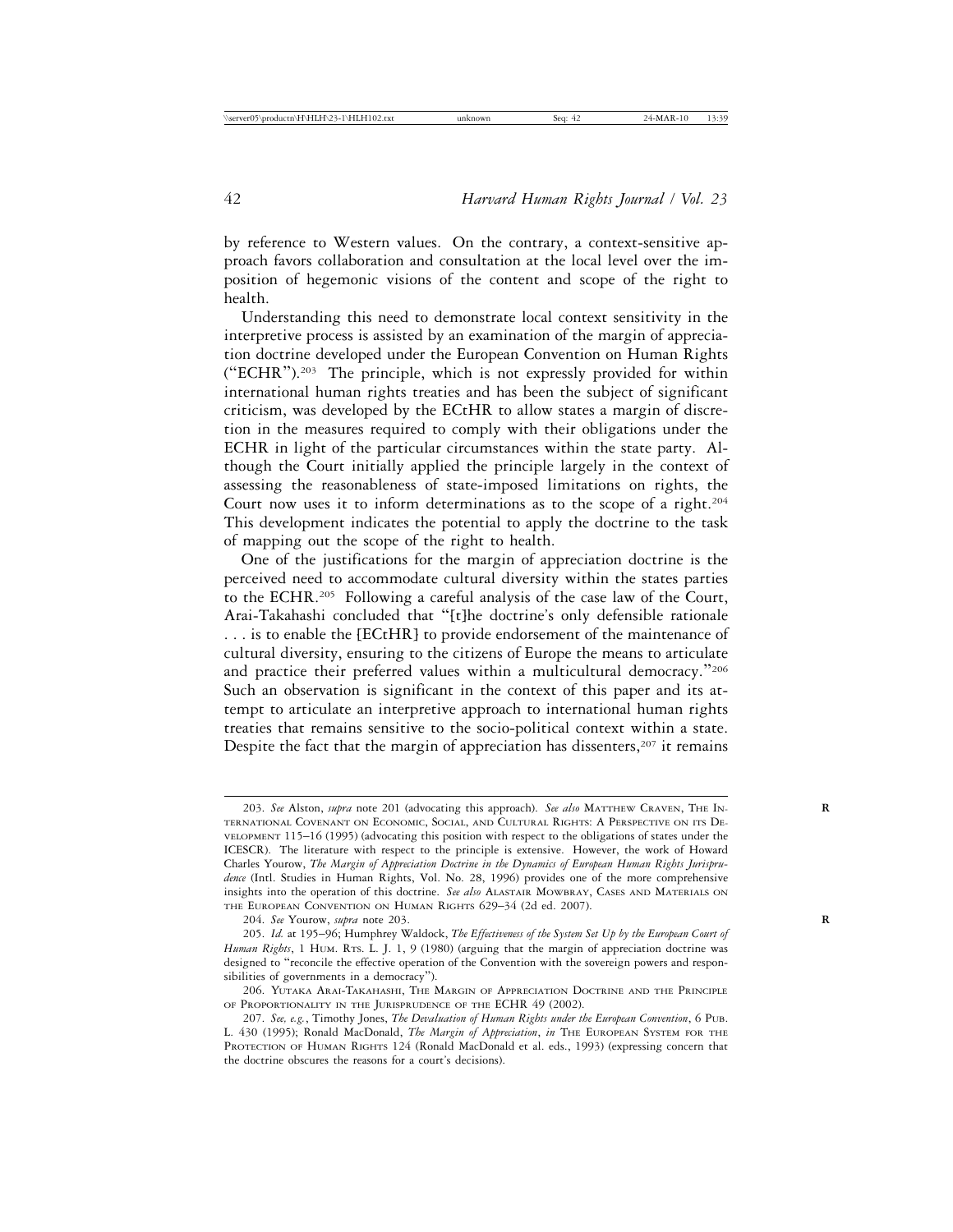a necessary interpretive technique.<sup>208</sup> As a general rule, the scope of a state's margin will generally be wider when there is less agreement within the relevant interpretive community as to the measures required to secure the enjoyment of a particular right. The discretion accorded to states, however, is not without limits, and an overarching requirement demands that any measures adopted be directed toward the effective realization of the object and purpose of the right in question. In other words, context-sensitive interpretation must still be principled. For example, with respect to the right to health, there is a general obligation on states to provide appropriate sexual education for adolescents so as to minimize the threats to their health associated with consequences such as teenage pregnancies and the transmission of STDs.209 States have a wide margin of appreciation with respect to the measures they adopt to provide such education. An abstinence only approach, however, would not be consistent with the obligations of a state under the right to health, as the evidence indicates that such a model is ineffective in securing the sexual health of adolescents.<sup>210</sup>

## *b. Global Context Sensitivity*

Context awareness also requires an understanding of the tension that marks both the origins and implementation of international human rights standards. Although international human rights treaties may act as legal constraints on the exercise of state sovereignty, their implementation is in turn constrained by state sovereignty. Unlike domestic law, where a state cannot, as a general rule, unilaterally disengage from domestic adjudicative processes, such unilateral action is a permanent and accepted feature of the international legal system. In the absence of effective coercive measures, dialogue and communication are the tools by which international human rights standards are secured. This means that there is an ever-present risk that states will disengage from the interpretive dialogue on the scope of a right if they perceive that the interpretation of that right is discordant with their expectations.

<sup>208.</sup> *See* Paul Mahoney, *Marvellous Richness of Diversity or Invidious Cultural Relativism?*, 19 HUM. RTS. L. J. 1, 5–6 (1998) (detailing those factors that should influence and inform the scope of the margin of appreciation: (1) existence of common ground among states regarding the right; (2) the nature of the right (3) the nature of the duty incumbent on the state (whether it is positive or negative); (4) the nature of the aim pursued by a state when interfering with the right (5) the nature of the activity being affected including its importance for the individual and society; (6) the circumstances of the case and (7) the actual wording of the right); Jeroen Schokkenbroek, *The Basis, Nature and Application of the Margin of Appreciation Doctrine in the Case Law of the European Court of Human Rights*, 19 HUM. RTS. L. J. 30 (1998).

<sup>209.</sup> U.N. Committee on the Rights of the Child [CRC], *General Comment No. 4: Adolescent health and development in the context of the Convention on the Rights of the Child*, ¶¶ 24–26, U.N. Doc. CRC/GC/ 2003/4 (July 1, 2003).

<sup>210.</sup> *See, e.g.*, MATHEMATICA POLICY RESEARCH, IMPACTS OF FOUR TITLE V, SECTION 510 ABSTI-NENCE EDUCATION PROGRAMS 59–61 (2007) (noting research that confirmed the ineffectiveness of abstinence only programs as a way of reducing teen pregnancies and the transmission of STDs).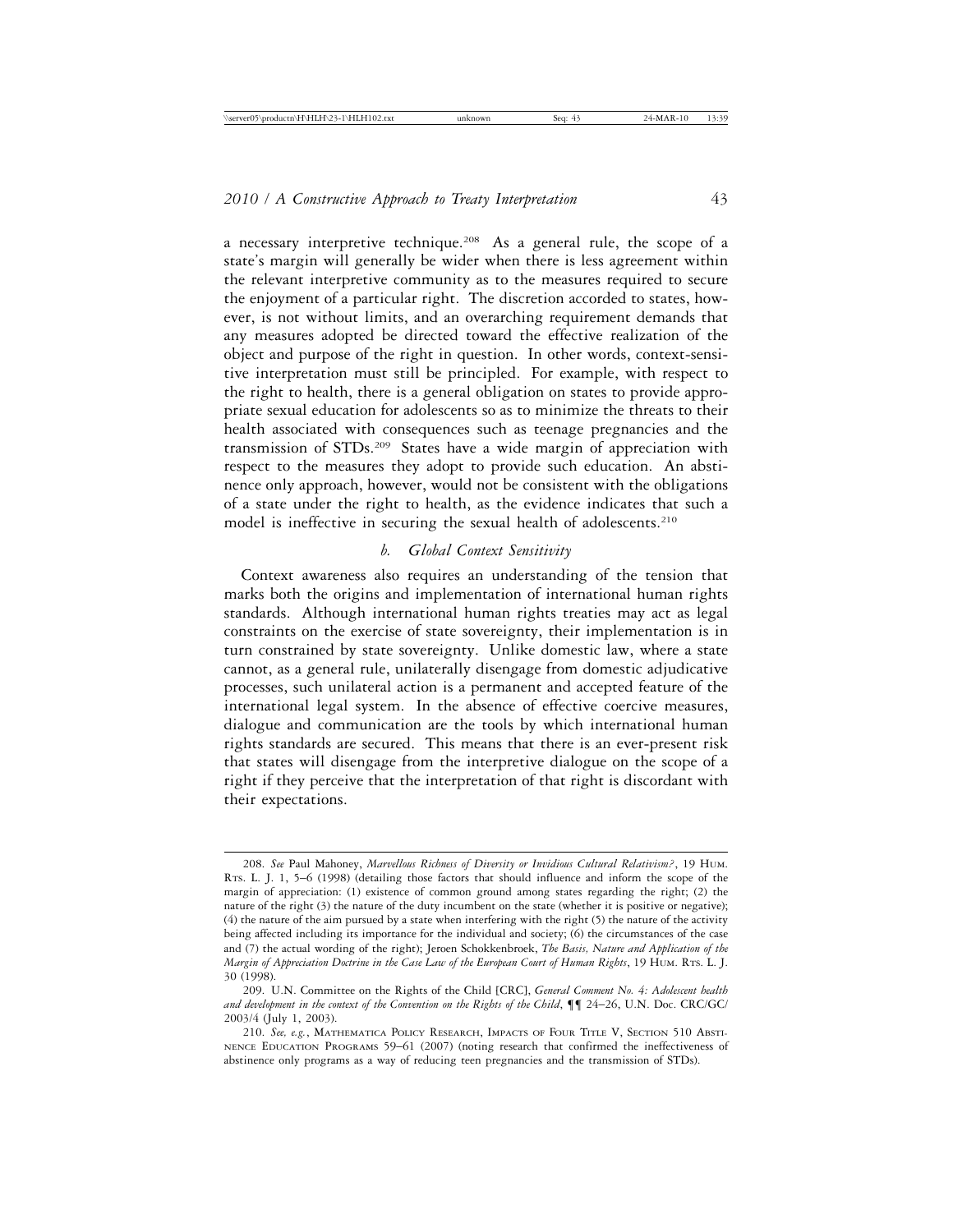The challenge, therefore, is to develop an interpretive methodology that is sensitive to this political reality. Although a restrictive approach to interpretation is unlikely to antagonize states, such interpretive appeasement creates the risk that the object and purpose of a treaty will be subverted. In such circumstances, the interpretive act risks becoming, to borrow the word of Koskenniemi, nothing more than an "apology."211 It may be pragmatic, but it will not be principled.

Moreover, such an approach, even if it were adopted, would still be unable to address what are termed here as "effectiveness gaps" in a treaty. These "gaps" include what Dixon has labeled as "blind spots" and "burdens of inertia" to explain deficiencies within the domestic legislative process that occur for various reasons and require a judicial response to remedy the subsequent weaknesses in the legislation.<sup>212</sup> These terms are appropriated in this paper to describe deficiencies within the drafting process of an international treaty. "Blind spots" refer to those specific issues that were overlooked or unanticipated in the drafting process but that are essential to the effective operation of the relevant provision and thus require the development of an appropriate interpretive response. With respect to the right to health, for example, although Article 12 of the ICESCR does not address sexual health explicitly, it forms an integral element of an individual's health. As such, the ESC Committee has declared that the right to control one's health and body must extend to sexual and reproductive freedom.213

"Burdens of inertia" refer to those matters that may have been discussed during the drafting process but were not specifically included in the treaty because factors such as time and political intransience on the part of some states prevented consensus with respect to an appropriate formulation. In such circumstances, a gap may be left within the text of a treaty, which, unless addressed, may undermine its effective implementation. Thus the phrase "effectiveness gaps" is used to illustrate the areas in which the interpretive exercise will need to develop an appropriate understanding of the text of a treaty with respect to matters unanticipated or unresolved between states but necessary for the effective operation of the treaty. For example, although the right to health does not expressly impose an obligation on states to provide appropriate social and human resources for the realization of this right, the failure to imply such an obligation would create a serious "effectiveness gap." As a consequence, states must, as a matter of legal obligation, look beyond the mere accumulation of financial resources and provide the social resources required for effective implementation of the right to health.

<sup>211.</sup> KOSKENNIEMI, *supra* note 20. **R**

<sup>212.</sup> Rosalind Dixon, *Creating Dialogue about Socioeconomic Rights: Strong-form Versus Weak-form Judicial Review Revisited*, 5 INT'L J. CONST. L. 391 (2007).

<sup>213.</sup> CESCR, *General Comment No. 14*, *supra* note 45, ¶ 8. **R**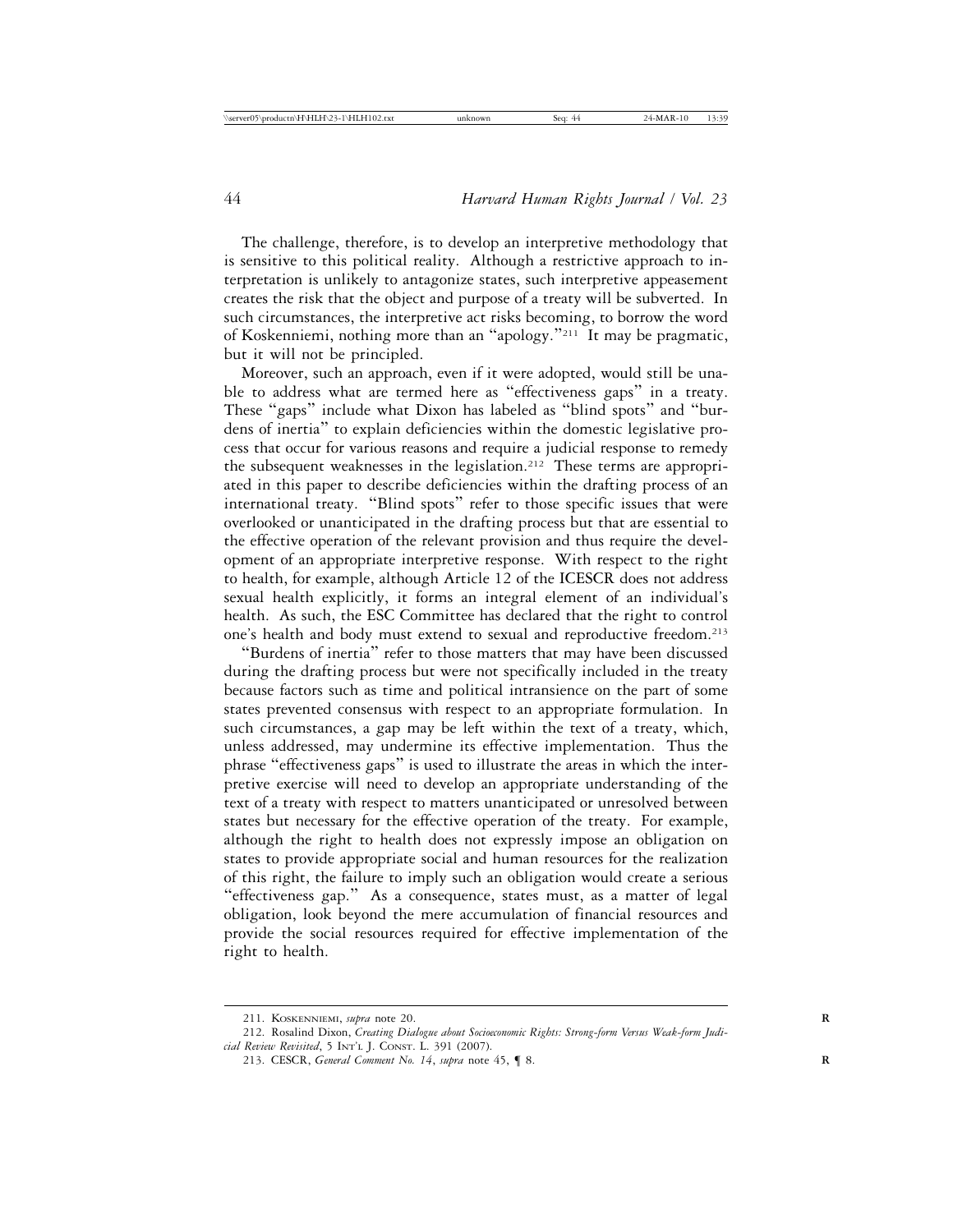This need to remedy gaps within a human rights treaty indicates that a restrictive interpretive approach is incompatible with the effectiveness principle. It requires the adoption of an active and creative approach to interpretation, which is not without dangers. Interpreters need to exercise caution and self-reflection when identifying gaps; this identification will be a function of the subjective perceptions of an interpreter rather than an objective reality. Toufayan explores this danger in his examination of Roland Barthes' Eiffel Tower essay, in which the interpretive enterprise is supposed to reveal certain landmarks.<sup>214</sup> When these are not visible, the interpreter fills in the gaps created by his or her experience.<sup>215</sup> Under such a model, the treaty gaps are not "real," but rather they are perceptions which have been created in light of the subjective expectations or values of an individual as to what a human rights treaty should achieve.<sup>216</sup> This bias is invariably unrecognized by the interpreter or even the interpretive community, and only "[w]hen enough time has passed and society has changed" does it become "easier to recognize the biases."<sup>217</sup>

It is conceded that this bias can never be eliminated. However, as suggested by Toufayan, "there is . . . a better chance to uncover biases and blind spots when a variety of alternative narratives are competing to tell the story of international human rights law, as opposed to a narrow range of 'official' stories which are received without questioning and perceived as authoritative doctrine."218 The interpretive methodology outlined in this paper seeks to achieve this end by a consideration of the views expressed from a variety of sources in order to enhance the coherence of the reasoning that underlines an interpretation of a text.

However, even where consensus exists with respect to the identification of a gap within a treaty, dissention remains as to how this gap should be addressed, as illustrated in the following quote adopted by Justice Scalia in a 1989 United States Supreme Court opinion:

[T]o alter, amend, or add to any treaty, by inserting any clause, whether small or great, important or trivial, would be on our part an usurpation of power and not an exercise of judicial functions. It would be to make, and not to construe a treaty. Neither can this court supply a *casus omissus* in a treaty, any more than in a law. We are to find out the intention of the parties by just rules of interpretation applied to the subject matter; and having found that, our duty is to follow it as far as it goes and to stop where

218. *Id.*

<sup>214.</sup> Toufayan, *supra* note 16, at 12. **R**

<sup>215.</sup> *Id.*

<sup>216.</sup> *Id.*

<sup>217.</sup> *Id.* at 13.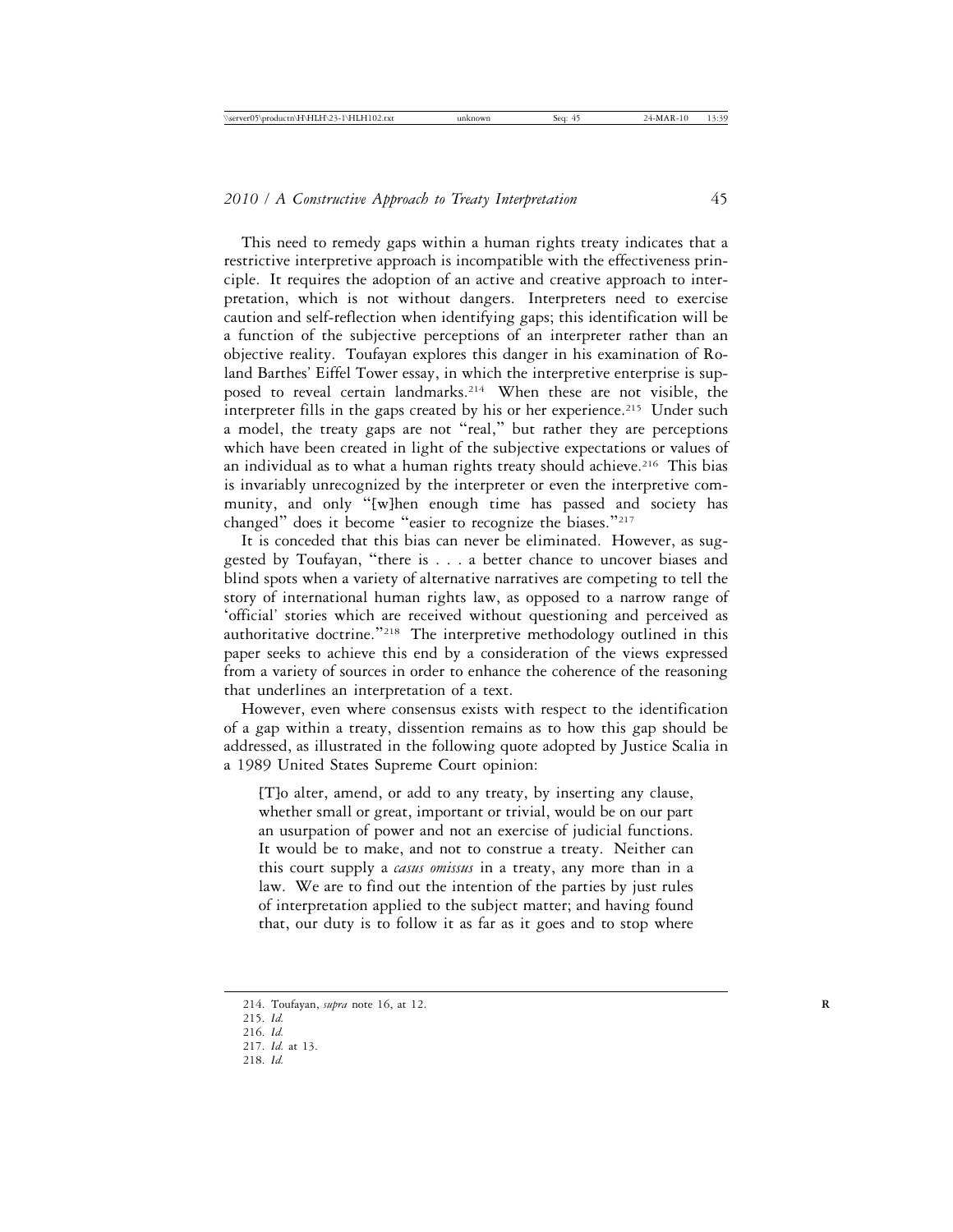that stops — whatever may be the imperfections or difficulties which it leaves behind.<sup>219</sup>

Lord McNair offered a more balanced perspective when he explained that "[c]onditions should be implied only with great circumspection; for if they are implied too readily, they would become a serious threat to the sanctity of a treaty."220 Importantly, however, he is still prepared to concede that "it is reasonable to expect that circumstances should arise . . . in which it is necessary to imply a condition in order to give effect to this intention."<sup>221</sup>

This acceptance of the need to imply conditions within a treaty to ensure its effectiveness indicates that the interpretive function is ultimately one of actively constructing meaning. At the same time, the need to offer an interpretation that makes the rights under a treaty real rather than illusory does not provide an unfettered license for conflating the terms of a treaty in such a way that the intentions and expectations of states are ignored. A more balanced approach is required.

In order to add more depth and flexibility in the application of such an approach, an adaptation of Tushnet's model of weak and strong forms of judicial review may prove helpful.<sup>222</sup> The origins and focus of this model are different from the issues required to accommodate the context in which the international human rights system operates.<sup>223</sup> However, the terms "weak" and "strong" are more appropriate in an international interpretive context than the traditional dichotomy of restraint and activism for two reasons. First, as outlined above, a restrictive approach to human rights interpretation has been discounted in favor of a dynamic interpretation that ensures effective implementation. Secondly, the premise underlying this paper is that interpretation is ultimately an active process whereby meaning is created. Activism is thus a fundamental element of interpretation, and the real issue is how this process should be performed.

In response to this question, the preceding discussion has indicated that a constructive approach to interpretation is one that is principled, practical, coherent, and remains sensitive to local contextual considerations. Each of these features operates as a constraint on the interpretive exercise; however, their application is far from precise and there remains scope for the exercise of discretion in the interpretive process. The exercise of this discretion must remain balanced if it is to manage the potential conflict between the need for the interpretive exercise to remain engaged with the interpretive community and the need to construct a meaning of a right that will render

<sup>219.</sup> Chan v. Korean Airlines, Ltd., 490 U.S. 122, 135 (1989) (citing *In re* The Amiable Isabella, 19 U.S. 1, 32 (1821)).

<sup>220.</sup> MCNAIR*, supra* note 17, at 436. **R**

<sup>221.</sup> *Id.*

<sup>222.</sup> Tushnet, *supra* note 130; MARK TUSHNET, WEAK COURTS, STRONG RIGHTS: JUDICIAL RE-VIEW AND SOCIAL WELFARE RIGHTS IN COMPARATIVE CONSTITUTIONAL LAW (2007).

<sup>223.</sup> Tushnet's work is primarily concerned with the methods available for judicial enforcement of rights rather than their interpretation.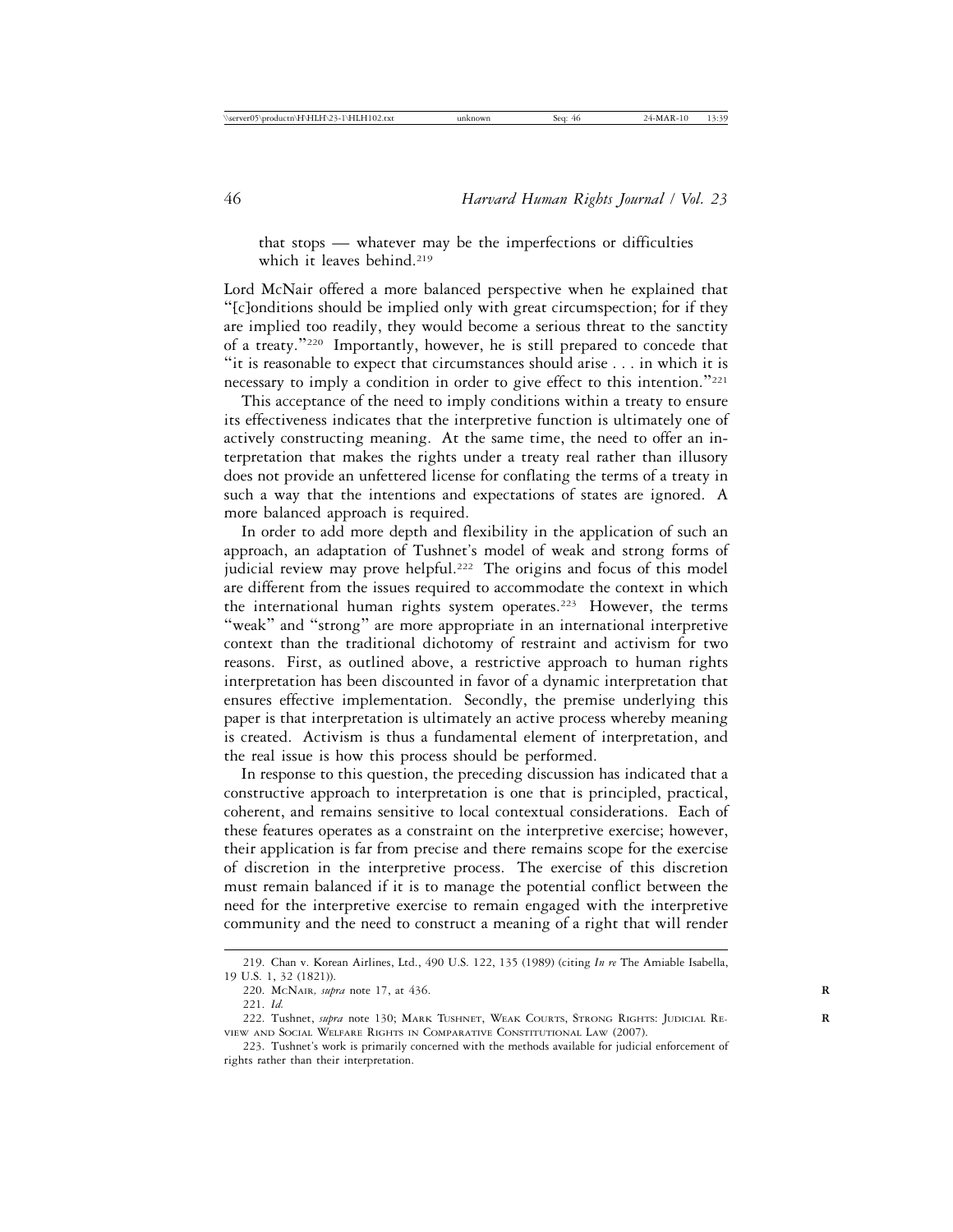it effective. But the exercise of discretion does not address the question of how to balance these interests.

Use of the terms strong and weak may be of assistance. A strong approach to interpretation could be said to describe an outcome that is more demanding of states as to the nature of their obligations and, as a consequence, would offer greater protection for an individual. However, a weak approach would not be restrictive in the sense of excessive deference to states' interests. On the contrary, it would still pursue an interpretation that secures the effective protection of an individual's rights, but it would be less inclined to expand or conflate the scope of that protection.

The adoption of a strong approach would be justified in two circumstances: first, when the interpretive inquiry relates to the scope of a state's negative obligation with respect to the right, and, second, when the supportive structures within the relevant interpretive community for the adoption of a particular interpretation are strong. In the first circumstance, because negative obligations are less demanding, there is less reason for states to be antagonized by a strong approach. In the second scenario, the strength of the supportive structures would act as a disincentive for states to disengage with the interpretive process. In contrast, a weak approach to interpretation would be more appropriate in matters that concern the scope of a state's positive obligations, given the additional burden to be imposed on a state. This would be especially true when the supportive structures for a strong approach are weak.<sup>224</sup>

The minimum core obligation of the right to health as advanced by the ESC Committee in its General Comments Numbers 3 and 14 provides an illustration of this weak/strong dichotomy. The original conception of this core obligation was confined to a rebuttable presumption that all states must secure the essential elements of primary health.225 In contrast, the later exposition extended to a long list of minimum core obligations and "obligations of comparable priority," which were said to be absolute and non-derogable, irrespective of available resources.<sup>226</sup> Both visions of the minimum core impose a significant burden on states. However, the former could be described as a weak interpretive approach to the extent that it was relatively modest in the list of demands imposed on states. In contrast, the vision offered in General Comment Number 14 represents a strong interpretive approach. As to which vision should be preferred, the interpretive methodology advanced in this paper favors the original vision of the minimum core because, as argued above, the vision of the minimum core of the

<sup>224.</sup> See Tushnet, *supra* note 130, at 823 (suggesting that weak-form judicial review may be "particularly attractive in light of widespread misgivings . . . about judicial enforcement of social-welfare rights"). *See also* Dixon*, supra* note 212, at 408–15 (adapting Tushnet's analysis by using the terms **R** "intermediate" and "weak" approaches to inform the respective interpretation of the negative and positive dimension of economic and social rights).

<sup>225.</sup> CESCR, *General Comment No. 3*, *supra* note 124, ¶ 10. **R**

<sup>226.</sup> CESCR, *General Comment No. 14*, *supra* note 45, ¶ 44. **R**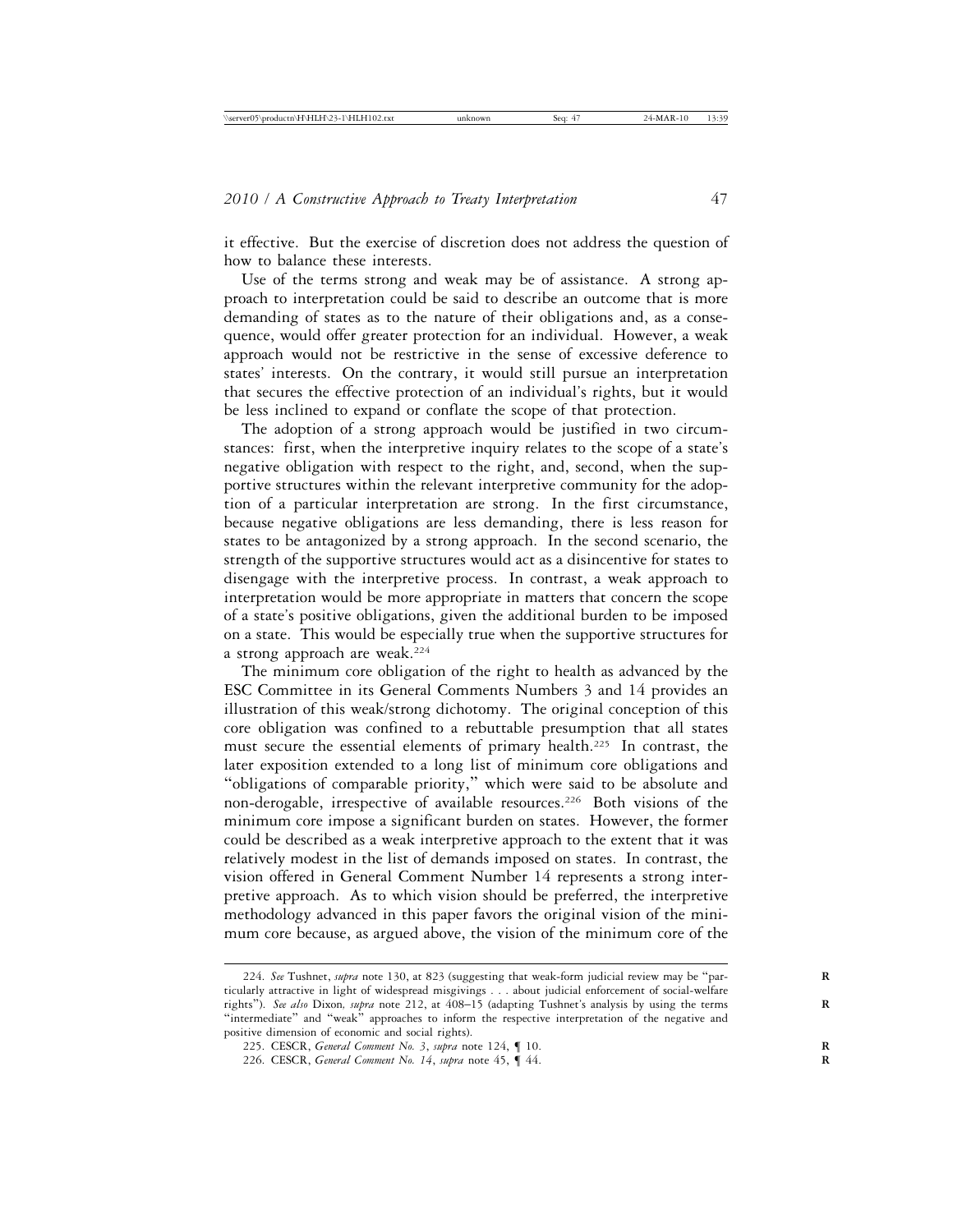right to health under General Comment Number 14 is unprincipled and impractical. The long list of measures required of states is so onerous that few states, if any, are likely to adopt such an approach.

The weak/strong dichotomy is clearly an imperfect, imprecise, and unstable classification scheme. But it is not intended to fix or to direct the interpretive process to a certain outcome. Rather it provides a potential tool to guide the interpretive approach in accordance with the nature and context of the matter under consideration. It accepts that if the potential elasticity inherent in the meaning of any term is stretched too far, the resultant discordance with states' expectations is likely to result in disengagement and a lack of implementation. On the other hand, an excessively restrictive approach that is focused on appeasement of states will jeopardize the effective implementation of the right in question and undermine the object and purpose of the treaty. Thus, the interpretive exercise must be constantly directed to achieve a balance between appeasement and disengagement if it is to have the capacity to persuade states and the broader interpretive community to adopt the interpretation offered.

# CONCLUSION: TOWARD A COMMON UNDERSTANDING

In Vattel's chapter on the interpretation of treaties in *Les droit des gens,* he declared, "[I]t is not permissible to interpret what has no need of interpretation. When a deed is worded in clear and precise terms, when its meaning is evident and leads to no absurdity, there is no ground for refusing to accept that meaning which the deed naturally presents."227 What would Vattel have made of the text of international human rights treaties, fraught as they are "with the coinage of textual obfuscation?"228 Doubtless he would have offered the series of general principles and presumptions that he had identified as tools by which to overcome such abstraction. But as Lauterpacht has observed, the "rich choice of weapons in Vattel's armory of rules of interpretation" was such that any party to a dispute could have drawn some advantage from their application.<sup>229</sup> This is precisely the dilemma that confronts the interpretation of international human rights treaties. The VCLT offers a general rule for the interpretation of such treaties. However, this rule is fraught with so many internal inconsistencies and ambiguities that commentators have largely accepted that it is incapable of producing *the* meaning of a text. Controversy with respect to the meaning of international treaties is therefore a constant feature of the interpretive landscape.

<sup>227.</sup> EMER DE VATTEL, LE DROIT DES GENS 199 (Charles G. Fenwick trans., Gibson Bros. 1916) (1758).

<sup>228.</sup> Weiler, *supra* note 13, at 2. **R**

<sup>229.</sup> Hersch Lauterpacht, *Restrictive Interpretation and the Principle of Effectiveness in the Interpretation of Treaties*, 26 BRIT. Y.B. INT'L L. 48, 48 (1949).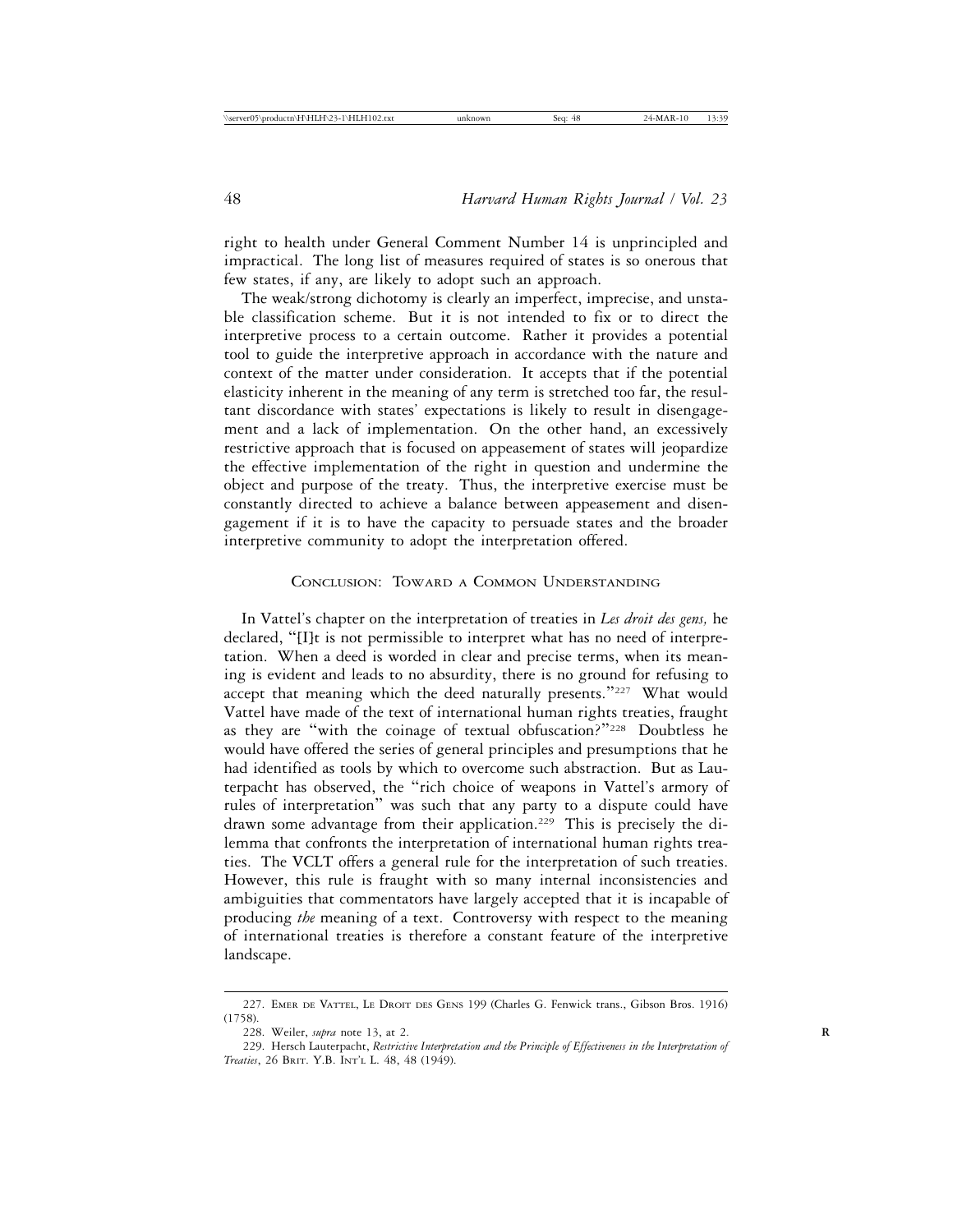Such controversy is particularly acute with respect to international human rights treaties, which lack an authoritative body with the coercive powers necessary to insist upon the adoption of a particular interpretation. For some, the limitations of the VCLT may represent a form of liberation, allowing the pursuit of a meaning for a human right that accords with their own personal preferences and expectations. Such an approach might even be welcomed when the relevant interpretive community shares such preferences and expectations. The reality, however, is that this is not often the case. While a treaty body, NGO, or special rapporteur may share a common vision as to the meaning of a right, other actors responsible for its implementation, such as states, may take an entirely different view. As a consequence, the absence of a common understanding with respect to the meaning of a right will always compromise its effective implementation. The task of interpretation must therefore be seen not simply as the attribution of meaning to a legal text but also as an attempt to persuade the relevant interpretive community that *a* particular meaning from within a suite of potential meanings should be adopted.

This paper has sought to articulate an interpretive methodology apposite for this purpose. Such a methodology consists of four factors. First, given the expectations within the legal interpretive community, an application of the general rule of interpretation under the VCLT is a necessary part of any strategy to frame an interpretive exercise. This process may constrain the range of potential meanings, but it will not yield *the* meaning of a human right. As Weiler has explained, "Article 31 has turned into a straightjacket" on discussions concerning interpretation and represents "an 'unreal' signpost of contemporary treaty interpretation."<sup>230</sup> In an attempt to move beyond this constraint, three other factors are relevant: the interpretation offered should be clear and practical, coherent, and context-sensitive. It is important to stress that these features are neither mutually exclusive nor capable of being applied in a precise way so as to produce some determinate and uncontested vision as to the meaning of a human right. Rather, they are intended to act as benchmarks by which to guide the inevitable exercise of discretion that accompanies interpretation and to provide a more reflective and transparent account of the process by which the meaning of a human right is produced. Importantly, they are not severable and as such cannot be applied in a selective way.

The underlying objective of these factors is to generate *a* meaning for a human right which is capable of bridging the impasse that all too often characterizes the understanding of a human right within the relevant interpretive community. It is accepted that these "diverging interpretations [are] more difficult to reconcile through consultation and negotiation" than in the case of bilateral treaties.<sup>231</sup> But as Ian Johnstone explains, unity and

<sup>230.</sup> Weiler, *supra* note 13 at 5, 15. **R**

<sup>231.</sup> Johnstone, *supra* note 4, at 407. **R**